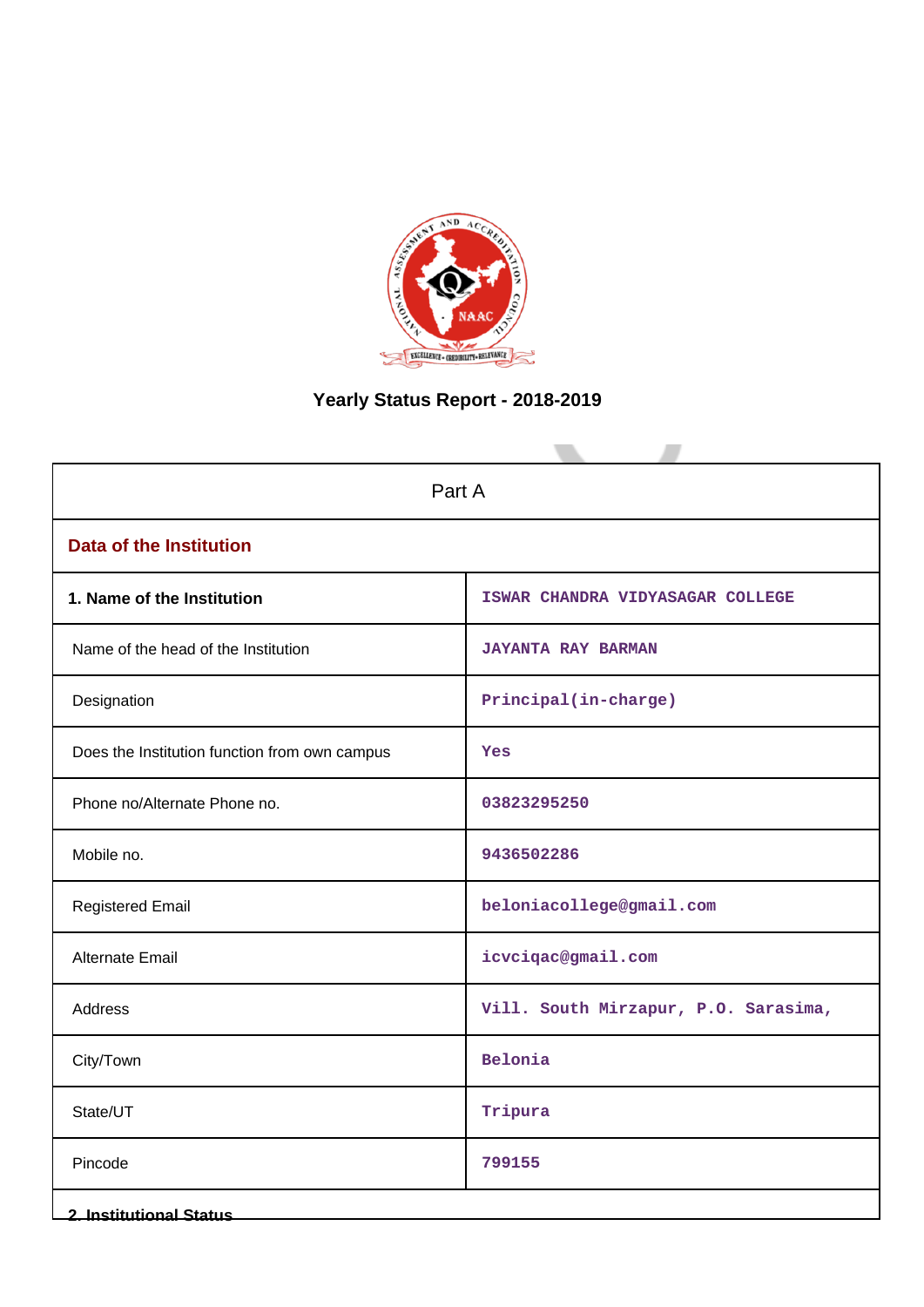| Affiliated / Constituent                       | Affiliated                                                             |  |
|------------------------------------------------|------------------------------------------------------------------------|--|
| Type of Institution                            | Co-education                                                           |  |
| Location                                       | Rural                                                                  |  |
| <b>Financial Status</b>                        | state                                                                  |  |
| Name of the IQAC co-ordinator/Director         | DR. GOURAB ROY                                                         |  |
| Phone no/Alternate Phone no.                   | 03823295250                                                            |  |
| Mobile no.                                     | 8974499288                                                             |  |
| <b>Registered Email</b>                        | roygourab2002@gmail.com                                                |  |
| Alternate Email                                | icvcigac@gmail.com                                                     |  |
| 3. Website Address                             |                                                                        |  |
| Web-link of the AQAR: (Previous Academic Year) | http://icvcollege.edu.in/sites/defau<br>lt/files/AQAR-ICVC-2017-18.pdf |  |

| 4. Whether Academic Calendar prepared during<br>the year     | Yes                                     |
|--------------------------------------------------------------|-----------------------------------------|
| if yes, whether it is uploaded in the institutional website: | http://icvcollege.edu.in/sites/default/ |
| Weblink:                                                     | files/Academic Calendar 2018 2019.pdf   |

# **5. Accrediation Details**

| Cycle | Grade | <b>CGPA</b> | Year of      | Validity                 |                          |
|-------|-------|-------------|--------------|--------------------------|--------------------------|
|       |       |             | Accrediation | Period From              | Period To                |
|       | в     | 71          | 2004         | $16 - Oct - 2004$        | $16 - Oct - 2009$        |
|       | в     | 2.19        | 2014         | $20 - \text{Feb} - 2014$ | $20 - \text{Feb} - 2019$ |

| 6. Date of Establishment of IQAC |  |
|----------------------------------|--|
|----------------------------------|--|

**6. Date of Establishment of IQAC 10-Jul-2012**

# **7. Internal Quality Assurance System**

| Quality initiatives by IQAC during the year for promoting quality culture |                         |                                       |
|---------------------------------------------------------------------------|-------------------------|---------------------------------------|
| Item /Title of the quality initiative by<br><b>IQAC</b>                   | Date & Duration         | Number of participants/ beneficiaries |
| Encouraging students to<br>enroll for NPTEL courses                       | $10 - Jun - 2019$<br>01 | 200                                   |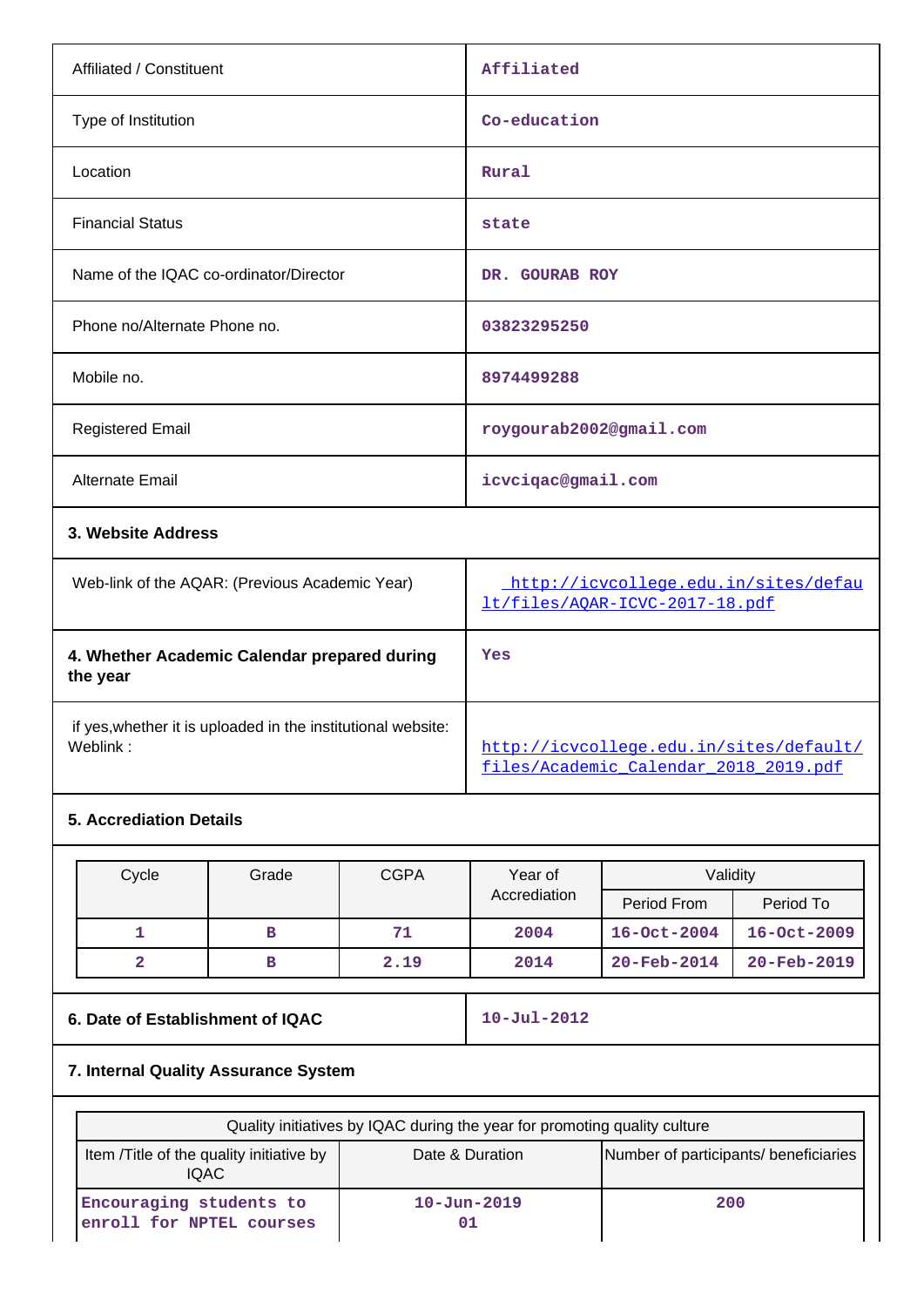| under SWAYAM for July-<br>December session.                                                                |                         |      |
|------------------------------------------------------------------------------------------------------------|-------------------------|------|
| Conducting Plantation<br>Programmes on the<br>Occasion of World<br>Environment Day                         | $05 - Jun - 2019$<br>01 | 300  |
| Organizing Workshops for<br>better utilization of ICT<br>tools                                             | $06 - May - 2019$<br>01 | 50   |
| Conducting<br>Parents/Guardians<br><b>Teachers Meeting</b><br>Department and Stream<br>wise                | $22 - Apr - 2019$<br>04 | 500  |
| Conducting Students and<br>Alumni Satisfaction<br>Survey                                                   | $16 - Apr - 2019$<br>05 | 500  |
| Conducting National<br>Seminar on Environmental<br>Issues and Sustainable<br>Development                   | $19 - Nov - 2018$<br>02 | 150  |
| Awareness cum Workshop on<br>e-tutorial generation and<br>dissemination amongst the<br>students' community | $10 - Sep - 2018$<br>01 | 50   |
| Awareness Programmes for<br>promoting Online<br>Certification Courses                                      | $20 - Ju1 - 2018$<br>04 | 350  |
| Providing Mentorship to<br>Honours students of all<br>Programmes                                           | $10 - Ju1 - 2018$<br>04 | 1436 |
|                                                                                                            | View File               |      |

**8. Provide the list of funds by Central/ State Government- UGC/CSIR/DST/DBT/ICMR/TEQIP/World Bank/CPE of UGC etc.**

| Institution/Departmen<br>t/Faculty | Scheme | <b>Funding Agency</b> | Year of award with<br>duration | Amount |
|------------------------------------|--------|-----------------------|--------------------------------|--------|
| Nil                                | Nil    | Nil                   | 2018<br>0                      |        |
| Nil                                | Nil    | Nil                   | 2019<br>0                      |        |
| No Files Uploaded !!!              |        |                       |                                |        |

| 9. Whether composition of IQAC as per latest<br><b>NAAC guidelines:</b> | Yes       |
|-------------------------------------------------------------------------|-----------|
| Upload latest notification of formation of IQAC                         | View File |
|                                                                         |           |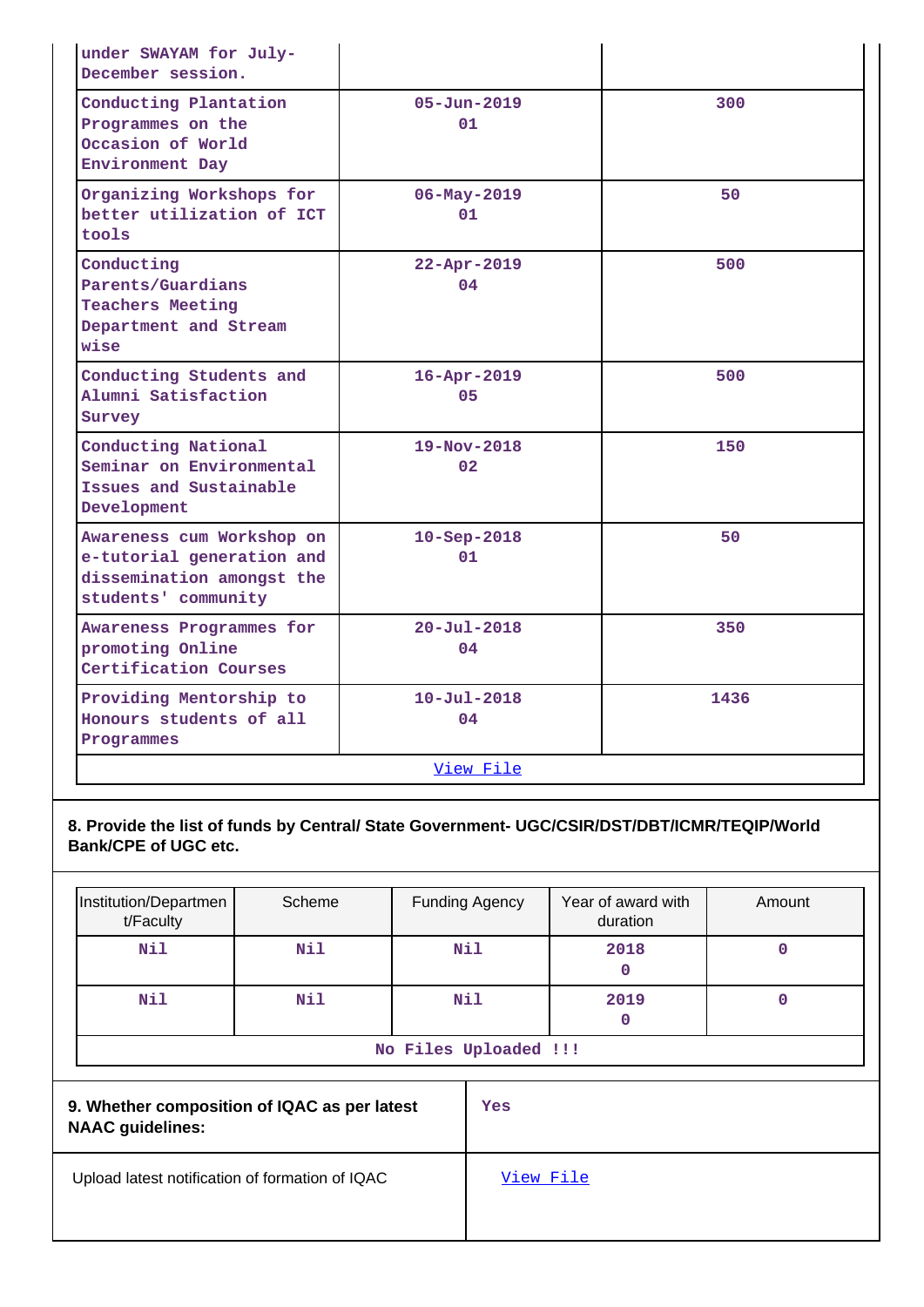| 10. Number of IQAC meetings held during the<br>year :                                                              | 6         |
|--------------------------------------------------------------------------------------------------------------------|-----------|
| The minutes of IQAC meeting and compliances to the<br>decisions have been uploaded on the institutional<br>website | Yes       |
| Upload the minutes of meeting and action taken report                                                              | View File |
| 11. Whether IQAC received funding from any of<br>the funding agency to support its activities<br>during the year?  | No.       |

### **12. Significant contributions made by IQAC during the current year(maximum five bullets)**

**Some ICT tools have been distributed to all Physical and Biological Science, Commerce and Geography departments and two projectors are assigned for Arts departments to conduct ICT based classes.**

**Three faculty members successfully completed ARPIT under MOOCs and few more have enrolled and students were encouraged, counselled to enroll themselves in various courses under MOOCs.**

**Library is equipped with Library management software (e - Granthalaya version 4) provided by NIC, New Delhi. Library is also equipped with OPAC and now it is used for searching of library resources. Registered library users can access the transaction details of their personal library resources through online mode.**

**Fund has been allocated from RUSA-1.0, 3rd installment for setting up two more smart class rooms and for extension of computer networking in all academic and administrative departments. The proposal is sent to Director of Higher Education for final approval.**

**Student's Placement Cell has been constituted at I.C.V. College as per direction of the DHE, Tripura.**

#### [View File](https://assessmentonline.naac.gov.in/public/Postacc/Contribution/9938_Contribution.xlsx)

**13. Plan of action chalked out by the IQAC in the beginning of the academic year towards Quality Enhancement and outcome achieved by the end of the academic year**

| Plan of Action                                                                                                       | Achivements/Outcomes                                                                             |
|----------------------------------------------------------------------------------------------------------------------|--------------------------------------------------------------------------------------------------|
| Encouraging Teachers and students to<br>enroll under MOOCs Programme.                                                | Three faculty members successfully<br>completed ARPIT under MOOCs and few<br>more have enrolled. |
| Distribution of ICT tools for enhancing Total nine number of projectors were<br>ICT based teaching learning process. | distributed to various departments.                                                              |
| Initiatives to increase the no. of<br>smart class rooms.                                                             | Fund has been allocated from RUSA-1.0,<br>3rd installment for setting up two more                |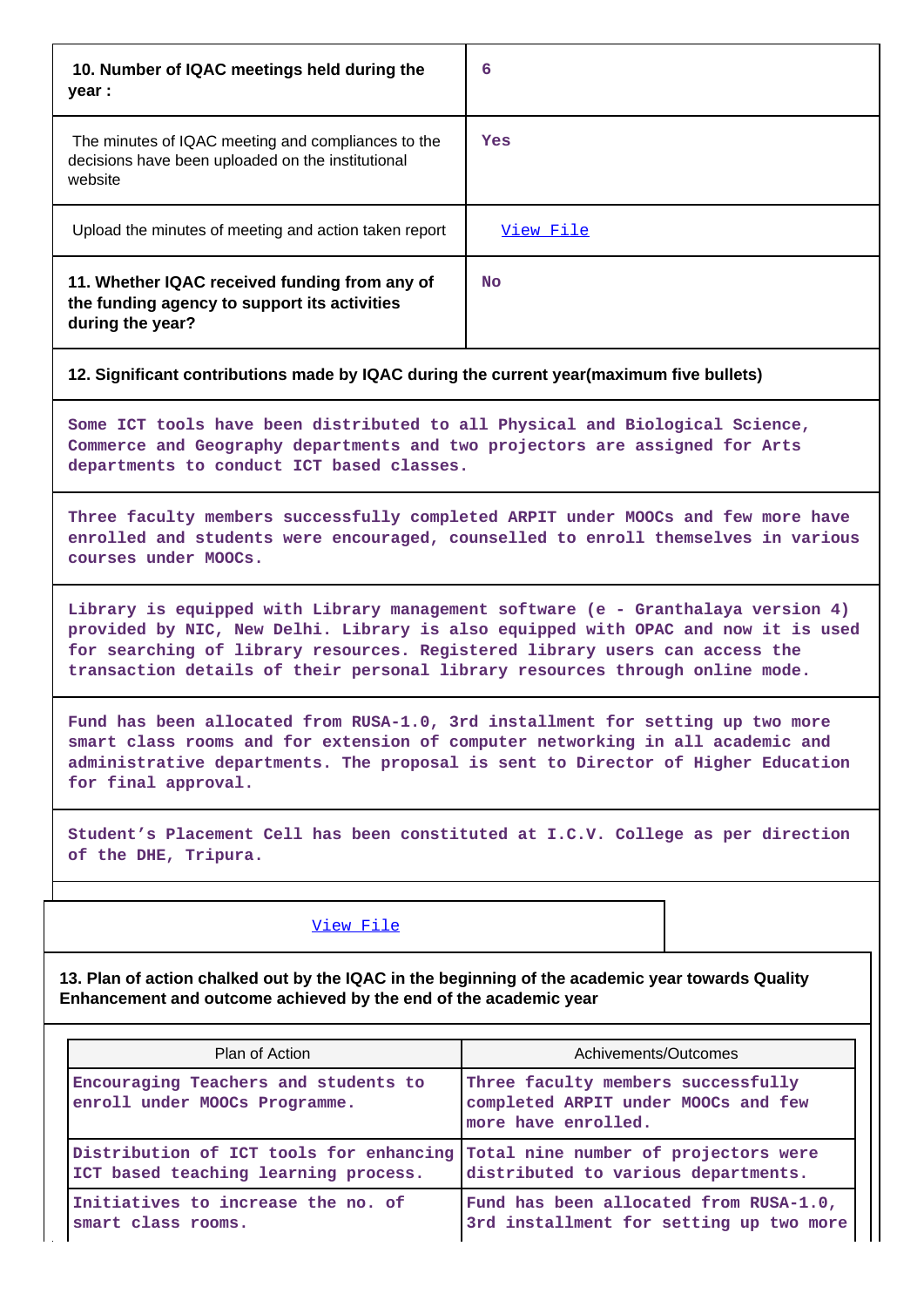|                                                                                                                      | smart class rooms.                                                                                                                            |
|----------------------------------------------------------------------------------------------------------------------|-----------------------------------------------------------------------------------------------------------------------------------------------|
| Wall Magazine for all the departments.                                                                               | Wall Magazine has been published by<br>most of the departments.                                                                               |
| Extension of computer networking in all<br>academic and administrative<br>departments.                               | Fund has been allocated from RUSA-1.0,<br>3rd installment to extend computer<br>networking in all academic and<br>administrative departments. |
|                                                                                                                      | View File                                                                                                                                     |
| 14. Whether AQAR was placed before statutory<br>body?                                                                | <b>No</b>                                                                                                                                     |
| 15. Whether NAAC/or any other accredited<br>body(s) visited IQAC or interacted with it to<br>assess the functioning? | Yes                                                                                                                                           |
| Date of Visit                                                                                                        | $26 - Dec - 2013$                                                                                                                             |
| 16. Whether institutional data submitted to<br>AISHE:                                                                | Yes                                                                                                                                           |
| Year of Submission                                                                                                   | 2019                                                                                                                                          |
| Date of Submission                                                                                                   | $05 - Feb - 2019$                                                                                                                             |
| 17. Does the Institution have Management<br><b>Information System?</b>                                               | <b>No</b>                                                                                                                                     |
|                                                                                                                      | Part B                                                                                                                                        |

# **CRITERION I – CURRICULAR ASPECTS**

**1.1 – Curriculum Planning and Implementation**

 1.1.1 – Institution has the mechanism for well planned curriculum delivery and documentation. Explain in 500 words

 **The College being affiliated to Tripura University (A Central University) follows the curriculum framed by the University. From 2014 – 2015 onwards, the College has adopted semester system under TDPH and TDPG for Arts, Science and Commerce streams as prescribed by the University. The College offers Honours courses in 16 (sixteen) subjects, namely, Bengali, English, Sanskrit, History, Political Science, Education, Philosophy, Economics, Geography in Arts, while Physics, Chemistry, Mathematics, Botany, Zoology and Human Physiology is offered in Science & Accountancy in Commerce. College offers General courses in 19 (Nineteen) Subjects including all Arts, Science and Commerce and also provide one certificate course in Kokborok language. Academic calendar and class routine are prepared at the beginning of each academic year and are strictly followed. Implementation and delivery of curriculum is done in a planned and coordinated manner with the help of Institutional Academic and Examination Committees. The College annually conducts Freshers' Induction Programme at the beginning of the semester classes. Comprehensive continues evaluation (CCE) is being done throughout the course curriculum. The college takes regular feedback from stakeholders for the better implementation of the**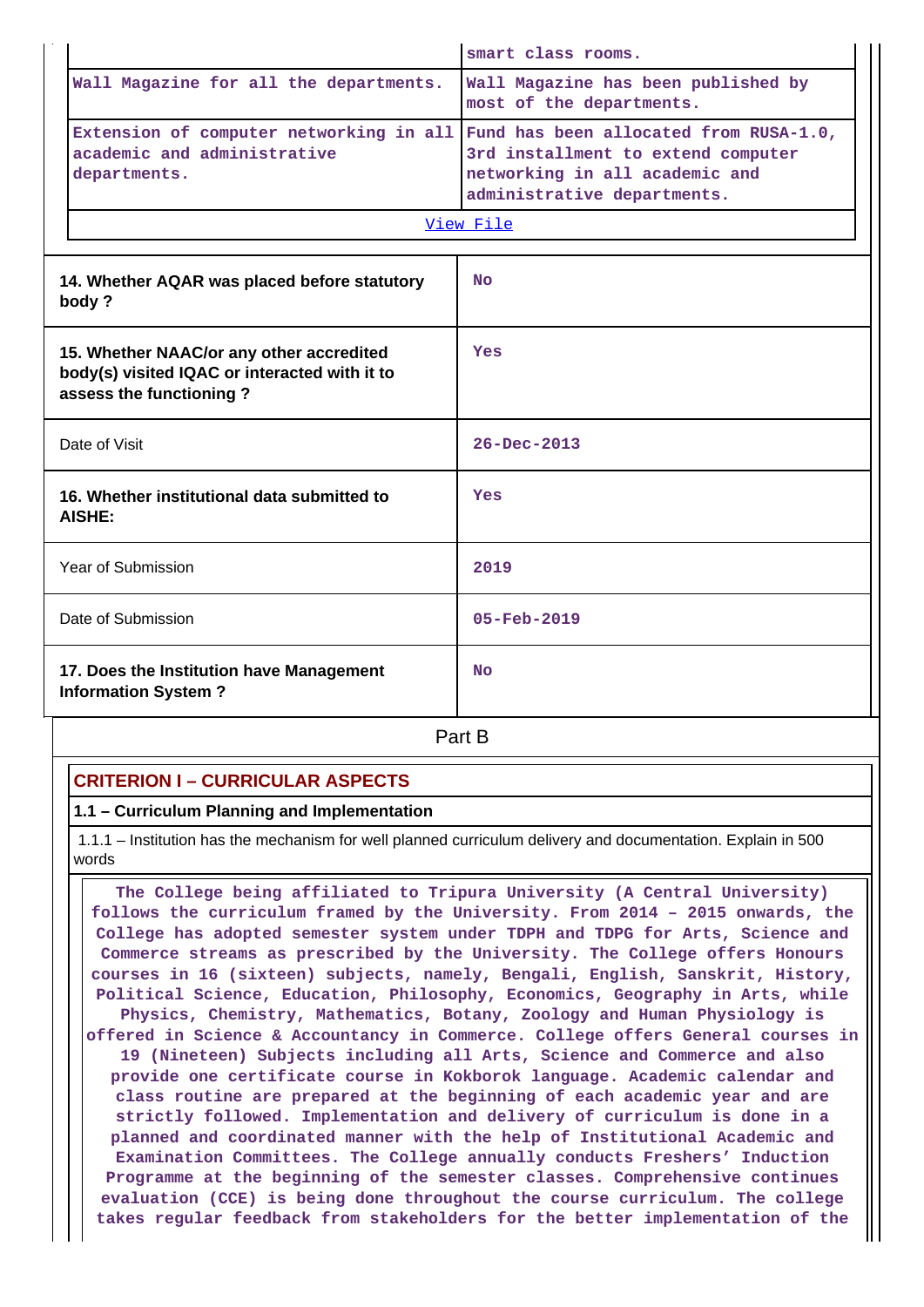|                             |                                                                                            | education.               |                        | Curriculum. For overall monitoring of quality and up gradation of teaching-<br>learning process, the college has an active Internal Quality Assurance Cell<br>(IQAC) functional from the year 2014, which addresses requirements of quality |                             |
|-----------------------------|--------------------------------------------------------------------------------------------|--------------------------|------------------------|---------------------------------------------------------------------------------------------------------------------------------------------------------------------------------------------------------------------------------------------|-----------------------------|
|                             | 1.1.2 - Certificate/ Diploma Courses introduced during the academic year                   |                          |                        |                                                                                                                                                                                                                                             |                             |
| Certificate                 | Diploma Courses                                                                            | Dates of<br>Introduction | Duration               | Focus on employ<br>ability/entreprene<br>urship                                                                                                                                                                                             | <b>Skill</b><br>Development |
| Nil                         | Nil                                                                                        | Nil                      | 0                      | Nil                                                                                                                                                                                                                                         | Nil                         |
| 1.2 - Academic Flexibility  |                                                                                            |                          |                        |                                                                                                                                                                                                                                             |                             |
|                             | 1.2.1 - New programmes/courses introduced during the academic year                         |                          |                        |                                                                                                                                                                                                                                             |                             |
|                             | Programme/Course                                                                           | Programme Specialization |                        | Dates of Introduction                                                                                                                                                                                                                       |                             |
|                             | <b>Nill</b>                                                                                |                          | Nil                    | Nill                                                                                                                                                                                                                                        |                             |
|                             |                                                                                            |                          | No file uploaded.      |                                                                                                                                                                                                                                             |                             |
|                             | affiliated Colleges (if applicable) during the academic year.                              |                          |                        | 1.2.2 - Programmes in which Choice Based Credit System (CBCS)/Elective course system implemented at the                                                                                                                                     |                             |
|                             | Name of programmes adopting<br><b>CBCS</b>                                                 | Programme Specialization |                        | Date of implementation of<br><b>CBCS/Elective Course System</b>                                                                                                                                                                             |                             |
|                             | <b>Nill</b>                                                                                |                          | Nil                    | <b>Nill</b>                                                                                                                                                                                                                                 |                             |
|                             | 1.2.3 - Students enrolled in Certificate/ Diploma Courses introduced during the year       |                          |                        |                                                                                                                                                                                                                                             |                             |
|                             |                                                                                            | Certificate              |                        | Diploma Course                                                                                                                                                                                                                              |                             |
|                             | <b>Number of Students</b>                                                                  |                          | Nil                    | Nil                                                                                                                                                                                                                                         |                             |
| 1.3 - Curriculum Enrichment |                                                                                            |                          |                        |                                                                                                                                                                                                                                             |                             |
|                             | 1.3.1 – Value-added courses imparting transferable and life skills offered during the year |                          |                        |                                                                                                                                                                                                                                             |                             |
|                             | Value Added Courses                                                                        | Date of Introduction     |                        | Number of Students Enrolled                                                                                                                                                                                                                 |                             |
|                             | Nil                                                                                        |                          | <b>Nill</b>            | <b>Nill</b>                                                                                                                                                                                                                                 |                             |
|                             |                                                                                            |                          | No file uploaded.      |                                                                                                                                                                                                                                             |                             |
|                             | 1.3.2 - Field Projects / Internships under taken during the year                           |                          |                        |                                                                                                                                                                                                                                             |                             |
|                             | Project/Programme Title                                                                    | Programme Specialization |                        | No. of students enrolled for Field<br>Projects / Internships                                                                                                                                                                                |                             |
|                             | <b>BSC</b>                                                                                 |                          | <b>BSC</b>             | 17                                                                                                                                                                                                                                          |                             |
|                             | <b>BA</b>                                                                                  |                          | BA (Political Science) |                                                                                                                                                                                                                                             | 4                           |
|                             |                                                                                            |                          | View File              |                                                                                                                                                                                                                                             |                             |
| 1.4 - Feedback System       |                                                                                            |                          |                        |                                                                                                                                                                                                                                             |                             |
|                             | 1.4.1 - Whether structured feedback received from all the stakeholders.                    |                          |                        |                                                                                                                                                                                                                                             |                             |
| <b>Students</b>             |                                                                                            |                          |                        | Yes                                                                                                                                                                                                                                         |                             |
| <b>Teachers</b>             |                                                                                            |                          |                        | Yes                                                                                                                                                                                                                                         |                             |
| Employers                   |                                                                                            |                          |                        | No                                                                                                                                                                                                                                          |                             |
| Alumni                      |                                                                                            |                          |                        | Yes                                                                                                                                                                                                                                         |                             |
| Parents                     |                                                                                            |                          |                        | Yes                                                                                                                                                                                                                                         |                             |
|                             |                                                                                            |                          |                        | 1.4.2 - How the feedback obtained is being analyzed and utilized for overall development of the institution?                                                                                                                                |                             |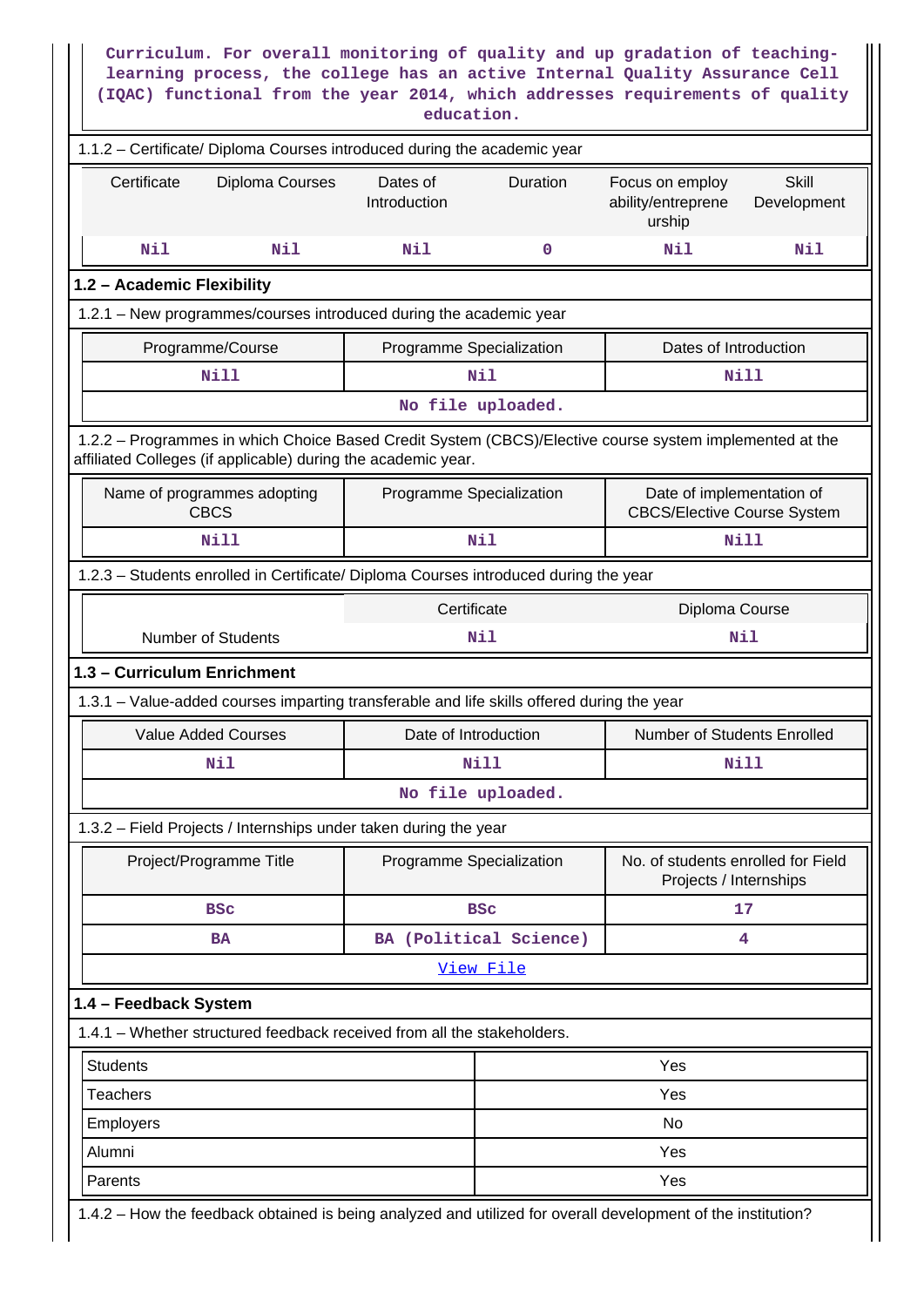(maximum 500 words)

#### Feedback Obtained

**Students feedback were collected from the final semester students on the basis of different teaching learning parameters such as subject knowledge, curriculum coverage, presentation skill, student motivation, coverage of syllabus, follow up for discussion, ICT or teaching aids based classes, interdisciplinary approach and overall rating. Data was analysed by an expert committee consisting of IQAC and Academic committee members. Reports were generated and distributed among the faculty members. Counselling was done to the faculties on the basis of the report. Based on the suggestion given by the students' number of classes using ICT tools were increased. Few departments in which students required additional guidance remedial classes for those departments were conducted by concerned faculties.**

# **CRITERION II – TEACHING- LEARNING AND EVALUATION**

# **2.1 – Student Enrolment and Profile**

# 2.1.1 – Demand Ratio during the year

| Name of the<br>Programme | Programme<br>Specialization | Number of seats<br>available | Number of<br>Application received | <b>Students Enrolled</b> |
|--------------------------|-----------------------------|------------------------------|-----------------------------------|--------------------------|
| <b>BA</b>                | Nill                        | 1770                         | 2829                              | 1231                     |
| <b>BSC</b>               | Nill                        | 290                          | 812                               | 243                      |
| <b>BCom</b>              | Nill                        | 200                          | 105                               | 65                       |
|                          |                             | -- -<br>- - -                |                                   |                          |

#### [View File](https://assessmentonline.naac.gov.in/public/Postacc/Demand_ratio/9938_Demand_ratio_1617805550.xlsx)

# **2.2 – Catering to Student Diversity**

| Year | Number of<br>students enrolled<br>in the institution<br>(UG) | Number of<br>students enrolled<br>in the institution<br>(PG) | Number of<br>fulltime teachers<br>available in the<br>institution<br>teaching only UG Iteaching only PG<br>courses | Number of<br>fulltime teachers<br>available in the<br>institution<br>courses | Number of<br>teachers<br>teaching both UG<br>and PG courses |
|------|--------------------------------------------------------------|--------------------------------------------------------------|--------------------------------------------------------------------------------------------------------------------|------------------------------------------------------------------------------|-------------------------------------------------------------|
| 2018 | 3794                                                         | Nill                                                         | 51                                                                                                                 | Nill                                                                         | Nill                                                        |

# **2.3 – Teaching - Learning Process**

 2.3.1 – Percentage of teachers using ICT for effective teaching with Learning Management Systems (LMS), Elearning resources etc. (current year data)

| Number of<br>Teachers on Roll | Number of<br>teachers using<br>ICT (LMS, e-<br>Resources) | <b>ICT Tools and</b><br>resources<br>available | Number of ICT<br>enabled<br>Classrooms | Numberof smart<br>classrooms | E-resources and<br>techniques used |
|-------------------------------|-----------------------------------------------------------|------------------------------------------------|----------------------------------------|------------------------------|------------------------------------|
| 51                            | 30                                                        | 30                                             | 20                                     |                              |                                    |
|                               |                                                           |                                                | View File of ICT Tools and resources   |                              |                                    |

[View File of E-resources and techniques used](https://assessmentonline.naac.gov.in/public/Postacc/e_resource/9938_e_resource_1618190018.xlsx)

2.3.2 – Students mentoring system available in the institution? Give details. (maximum 500 words)

 HODs and all other faculty members of each department of ICV College act as mentor for the Honours Student of their respective departments. Honours Students of different departments are equally distributed amongst the faculty members of their respective departments, so that they could be guided for various academic issues by the mentor regularly. Students are motivated and encouraged by their respective mentors for their better

academic improvement. Altogether, 1436 Honours students from different departments of 2018-2019 academic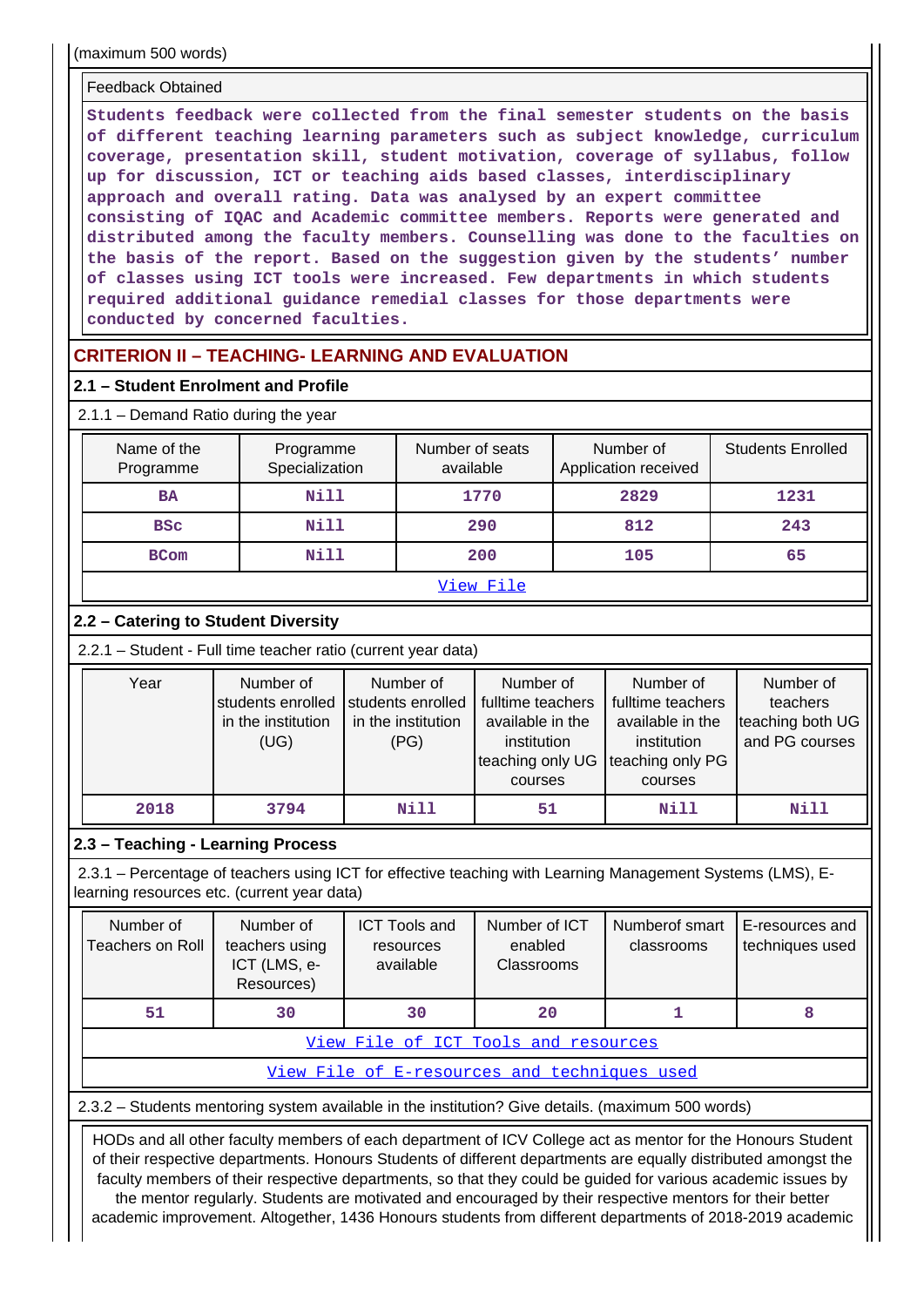|                                                                                                                    |                         |                     |                                                                                     |           | session are benefitted under this Mentor-Mentee Programme conducted by the IQAC. |                                                                                                                                                                                                                                                                                                                                                                                                                                                                                                                                                                                                                                                                                                                                                                                                                                                                                                                                                                                                                                                                                                                                                     |
|--------------------------------------------------------------------------------------------------------------------|-------------------------|---------------------|-------------------------------------------------------------------------------------|-----------|----------------------------------------------------------------------------------|-----------------------------------------------------------------------------------------------------------------------------------------------------------------------------------------------------------------------------------------------------------------------------------------------------------------------------------------------------------------------------------------------------------------------------------------------------------------------------------------------------------------------------------------------------------------------------------------------------------------------------------------------------------------------------------------------------------------------------------------------------------------------------------------------------------------------------------------------------------------------------------------------------------------------------------------------------------------------------------------------------------------------------------------------------------------------------------------------------------------------------------------------------|
| Number of students enrolled in the<br>institution                                                                  |                         |                     | Number of fulltime teachers                                                         |           |                                                                                  | Mentor: Mentee Ratio                                                                                                                                                                                                                                                                                                                                                                                                                                                                                                                                                                                                                                                                                                                                                                                                                                                                                                                                                                                                                                                                                                                                |
| 1436                                                                                                               |                         |                     |                                                                                     | 51        |                                                                                  | 1:28                                                                                                                                                                                                                                                                                                                                                                                                                                                                                                                                                                                                                                                                                                                                                                                                                                                                                                                                                                                                                                                                                                                                                |
| 2.4 - Teacher Profile and Quality                                                                                  |                         |                     |                                                                                     |           |                                                                                  |                                                                                                                                                                                                                                                                                                                                                                                                                                                                                                                                                                                                                                                                                                                                                                                                                                                                                                                                                                                                                                                                                                                                                     |
| 2.4.1 - Number of full time teachers appointed during the year                                                     |                         |                     |                                                                                     |           |                                                                                  |                                                                                                                                                                                                                                                                                                                                                                                                                                                                                                                                                                                                                                                                                                                                                                                                                                                                                                                                                                                                                                                                                                                                                     |
| No. of sanctioned<br>positions                                                                                     | No. of filled positions |                     | Vacant positions                                                                    |           | Positions filled during<br>the current year                                      | No. of faculty with<br>Ph.D                                                                                                                                                                                                                                                                                                                                                                                                                                                                                                                                                                                                                                                                                                                                                                                                                                                                                                                                                                                                                                                                                                                         |
| <b>Nill</b>                                                                                                        | <b>Nill</b>             |                     |                                                                                     | Nill      | <b>Nill</b>                                                                      | Nill                                                                                                                                                                                                                                                                                                                                                                                                                                                                                                                                                                                                                                                                                                                                                                                                                                                                                                                                                                                                                                                                                                                                                |
| International level from Government, recognised bodies during the year)                                            |                         |                     |                                                                                     |           |                                                                                  | 2.4.2 - Honours and recognition received by teachers (received awards, recognition, fellowships at State, National,                                                                                                                                                                                                                                                                                                                                                                                                                                                                                                                                                                                                                                                                                                                                                                                                                                                                                                                                                                                                                                 |
| Year of Award                                                                                                      |                         | international level | Name of full time teachers<br>receiving awards from<br>state level, national level, |           | Designation                                                                      | Name of the award,<br>fellowship, received from<br>Government or recognized<br>bodies                                                                                                                                                                                                                                                                                                                                                                                                                                                                                                                                                                                                                                                                                                                                                                                                                                                                                                                                                                                                                                                               |
| 2019                                                                                                               |                         |                     | DR. PINAKI MAITI                                                                    |           | Assistant<br>Professor                                                           | <b>State Level NSS</b><br>Award                                                                                                                                                                                                                                                                                                                                                                                                                                                                                                                                                                                                                                                                                                                                                                                                                                                                                                                                                                                                                                                                                                                     |
|                                                                                                                    |                         |                     |                                                                                     | View File |                                                                                  |                                                                                                                                                                                                                                                                                                                                                                                                                                                                                                                                                                                                                                                                                                                                                                                                                                                                                                                                                                                                                                                                                                                                                     |
| 2.5 - Evaluation Process and Reforms                                                                               |                         |                     |                                                                                     |           |                                                                                  |                                                                                                                                                                                                                                                                                                                                                                                                                                                                                                                                                                                                                                                                                                                                                                                                                                                                                                                                                                                                                                                                                                                                                     |
| the year                                                                                                           |                         |                     |                                                                                     |           |                                                                                  | 2.5.1 - Number of days from the date of semester-end/ year- end examination till the declaration of results during                                                                                                                                                                                                                                                                                                                                                                                                                                                                                                                                                                                                                                                                                                                                                                                                                                                                                                                                                                                                                                  |
| Programme Name                                                                                                     | Programme Code          |                     | Semester/year                                                                       |           | Last date of the last<br>semester-end/year-<br>end examination                   | Date of declaration of<br>results of semester-<br>end/ year- end<br>examination                                                                                                                                                                                                                                                                                                                                                                                                                                                                                                                                                                                                                                                                                                                                                                                                                                                                                                                                                                                                                                                                     |
| <b>Nill</b>                                                                                                        | Nil                     |                     |                                                                                     | Nill      | <b>Nill</b>                                                                      | Nill                                                                                                                                                                                                                                                                                                                                                                                                                                                                                                                                                                                                                                                                                                                                                                                                                                                                                                                                                                                                                                                                                                                                                |
|                                                                                                                    |                         |                     | No file uploaded.                                                                   |           |                                                                                  |                                                                                                                                                                                                                                                                                                                                                                                                                                                                                                                                                                                                                                                                                                                                                                                                                                                                                                                                                                                                                                                                                                                                                     |
| 2.5.2 – Reforms initiated on Continuous Internal Evaluation (CIE) system at the institutional level (250 words)    |                         |                     |                                                                                     |           |                                                                                  |                                                                                                                                                                                                                                                                                                                                                                                                                                                                                                                                                                                                                                                                                                                                                                                                                                                                                                                                                                                                                                                                                                                                                     |
|                                                                                                                    |                         |                     |                                                                                     |           | voce/ Assignments/ Group discussion are also conducted.                          | . Unit tests are conducted by most of the departments. . Sessional / Internal<br>examinations are conducted twice in every semester on regular basis. . Viva-                                                                                                                                                                                                                                                                                                                                                                                                                                                                                                                                                                                                                                                                                                                                                                                                                                                                                                                                                                                       |
| 2.5.3 – Academic calendar prepared and adhered for conduct of Examination and other related matters (250<br>words) |                         |                     |                                                                                     |           |                                                                                  |                                                                                                                                                                                                                                                                                                                                                                                                                                                                                                                                                                                                                                                                                                                                                                                                                                                                                                                                                                                                                                                                                                                                                     |
|                                                                                                                    |                         |                     |                                                                                     |           | Education) Freshers' Welcome 10th August 2018 (Friday) First Internal            | Academic Calendar for 2018 - 2019 Odd Session (for 1st, 3rd and 5th Semester )<br>Purpose Date Information Admission of First Semester 7th June 2018 (Thursday)<br>to 7th July 2018 (Saturday) Commencement of Classes 10th July 2018 (Tuesday)<br>Induction Programme 16th - 21st July 2018 (Antiragging, Discipline, Value<br>Assessment 24th September 2018 (Monday) to 29th September 2018 (Saturday)<br>Vidyasagar birthday Celebration 26th September 2018 (Wednesday) Declaration of<br>Result (FIA) 10th October 2018 (Wednesday) Puja Vacation 15th October 2018<br>(Monday) to 29th October 2018 (Monday) Classes begin after puja Vacation 30th<br>October 2018 (Tuesday) Second Internal Assessment 5th November 2018 (Monday) to<br>12th November 2016 (Monday) Declaration of Result (SIA) 14th November 2018<br>(Wednesday) Annual Sports 16th November 2018 (Friday) Form fill-up for TU<br>Semester Exam 2nd November 2018 to 14th November 2018 Semester Break 24th<br>November 2018 to 30th November 2018 TU Semester Exam 01st December 2018 to 31st<br>December 2018 Even Session (for 2nd, 4th and 6th Semester) Purpose Date |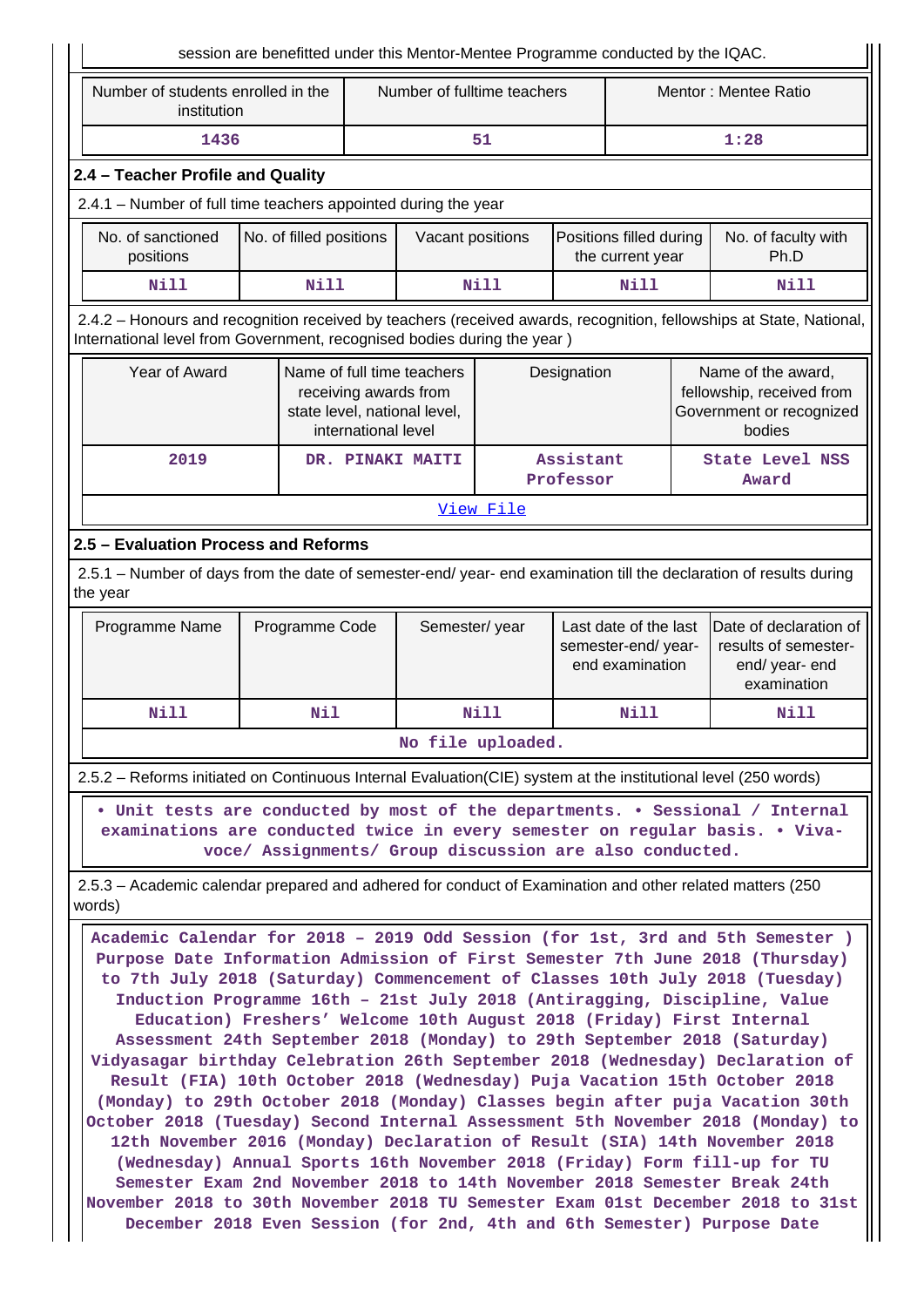**Commencement of Classes 16th January 2019 (Wednesday) First Internal Assessment 5th March 2019 (Tuesday) to 12th March 2019 (Tuesday) Declaration of Result (FIA) 18th March 2019 (Monday) NSS Special Camp 30th March 2019 (Saturday) to 5th April 2019 (Friday) Second Internal Assessment 04th April 2019 (Thursday) to 12th April 2019 (Friday) Declaration of Result (SIA) 17th April 2019 (Wednesday) Form fill-up for TU Semester Exam 02nd May 2019 (Thursday) to 17th May 2019 (Friday) Summer Vacation 13th May 2019 (Monday) to 27th May 2019 (Monday) TU Semester Exam 3rd June 2019 (Monday) to 2nd July 2019 (Tuesday) Distribution of admission form and receiving of filled-up form 28th May 2019 (Tuesday) to 15th June 2019 (Saturday) FIA First Internal Assessment SIA Second Internal Assessment**

# **2.6 – Student Performance and Learning Outcomes**

 2.6.1 – Program outcomes, program specific outcomes and course outcomes for all programs offered by the institution are stated and displayed in website of the institution (to provide the weblink)

http://www.icvcollege.edu.in/sites/default/files/Student Performance and Learni [ng\\_Outcomes.pdf](http://www.icvcollege.edu.in/sites/default/files/Student_Performance_and_Learning_Outcomes.pdf)

### 2.6.2 – Pass percentage of students

| Programme<br>Code        | Programme<br>Name | Programme<br>Specialization | Number of<br>students<br>appeared in the<br>final year<br>examination | Number of<br>students passed<br>in final year<br>examination | Pass Percentage |
|--------------------------|-------------------|-----------------------------|-----------------------------------------------------------------------|--------------------------------------------------------------|-----------------|
| Com TDP<br>в             | <b>BCom</b>       | General                     | 34                                                                    | 34                                                           | 100             |
| Com TDPH<br>$\mathbf{B}$ | <b>BCom</b>       | Honours                     | 8                                                                     | 8                                                            | 100             |
| <b>BSC TDP</b>           | <b>BSC</b>        | General                     | 71                                                                    | 71                                                           | 100             |
| <b>BSC TDPH</b>          | <b>BSC</b>        | Honours                     | 62                                                                    | 60                                                           | 96.77           |
| <b>BA TDP</b>            | <b>BA</b>         | General                     | 508                                                                   | 503                                                          | 99.01           |
| <b>BA TDPH</b>           | <b>BA</b>         | Honours                     | 278                                                                   | 272                                                          | 97.84           |
|                          |                   |                             | <u>View File</u>                                                      |                                                              |                 |

### **2.7 – Student Satisfaction Survey**

 2.7.1 – Student Satisfaction Survey (SSS) on overall institutional performance (Institution may design the questionnaire) (results and details be provided as weblink)

 [http://www.icvcollege.edu.in/sites/default/files/Feedback\\_Result\\_%202018\\_201](http://www.icvcollege.edu.in/sites/default/files/Feedback_Result_%202018_2019_0.pdf) [9\\_0.pdf](http://www.icvcollege.edu.in/sites/default/files/Feedback_Result_%202018_2019_0.pdf) 

# **CRITERION III – RESEARCH, INNOVATIONS AND EXTENSION**

### **3.1 – Resource Mobilization for Research**

3.1.1 – Research funds sanctioned and received from various agencies, industry and other organisations

| Nature of the Project | <b>Duration</b> | Name of the funding<br>agency | Total grant<br>sanctioned | Amount received<br>during the year |
|-----------------------|-----------------|-------------------------------|---------------------------|------------------------------------|
| Nill                  |                 | Nil                           |                           |                                    |
|                       |                 | No file uploaded.             |                           |                                    |

**3.2 – Innovation Ecosystem**

 3.2.1 – Workshops/Seminars Conducted on Intellectual Property Rights (IPR) and Industry-Academia Innovative practices during the year

| Title of workshop/semina |  |
|--------------------------|--|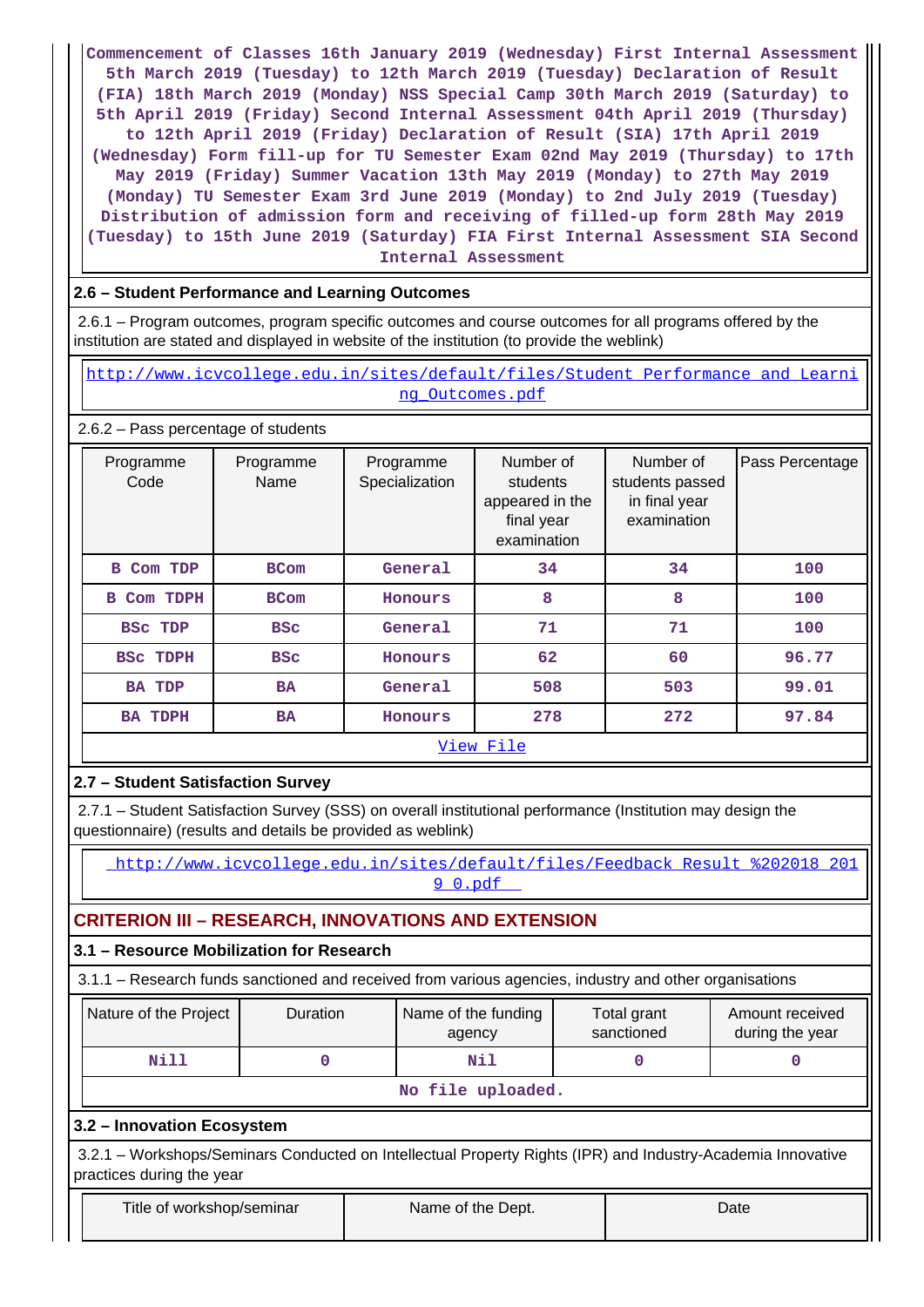|                                                                                                                                                                       | Nil                    |                 |                  | Nil                    |                   |                         |               |                                                                    |                                                                                                                 |
|-----------------------------------------------------------------------------------------------------------------------------------------------------------------------|------------------------|-----------------|------------------|------------------------|-------------------|-------------------------|---------------|--------------------------------------------------------------------|-----------------------------------------------------------------------------------------------------------------|
| 3.2.2 - Awards for Innovation won by Institution/Teachers/Research scholars/Students during the year                                                                  |                        |                 |                  |                        |                   |                         |               |                                                                    |                                                                                                                 |
| Title of the innovation                                                                                                                                               |                        | Name of Awardee |                  |                        | Awarding Agency   |                         | Date of award |                                                                    | Category                                                                                                        |
| <b>Nil</b>                                                                                                                                                            |                        | Nil             |                  |                        | Nil               |                         | <b>Nill</b>   |                                                                    | Nil                                                                                                             |
|                                                                                                                                                                       |                        |                 |                  |                        | No file uploaded. |                         |               |                                                                    |                                                                                                                 |
| 3.2.3 – No. of Incubation centre created, start-ups incubated on campus during the year                                                                               |                        |                 |                  |                        |                   |                         |               |                                                                    |                                                                                                                 |
| Incubation<br>Center                                                                                                                                                  | Name                   |                 | Sponsered By     |                        |                   | Name of the<br>Start-up |               | Nature of Start-<br>up                                             | Date of<br>Commencement                                                                                         |
| Nil                                                                                                                                                                   |                        | Nil             | Nil              |                        |                   | Nil                     |               | Nil                                                                | Nill                                                                                                            |
|                                                                                                                                                                       |                        |                 |                  |                        | No file uploaded. |                         |               |                                                                    |                                                                                                                 |
| 3.3 - Research Publications and Awards                                                                                                                                |                        |                 |                  |                        |                   |                         |               |                                                                    |                                                                                                                 |
| 3.3.1 - Incentive to the teachers who receive recognition/awards                                                                                                      |                        |                 |                  |                        |                   |                         |               |                                                                    |                                                                                                                 |
|                                                                                                                                                                       | <b>State</b>           |                 |                  | National               |                   |                         |               | International                                                      |                                                                                                                 |
|                                                                                                                                                                       | $\mathbf 0$            |                 |                  | 0                      |                   |                         |               | 0                                                                  |                                                                                                                 |
| 3.3.2 - Ph. Ds awarded during the year (applicable for PG College, Research Center)                                                                                   |                        |                 |                  |                        |                   |                         |               |                                                                    |                                                                                                                 |
|                                                                                                                                                                       | Name of the Department |                 |                  |                        |                   |                         |               | Number of PhD's Awarded                                            |                                                                                                                 |
|                                                                                                                                                                       |                        | Nil             |                  |                        |                   |                         |               | Nill                                                               |                                                                                                                 |
| 3.3.3 - Research Publications in the Journals notified on UGC website during the year                                                                                 |                        |                 |                  |                        |                   |                         |               |                                                                    |                                                                                                                 |
| <b>Type</b>                                                                                                                                                           |                        |                 | Department       |                        |                   | Number of Publication   |               |                                                                    | Average Impact Factor (if<br>any)                                                                               |
| National                                                                                                                                                              |                        |                 | Economics        |                        |                   | $\mathbf{1}$            |               |                                                                    | $\mathbf 0$                                                                                                     |
| National                                                                                                                                                              |                        |                 | Geography        |                        |                   | 1                       |               |                                                                    | $\Omega$                                                                                                        |
| International                                                                                                                                                         |                        |                 | Geography        |                        |                   | 1                       |               |                                                                    | $\mathbf 0$                                                                                                     |
| International                                                                                                                                                         |                        |                 | Physics          |                        |                   | $\mathbf{2}$            |               |                                                                    | $\mathbf 0$                                                                                                     |
|                                                                                                                                                                       |                        |                 |                  |                        | View File         |                         |               |                                                                    |                                                                                                                 |
| Proceedings per Teacher during the year                                                                                                                               |                        |                 |                  |                        |                   |                         |               |                                                                    | 3.3.4 - Books and Chapters in edited Volumes / Books published, and papers in National/International Conference |
|                                                                                                                                                                       | Department             |                 |                  |                        |                   |                         |               | Number of Publication                                              |                                                                                                                 |
|                                                                                                                                                                       |                        | Bengali         |                  |                        |                   |                         |               | 5                                                                  |                                                                                                                 |
|                                                                                                                                                                       |                        | Geography       |                  |                        |                   |                         |               | $\overline{a}$                                                     |                                                                                                                 |
|                                                                                                                                                                       |                        | Commerce        |                  |                        |                   |                         |               | 1                                                                  |                                                                                                                 |
|                                                                                                                                                                       | Political Science      |                 |                  |                        |                   |                         |               | 1                                                                  |                                                                                                                 |
|                                                                                                                                                                       |                        |                 |                  |                        | View File         |                         |               |                                                                    |                                                                                                                 |
| 3.3.5 - Bibliometrics of the publications during the last Academic year based on average citation index in Scopus/<br>Web of Science or PubMed/ Indian Citation Index |                        |                 |                  |                        |                   |                         |               |                                                                    |                                                                                                                 |
| Title of the<br>Paper                                                                                                                                                 | Name of<br>Author      |                 | Title of journal | Year of<br>publication |                   | <b>Citation Index</b>   |               | Institutional<br>affiliation as<br>mentioned in<br>the publication | Number of<br>citations<br>excluding self<br>citation                                                            |
| Conjugate                                                                                                                                                             | Arup<br>Patari,        |                 | Journal<br>of    |                        | 2019              | $\mathbf 0$             |               | Department                                                         | 3                                                                                                               |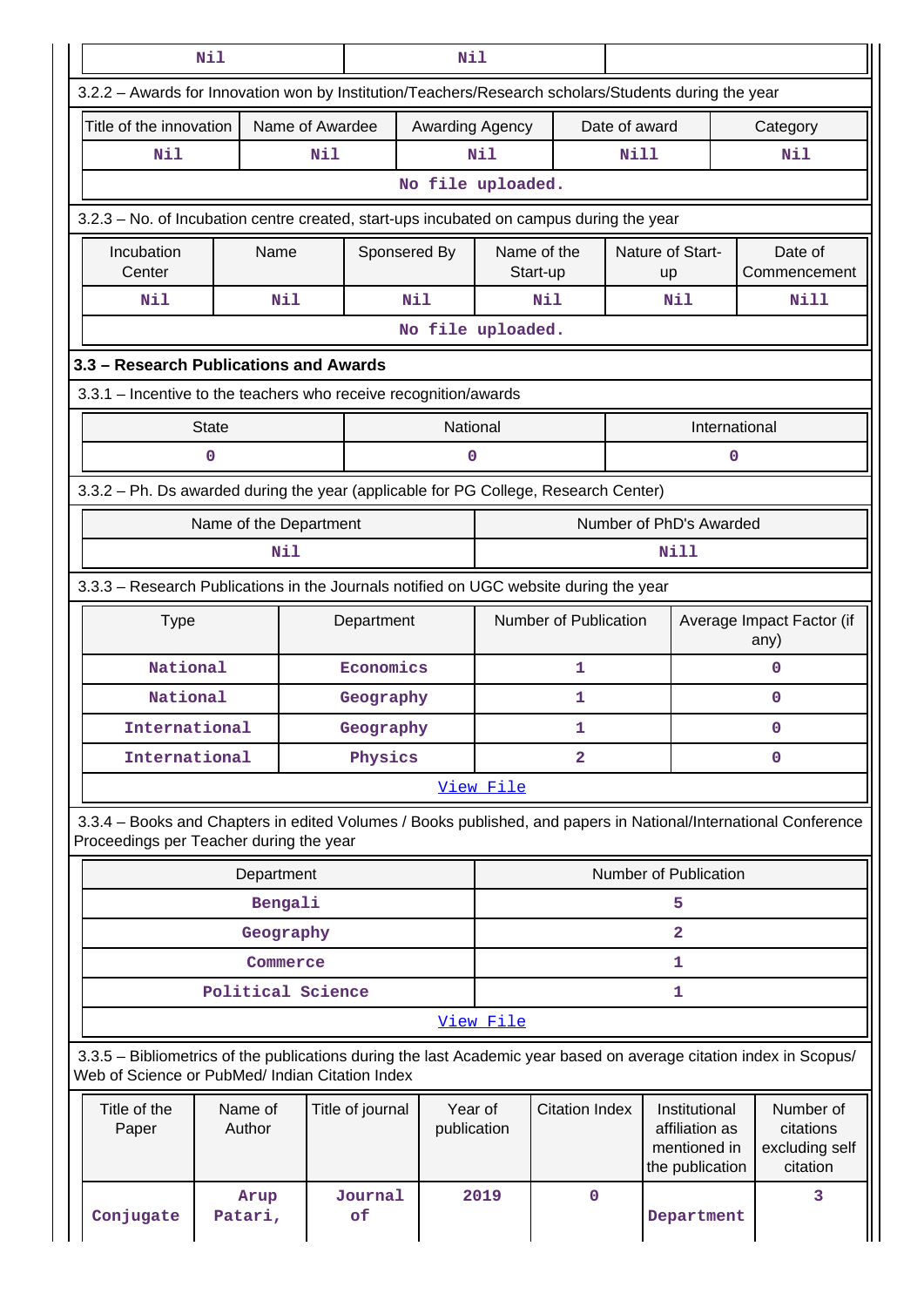| hemispheri<br>c response<br>of earth's<br>ionosphere<br>due to geo<br>magnetic<br>storms<br>occurred<br>during two<br>equinox<br>periods. | Bapan Pal,<br>Barin<br>Kumar Dey,<br>Anirban<br>Guha                                              | Physics:<br>Conference<br>series,<br><b>IOP</b><br>Publishing             |      |              | of<br>Physics,<br><b>ICV</b><br>College,<br>Belonia                             |                |
|-------------------------------------------------------------------------------------------------------------------------------------------|---------------------------------------------------------------------------------------------------|---------------------------------------------------------------------------|------|--------------|---------------------------------------------------------------------------------|----------------|
| A Study<br>on the<br>.<br>. T<br>ripura                                                                                                   | Pradip<br>Chouhan,<br>Vanlalrema<br>Kuki<br>Indraneel<br>Bhowmik                                  | Indian<br>Journal of<br>Economics<br>and Develo<br>pment                  | 2019 | $\mathbf 0$  | Department<br>of<br>Economics,<br>ICV<br>College,<br>Belonia                    | $\mathbf{1}$   |
| Anubadta<br>twer aloke<br>.pathpraya<br>S                                                                                                 | Pinaki<br>Maiti                                                                                   | Pratidhw<br>ani The<br>Echo                                               | 2019 | $\mathbf{0}$ | Department<br>of<br>Bengali,<br><b>ICV</b><br>College,<br>Belonia               | $\mathbf{1}$   |
| Life Sty<br>le<br>$\cdots$<br>$\ldots$ . Tripu<br>ra                                                                                      | Gajendra<br>Bhadkaria                                                                             | Online I<br>nternation<br>al Interdi<br>sciplinary<br>research<br>Journal | 2018 | $\mathbf 0$  | Department<br>of<br>Physical<br>Education,<br><b>ICV</b><br>College,<br>Belonia | $\mathbf{1}$   |
| Erosion<br>Induced<br>.<br><u>.</u><br>.<br>.Tripura,<br>India                                                                            | Ahmed,<br>$I_{\bullet}$<br>Das(Pan),<br>$N_{\star}$<br>Debnath,<br>J. and<br>Bhowmik,<br>м.       | Spatial<br>Informatio<br>n Research                                       | 2018 | $\Omega$     | Department<br>of<br>Geography,<br>ICV<br>College,<br>Belonia                    | $\overline{3}$ |
| Bank Mat<br>erial<br>.<br>.<br><u>.</u><br>.North-<br>East India                                                                          | Bhowmik,<br>$M_{\odot}$<br>Das(Pan),<br>$N_{\star}$ , Das,<br>C., Ahmed,<br>I., and<br>Debnath, J | Current<br>Science                                                        | 2018 | 0.75         | Department<br>of<br>Geography,<br><b>ICV</b><br>College,<br>Belonia             | 5              |
| Livelihood<br>Capital<br>. <b>.</b><br>.<br>.<br>Workers                                                                                  | Vanlalrema<br>Kuki,<br>Pradip<br>Chouhan<br>Indraneel<br>Bhowmik                                  | Dialogue<br>Quarterly                                                     | 2018 | $\Omega$     | Department<br>of<br>Economics,<br>ICV<br>College,<br>Belonia                    | $\overline{2}$ |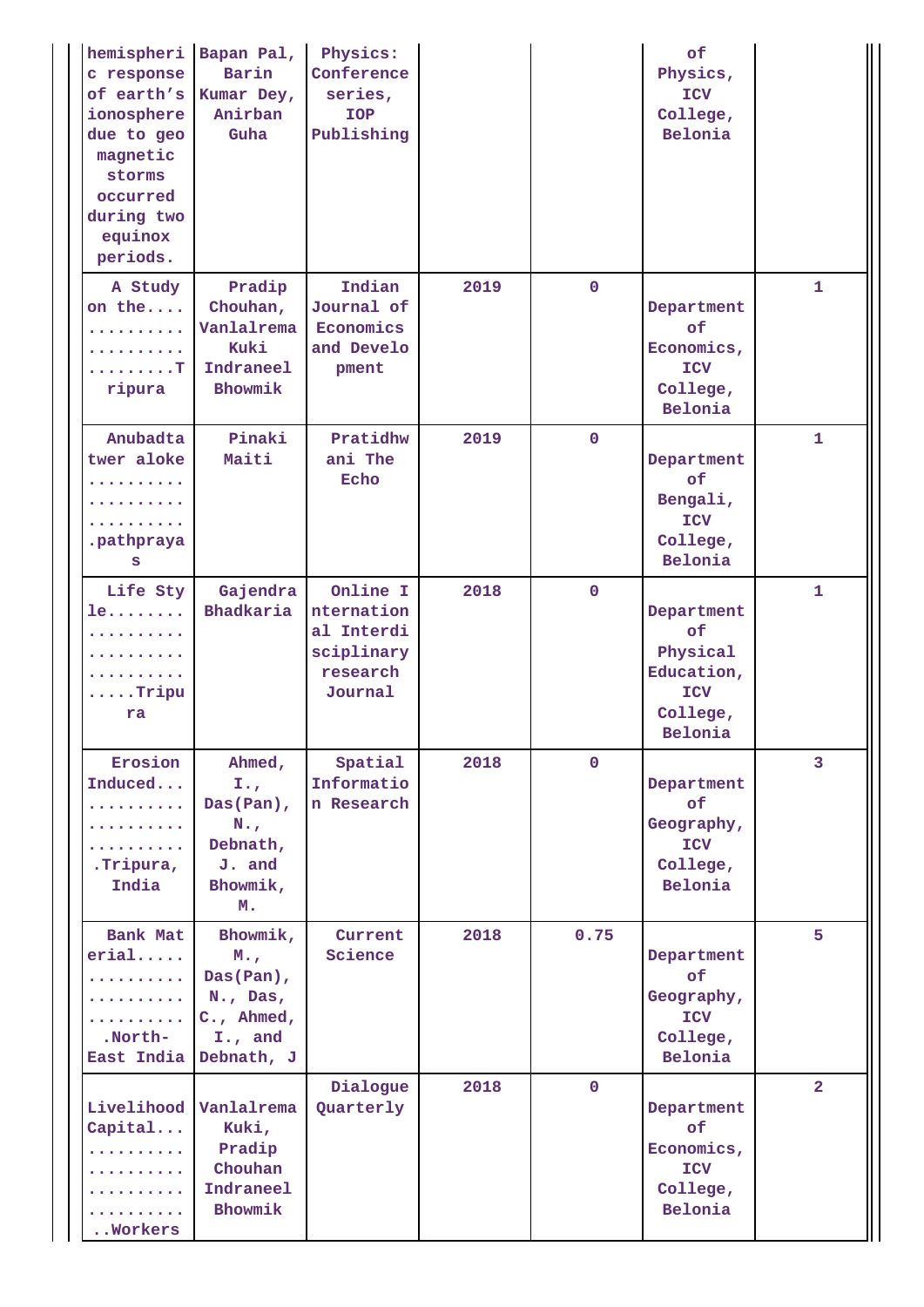| of<br>Indraneel<br>and Patter<br>Department<br>Bhowmik,<br>Economics<br>of<br>n.<br>and Social<br>Pradip<br>Economics,<br>Chouhan,<br>Developmen<br><b>ICV</b><br>Pritam<br>.States<br>College,<br>t<br>Belonia<br><b>Bose</b><br>Vanlalrema<br>Kuki<br>Niranjan<br>Steroids<br>2.52<br>2018<br>Protective<br>Department<br>$\mathbf{Das}_{\ell}$<br>Effects<br>Abhijit Bh<br>of<br>Chemistry,<br>attacharje<br>e, Sudip<br><b>ICV</b><br>$\ldots$ .Docki<br>Kumar<br>College,<br>Belonia<br>ng Study<br>Mandal,<br>Utsab<br>Debnath,<br>Biswanath<br>Dinda and<br>Partha<br>Palit<br>Goyenda<br>Pinaki<br>2018<br>$\mathbf{0}$<br>Chitrakahi<br>Maiti<br>Antarjatik<br>Department<br>Pathshala<br>of<br>ni<br>Bengali,<br><b>ICV</b><br>$\ldots$ Pratib<br>College,<br>Belonia<br>edan<br>View File<br>3.3.6 - h-Index of the Institutional Publications during the year. (based on Scopus/ Web of science) | 8<br>$\mathbf{1}$ |
|--------------------------------------------------------------------------------------------------------------------------------------------------------------------------------------------------------------------------------------------------------------------------------------------------------------------------------------------------------------------------------------------------------------------------------------------------------------------------------------------------------------------------------------------------------------------------------------------------------------------------------------------------------------------------------------------------------------------------------------------------------------------------------------------------------------------------------------------------------------------------------------------------------------|-------------------|
|                                                                                                                                                                                                                                                                                                                                                                                                                                                                                                                                                                                                                                                                                                                                                                                                                                                                                                              |                   |
|                                                                                                                                                                                                                                                                                                                                                                                                                                                                                                                                                                                                                                                                                                                                                                                                                                                                                                              |                   |
|                                                                                                                                                                                                                                                                                                                                                                                                                                                                                                                                                                                                                                                                                                                                                                                                                                                                                                              |                   |
|                                                                                                                                                                                                                                                                                                                                                                                                                                                                                                                                                                                                                                                                                                                                                                                                                                                                                                              |                   |
|                                                                                                                                                                                                                                                                                                                                                                                                                                                                                                                                                                                                                                                                                                                                                                                                                                                                                                              |                   |
|                                                                                                                                                                                                                                                                                                                                                                                                                                                                                                                                                                                                                                                                                                                                                                                                                                                                                                              |                   |
|                                                                                                                                                                                                                                                                                                                                                                                                                                                                                                                                                                                                                                                                                                                                                                                                                                                                                                              |                   |
|                                                                                                                                                                                                                                                                                                                                                                                                                                                                                                                                                                                                                                                                                                                                                                                                                                                                                                              |                   |
|                                                                                                                                                                                                                                                                                                                                                                                                                                                                                                                                                                                                                                                                                                                                                                                                                                                                                                              |                   |
|                                                                                                                                                                                                                                                                                                                                                                                                                                                                                                                                                                                                                                                                                                                                                                                                                                                                                                              |                   |
|                                                                                                                                                                                                                                                                                                                                                                                                                                                                                                                                                                                                                                                                                                                                                                                                                                                                                                              |                   |
|                                                                                                                                                                                                                                                                                                                                                                                                                                                                                                                                                                                                                                                                                                                                                                                                                                                                                                              |                   |
|                                                                                                                                                                                                                                                                                                                                                                                                                                                                                                                                                                                                                                                                                                                                                                                                                                                                                                              |                   |
|                                                                                                                                                                                                                                                                                                                                                                                                                                                                                                                                                                                                                                                                                                                                                                                                                                                                                                              |                   |
|                                                                                                                                                                                                                                                                                                                                                                                                                                                                                                                                                                                                                                                                                                                                                                                                                                                                                                              |                   |
|                                                                                                                                                                                                                                                                                                                                                                                                                                                                                                                                                                                                                                                                                                                                                                                                                                                                                                              |                   |
|                                                                                                                                                                                                                                                                                                                                                                                                                                                                                                                                                                                                                                                                                                                                                                                                                                                                                                              |                   |
|                                                                                                                                                                                                                                                                                                                                                                                                                                                                                                                                                                                                                                                                                                                                                                                                                                                                                                              |                   |
|                                                                                                                                                                                                                                                                                                                                                                                                                                                                                                                                                                                                                                                                                                                                                                                                                                                                                                              |                   |
|                                                                                                                                                                                                                                                                                                                                                                                                                                                                                                                                                                                                                                                                                                                                                                                                                                                                                                              |                   |
|                                                                                                                                                                                                                                                                                                                                                                                                                                                                                                                                                                                                                                                                                                                                                                                                                                                                                                              |                   |
|                                                                                                                                                                                                                                                                                                                                                                                                                                                                                                                                                                                                                                                                                                                                                                                                                                                                                                              |                   |
|                                                                                                                                                                                                                                                                                                                                                                                                                                                                                                                                                                                                                                                                                                                                                                                                                                                                                                              |                   |
|                                                                                                                                                                                                                                                                                                                                                                                                                                                                                                                                                                                                                                                                                                                                                                                                                                                                                                              |                   |
|                                                                                                                                                                                                                                                                                                                                                                                                                                                                                                                                                                                                                                                                                                                                                                                                                                                                                                              |                   |
|                                                                                                                                                                                                                                                                                                                                                                                                                                                                                                                                                                                                                                                                                                                                                                                                                                                                                                              |                   |
|                                                                                                                                                                                                                                                                                                                                                                                                                                                                                                                                                                                                                                                                                                                                                                                                                                                                                                              |                   |
| Title of the<br>Name of<br>Title of journal<br>Year of<br>h-index<br>Number of<br>Institutional                                                                                                                                                                                                                                                                                                                                                                                                                                                                                                                                                                                                                                                                                                                                                                                                              |                   |
| citations<br>affiliation as<br>Paper<br>Author<br>publication                                                                                                                                                                                                                                                                                                                                                                                                                                                                                                                                                                                                                                                                                                                                                                                                                                                |                   |
| excluding self<br>mentioned in                                                                                                                                                                                                                                                                                                                                                                                                                                                                                                                                                                                                                                                                                                                                                                                                                                                                               |                   |
| the publication<br>citation                                                                                                                                                                                                                                                                                                                                                                                                                                                                                                                                                                                                                                                                                                                                                                                                                                                                                  |                   |
| <b>Nill</b><br>Nil<br><b>Nil</b><br>Nil<br>Nill<br>Nill                                                                                                                                                                                                                                                                                                                                                                                                                                                                                                                                                                                                                                                                                                                                                                                                                                                      | Nil               |
| No file uploaded.                                                                                                                                                                                                                                                                                                                                                                                                                                                                                                                                                                                                                                                                                                                                                                                                                                                                                            |                   |
| 3.3.7 - Faculty participation in Seminars/Conferences and Symposia during the year:                                                                                                                                                                                                                                                                                                                                                                                                                                                                                                                                                                                                                                                                                                                                                                                                                          |                   |
| National<br>Number of Faculty<br>International<br><b>State</b><br>Local                                                                                                                                                                                                                                                                                                                                                                                                                                                                                                                                                                                                                                                                                                                                                                                                                                      |                   |
| Attended/Semi<br><b>Nill</b><br>23<br>44<br><b>Nill</b><br>nars/Workshops                                                                                                                                                                                                                                                                                                                                                                                                                                                                                                                                                                                                                                                                                                                                                                                                                                    |                   |
|                                                                                                                                                                                                                                                                                                                                                                                                                                                                                                                                                                                                                                                                                                                                                                                                                                                                                                              |                   |
| <b>Nill</b><br>19<br><b>Nill</b><br><b>Nill</b><br>Presented                                                                                                                                                                                                                                                                                                                                                                                                                                                                                                                                                                                                                                                                                                                                                                                                                                                 |                   |
| papers                                                                                                                                                                                                                                                                                                                                                                                                                                                                                                                                                                                                                                                                                                                                                                                                                                                                                                       |                   |
| $\mathbf 1$<br><b>Nill</b><br>Nill<br>10<br>Resource<br>persons                                                                                                                                                                                                                                                                                                                                                                                                                                                                                                                                                                                                                                                                                                                                                                                                                                              |                   |
| View File                                                                                                                                                                                                                                                                                                                                                                                                                                                                                                                                                                                                                                                                                                                                                                                                                                                                                                    |                   |
|                                                                                                                                                                                                                                                                                                                                                                                                                                                                                                                                                                                                                                                                                                                                                                                                                                                                                                              |                   |
| 3.4 - Extension Activities                                                                                                                                                                                                                                                                                                                                                                                                                                                                                                                                                                                                                                                                                                                                                                                                                                                                                   |                   |
| 3.4.1 - Number of extension and outreach programmes conducted in collaboration with industry, community and                                                                                                                                                                                                                                                                                                                                                                                                                                                                                                                                                                                                                                                                                                                                                                                                  |                   |
| Non- Government Organisations through NSS/NCC/Red cross/Youth Red Cross (YRC) etc., during the year                                                                                                                                                                                                                                                                                                                                                                                                                                                                                                                                                                                                                                                                                                                                                                                                          |                   |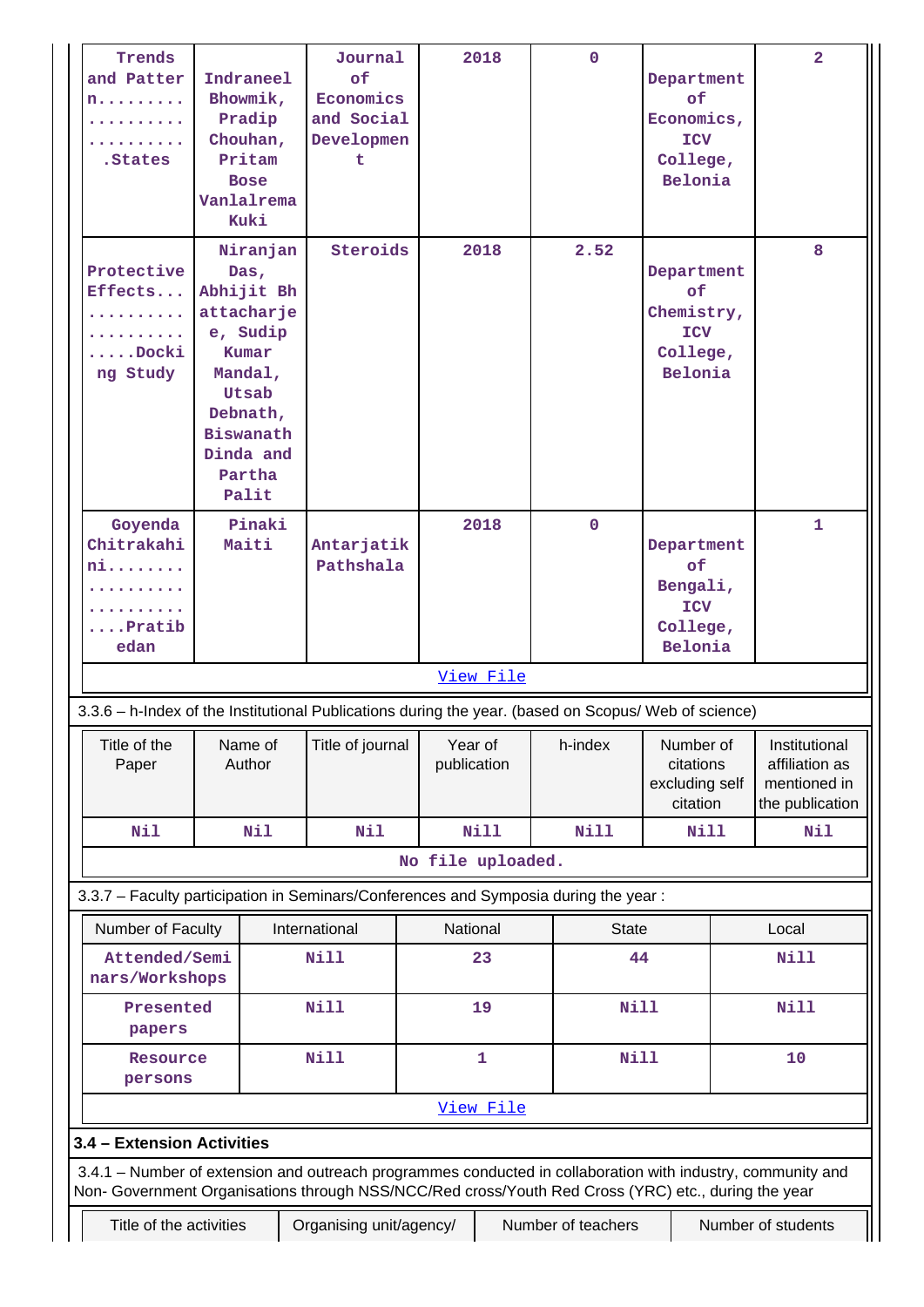|                                                                                                                                                                                                                |                                                                                                                                                                                              | collaborating agency   |                              | participated in such<br>activities                               |  | participated in such<br>activities                      |
|----------------------------------------------------------------------------------------------------------------------------------------------------------------------------------------------------------------|----------------------------------------------------------------------------------------------------------------------------------------------------------------------------------------------|------------------------|------------------------------|------------------------------------------------------------------|--|---------------------------------------------------------|
| Distribution of<br>paper made Thonga                                                                                                                                                                           | NSS/Local<br>Merchant Community                                                                                                                                                              |                        |                              | 5                                                                |  | 50                                                      |
| Movement against<br>Superstitions                                                                                                                                                                              | NSS/Tripura<br>Yuktibad Bikash<br>Mancha                                                                                                                                                     |                        |                              | 3                                                                |  | 50                                                      |
| Organising a<br>Popular Talk on<br>Role of Youths in<br>Nation Building                                                                                                                                        | NCC Unit, ICV<br>College, Belonia                                                                                                                                                            |                        |                              | 18                                                               |  | 76                                                      |
|                                                                                                                                                                                                                |                                                                                                                                                                                              |                        | View File                    |                                                                  |  |                                                         |
| 3.4.2 - Awards and recognition received for extension activities from Government and other recognized bodies<br>during the year                                                                                |                                                                                                                                                                                              |                        |                              |                                                                  |  |                                                         |
| Name of the activity                                                                                                                                                                                           | Award/Recognition                                                                                                                                                                            |                        |                              | <b>Awarding Bodies</b>                                           |  | Number of students<br><b>Benefited</b>                  |
| <b>Awareness</b><br>Disaster                                                                                                                                                                                   | <b>NSS Extension</b><br>State NSS Award<br>Activities such as<br>Blood donation,<br>Plantation, Anti<br>plastic Campaign,<br>Programmes on HIV,<br>Management, Gender<br>Sensitisation, etc. |                        |                              | Department of<br>Youth Affairs and<br>Sports, Govt of<br>Tripura |  | 500                                                     |
|                                                                                                                                                                                                                |                                                                                                                                                                                              |                        | View File                    |                                                                  |  |                                                         |
| 3.4.3 - Students participating in extension activities with Government Organisations, Non-Government<br>Organisations and programmes such as Swachh Bharat, Aids Awareness, Gender Issue, etc. during the year |                                                                                                                                                                                              |                        |                              |                                                                  |  |                                                         |
| Name of the scheme                                                                                                                                                                                             | Organising unit/Agen<br>cy/collaborating<br>agency                                                                                                                                           | Name of the activity   |                              | Number of teachers<br>participated in such<br>activites          |  | Number of students<br>participated in such<br>activites |
| World Women's<br>Day                                                                                                                                                                                           | NSS/ Dept of<br>Social Welfare,<br>Govt of Tripura                                                                                                                                           |                        | Gender<br>3<br>Sensitisation |                                                                  |  | 40                                                      |
| Swachh Bharat<br>Abhiyan                                                                                                                                                                                       | NCC Unit, NSS<br>Unit and Iswar<br>Chandra<br>Vidyasagar<br>College                                                                                                                          |                        |                              | Swach Bharat<br>51<br>Abhiyan                                    |  | 300                                                     |
| De-worming<br>Campaign                                                                                                                                                                                         | Iswar Chandra<br>Vidyasagar<br>College/Dept<br>Health and<br>Family Welfare,<br>Govt of Tripura                                                                                              | De-worming<br>Campaign |                              | 19                                                               |  | 550                                                     |
| Anti Tobacco<br>Drive                                                                                                                                                                                          | Iswar Chandra<br>Vidyasagar<br>College/Dept<br>Health and<br>Family Welfare,                                                                                                                 | Drive                  | Anti Tobacco                 | 25                                                               |  | 79                                                      |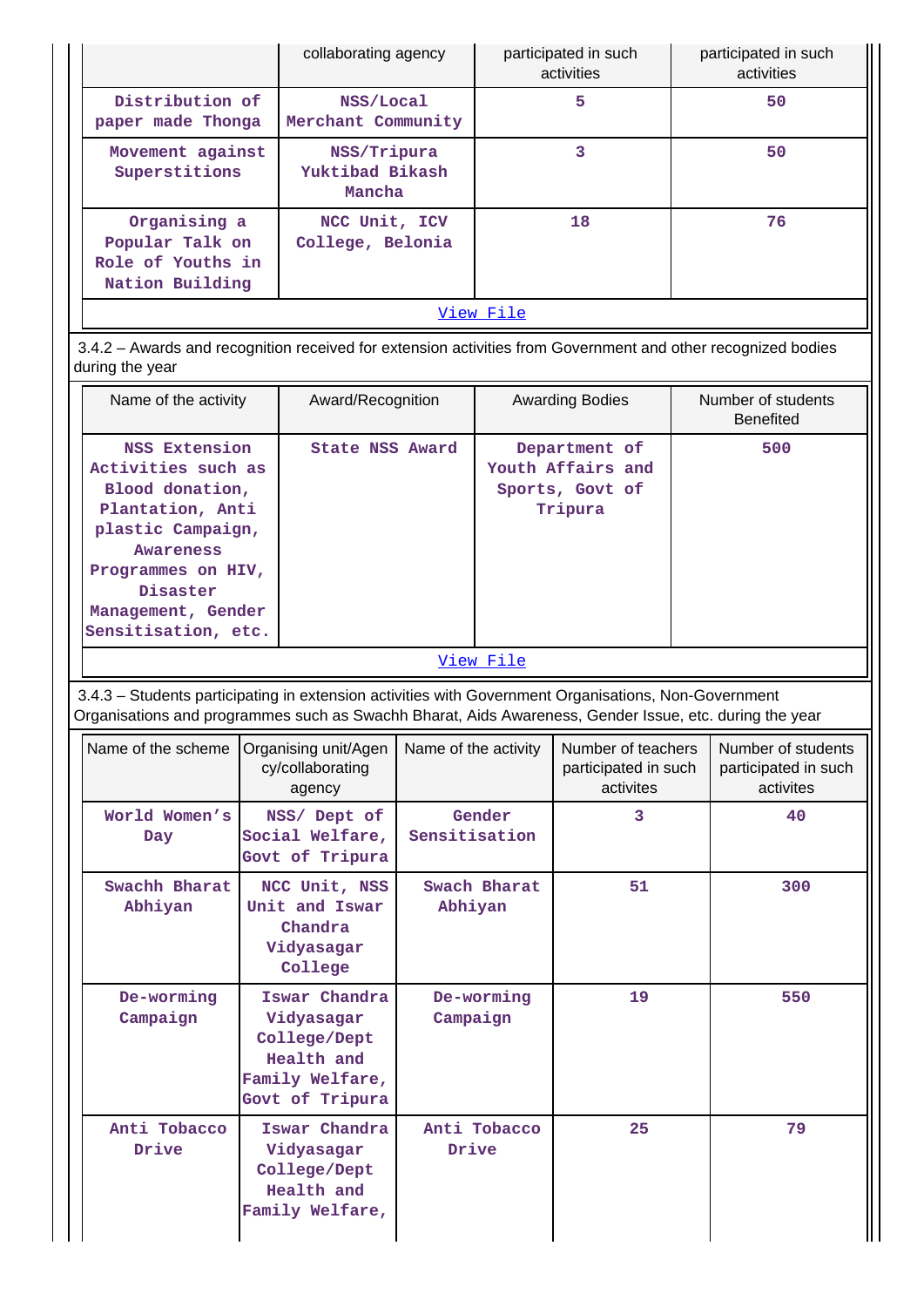|                                                                                                                                                          |                         | Govt of Tripura                                                                                 |                                                                               |                                                                                                   |                         |                             |                    |             |                                                           |     |
|----------------------------------------------------------------------------------------------------------------------------------------------------------|-------------------------|-------------------------------------------------------------------------------------------------|-------------------------------------------------------------------------------|---------------------------------------------------------------------------------------------------|-------------------------|-----------------------------|--------------------|-------------|-----------------------------------------------------------|-----|
| <b>Blood</b><br>donation Camp                                                                                                                            |                         | NCC Unit, NSS<br><b>Blood</b><br>Unit and Iswar<br>donation<br>Chandra<br>Vidyasagar<br>College |                                                                               |                                                                                                   | 10                      |                             | 70                 |             |                                                           |     |
| World<br>Environment Day                                                                                                                                 |                         | Chandra<br>Govt. of<br>Tripura                                                                  | NCC Unit, NSS<br>Unit and Iswar<br>Vidyasagar<br>College/ Deptt<br>of Forest, |                                                                                                   | Plantation<br>Programme |                             | 36                 |             |                                                           | 350 |
| <b>AIDS</b><br>Awareness                                                                                                                                 |                         | Red Ribbon<br>Club/Tripura<br><b>State AIDS</b>                                                 | <b>AIDS</b><br><b>Awareness</b><br>Control Society                            |                                                                                                   |                         |                             | 25                 |             | 55                                                        |     |
| Arms Forces<br>Flag Day Fund                                                                                                                             |                         | NCC Unit, NSS<br>Unit of Iswar<br>Chandra<br>Vidyasagar<br>College                              |                                                                               | Collection of<br><b>Funds for Armed</b><br>Forces                                                 |                         |                             | $\overline{2}$     |             | 500                                                       |     |
|                                                                                                                                                          |                         |                                                                                                 |                                                                               |                                                                                                   | <u>View File</u>        |                             |                    |             |                                                           |     |
| 3.5 - Collaborations                                                                                                                                     |                         |                                                                                                 |                                                                               |                                                                                                   |                         |                             |                    |             |                                                           |     |
| 3.5.1 - Number of Collaborative activities for research, faculty exchange, student exchange during the year                                              |                         |                                                                                                 |                                                                               |                                                                                                   |                         |                             |                    |             |                                                           |     |
| Nature of activity                                                                                                                                       |                         |                                                                                                 | Participant                                                                   |                                                                                                   |                         | Source of financial support |                    |             | Duration                                                  |     |
| Nil                                                                                                                                                      |                         |                                                                                                 | $\mathbf 0$                                                                   |                                                                                                   |                         | Nil                         |                    |             | 0                                                         |     |
|                                                                                                                                                          |                         |                                                                                                 |                                                                               | No file uploaded.                                                                                 |                         |                             |                    |             |                                                           |     |
| 3.5.2 - Linkages with institutions/industries for internship, on-the- job training, project work, sharing of research<br>facilities etc. during the year |                         |                                                                                                 |                                                                               |                                                                                                   |                         |                             |                    |             |                                                           |     |
| Nature of linkage                                                                                                                                        | Title of the<br>linkage |                                                                                                 |                                                                               | Name of the<br>partnering<br>institution/<br>industry<br>/research lab<br>with contact<br>details | <b>Duration From</b>    |                             | <b>Duration To</b> |             | Participant                                               |     |
| <b>Nil</b>                                                                                                                                               |                         | <b>Nil</b>                                                                                      |                                                                               | Nil                                                                                               | <b>Nill</b>             |                             |                    | <b>Nill</b> | $\mathbf 0$                                               |     |
|                                                                                                                                                          |                         |                                                                                                 |                                                                               |                                                                                                   | No file uploaded.       |                             |                    |             |                                                           |     |
| 3.5.3 - MoUs signed with institutions of national, international importance, other universities, industries, corporate<br>houses etc. during the year    |                         |                                                                                                 |                                                                               |                                                                                                   |                         |                             |                    |             |                                                           |     |
| Organisation                                                                                                                                             |                         |                                                                                                 | Date of MoU signed                                                            |                                                                                                   |                         | Purpose/Activities          |                    |             | Number of<br>students/teachers<br>participated under MoUs |     |
| <b>Nil</b>                                                                                                                                               |                         |                                                                                                 | Nill                                                                          |                                                                                                   |                         | Nil                         |                    |             | Nill                                                      |     |
|                                                                                                                                                          |                         |                                                                                                 |                                                                               |                                                                                                   | No file uploaded.       |                             |                    |             |                                                           |     |
| <b>CRITERION IV - INFRASTRUCTURE AND LEARNING RESOURCES</b>                                                                                              |                         |                                                                                                 |                                                                               |                                                                                                   |                         |                             |                    |             |                                                           |     |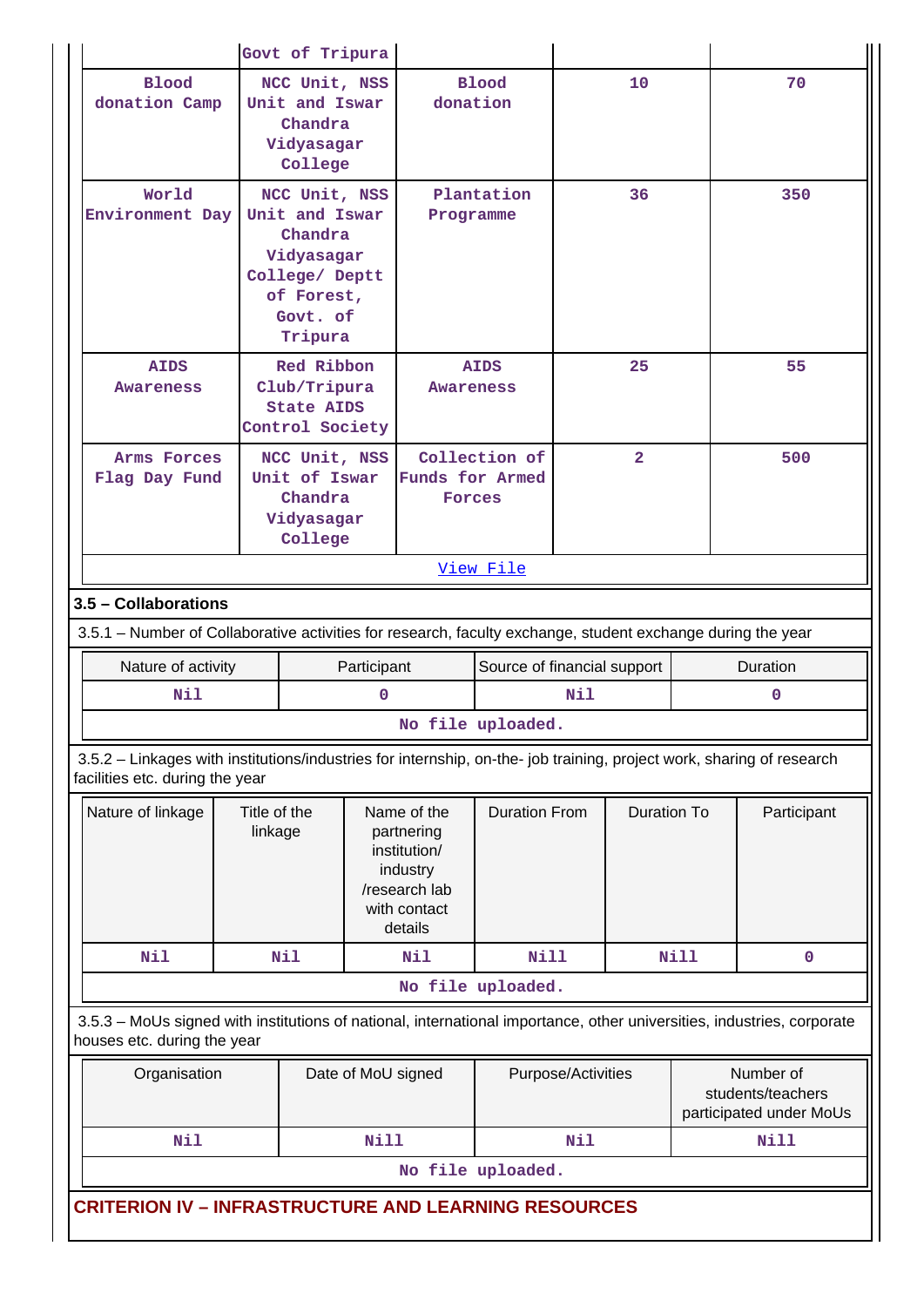| 4.1 - Physical Facilities<br>4.1.1 - Budget allocation, excluding salary for infrastructure augmentation during the year                                                                                                                                |                                             |                            |                                                          |                                          |                 |                                                   |               |
|---------------------------------------------------------------------------------------------------------------------------------------------------------------------------------------------------------------------------------------------------------|---------------------------------------------|----------------------------|----------------------------------------------------------|------------------------------------------|-----------------|---------------------------------------------------|---------------|
| Budget allocated for infrastructure augmentation                                                                                                                                                                                                        |                                             |                            |                                                          |                                          |                 |                                                   |               |
|                                                                                                                                                                                                                                                         | 216564                                      |                            | Budget utilized for infrastructure development<br>216564 |                                          |                 |                                                   |               |
| 4.1.2 - Details of augmentation in infrastructure facilities during the year                                                                                                                                                                            |                                             |                            |                                                          |                                          |                 |                                                   |               |
| <b>Facilities</b>                                                                                                                                                                                                                                       |                                             |                            | <b>Existing or Newly Added</b>                           |                                          |                 |                                                   |               |
|                                                                                                                                                                                                                                                         | Campus Area                                 |                            |                                                          |                                          | Existing        |                                                   |               |
|                                                                                                                                                                                                                                                         | Class rooms                                 |                            |                                                          |                                          | Existing        |                                                   |               |
|                                                                                                                                                                                                                                                         | Laboratories                                |                            |                                                          |                                          | Newly Added     |                                                   |               |
|                                                                                                                                                                                                                                                         | Seminar Halls                               |                            |                                                          |                                          | Existing        |                                                   |               |
| Classrooms with LCD facilities                                                                                                                                                                                                                          |                                             |                            |                                                          |                                          | Existing        |                                                   |               |
| Seminar halls with ICT facilities                                                                                                                                                                                                                       |                                             |                            |                                                          |                                          | Existing        |                                                   |               |
|                                                                                                                                                                                                                                                         |                                             | No file uploaded.          |                                                          |                                          |                 |                                                   |               |
| 4.2 - Library as a Learning Resource                                                                                                                                                                                                                    |                                             |                            |                                                          |                                          |                 |                                                   |               |
| 4.2.1 - Library is automated {Integrated Library Management System (ILMS)}                                                                                                                                                                              |                                             |                            |                                                          |                                          |                 |                                                   |               |
| Name of the ILMS<br>software                                                                                                                                                                                                                            | Nature of automation (fully<br>or patially) |                            |                                                          | Version                                  |                 | Year of automation                                |               |
| Nil                                                                                                                                                                                                                                                     | <b>Nill</b>                                 |                            |                                                          | Nil                                      |                 | Nill                                              |               |
| 4.2.2 - Library Services                                                                                                                                                                                                                                |                                             |                            |                                                          |                                          |                 |                                                   |               |
| Library<br>Service Type                                                                                                                                                                                                                                 | Existing                                    |                            | Newly Added<br>Total                                     |                                          |                 |                                                   |               |
| 36597<br>Text<br><b>Books</b>                                                                                                                                                                                                                           | 525409                                      |                            | 26                                                       | 9588<br>36623                            |                 |                                                   | 534997        |
| 5833<br>Reference<br><b>Books</b>                                                                                                                                                                                                                       | 915914                                      |                            | Nill                                                     | Nill                                     |                 | 5833                                              | 915914        |
| Journals<br>320                                                                                                                                                                                                                                         | 52803                                       |                            | $\overline{2}$                                           | 142                                      | 322             |                                                   | 52945         |
|                                                                                                                                                                                                                                                         |                                             | No file uploaded.          |                                                          |                                          |                 |                                                   |               |
| 4.2.3 - E-content developed by teachers such as: e-PG- Pathshala, CEC (under e-PG- Pathshala CEC (Under<br>Graduate) SWAYAM other MOOCs platform NPTEL/NMEICT/any other Government initiatives & institutional<br>(Learning Management System (LMS) etc |                                             |                            |                                                          |                                          |                 |                                                   |               |
| Name of the Teacher                                                                                                                                                                                                                                     | Name of the Module                          |                            |                                                          | Platform on which module<br>is developed |                 | Date of launching e-<br>content                   |               |
| <b>Nil</b>                                                                                                                                                                                                                                              | Nil                                         |                            | Nil                                                      |                                          |                 | Nill                                              |               |
|                                                                                                                                                                                                                                                         |                                             | No file uploaded.          |                                                          |                                          |                 |                                                   |               |
| 4.3 - IT Infrastructure                                                                                                                                                                                                                                 |                                             |                            |                                                          |                                          |                 |                                                   |               |
| 4.3.1 - Technology Upgradation (overall)                                                                                                                                                                                                                |                                             |                            |                                                          |                                          |                 |                                                   |               |
| <b>Type</b><br><b>Total Co</b><br>Computer<br>Lab<br>mputers                                                                                                                                                                                            | Internet                                    | <b>Browsing</b><br>centers | Computer<br>Centers                                      | Office                                   | Departme<br>nts | Available<br><b>Bandwidt</b><br>h (MBPS/<br>GBPS) | <b>Others</b> |
| Existin<br>95<br>64<br>g                                                                                                                                                                                                                                | 19                                          | $\mathbf 0$                | $\mathbf 0$                                              | 5                                        | 25              | 0                                                 | 1             |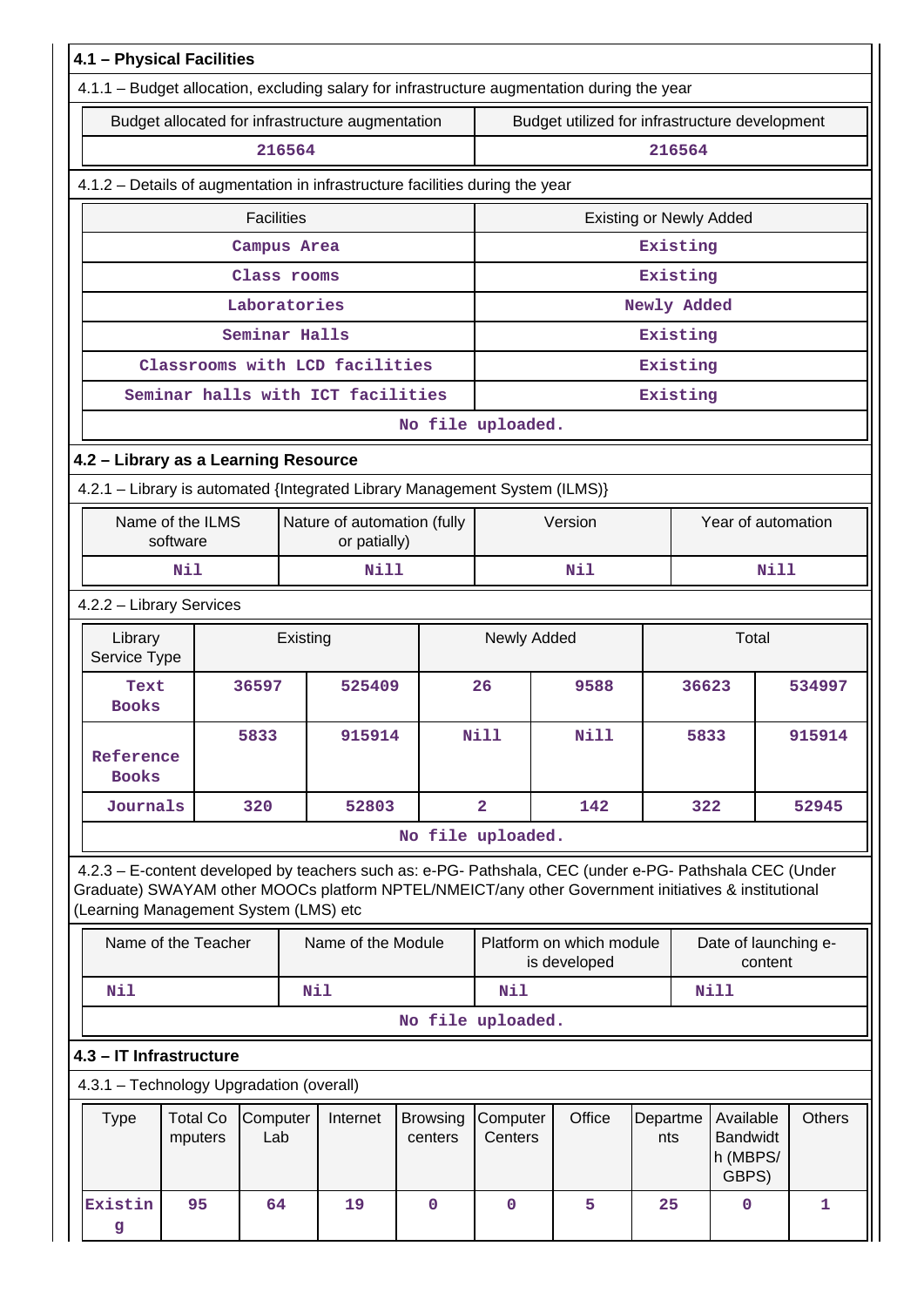| Added                                                                                                                                              | 6                                                                                                             | $\Omega$ | $\Omega$ | $\Omega$ | 0                                         | 0       | 0                                                              | 0                                                   | 6 |
|----------------------------------------------------------------------------------------------------------------------------------------------------|---------------------------------------------------------------------------------------------------------------|----------|----------|----------|-------------------------------------------|---------|----------------------------------------------------------------|-----------------------------------------------------|---|
| Total                                                                                                                                              | 101                                                                                                           | 64       | 19       | $\Omega$ | 0                                         | 5       | 25                                                             | 0                                                   | 7 |
| 4.3.2 – Bandwidth available of internet connection in the Institution (Leased line)                                                                |                                                                                                               |          |          |          |                                           |         |                                                                |                                                     |   |
|                                                                                                                                                    | 20<br>MBPS/<br><b>GBPS</b>                                                                                    |          |          |          |                                           |         |                                                                |                                                     |   |
|                                                                                                                                                    | $4.3.3$ – Facility for e-content                                                                              |          |          |          |                                           |         |                                                                |                                                     |   |
|                                                                                                                                                    | Name of the e-content development facility                                                                    |          |          |          |                                           |         | recording facility                                             | Provide the link of the videos and media centre and |   |
|                                                                                                                                                    |                                                                                                               | Nil      |          |          |                                           |         | Nil                                                            |                                                     |   |
| 4.4 - Maintenance of Campus Infrastructure                                                                                                         |                                                                                                               |          |          |          |                                           |         |                                                                |                                                     |   |
| 4.4.1 – Expenditure incurred on maintenance of physical facilities and academic support facilities, excluding salary<br>component, during the year |                                                                                                               |          |          |          |                                           |         |                                                                |                                                     |   |
|                                                                                                                                                    | Assigned Budget on<br>Expenditure incurred on<br>academic facilities<br>maintenance of academic<br>facilities |          |          |          | Assigned budget on<br>physical facilities |         | Expenditure incurredon<br>maintenance of physical<br>facilites |                                                     |   |
|                                                                                                                                                    | 23578                                                                                                         |          | 23578    |          |                                           | 1407482 |                                                                | 1407482                                             |   |

 4.4.2 – Procedures and policies for maintaining and utilizing physical, academic and support facilities - laboratory, library, sports complex, computers, classrooms etc. (maximum 500 words) (information to be available in institutional Website, provide link)

 **Our College follows a stepwise procedure for maintenance the development committee of the College is entrusted to supervise the process of physical as well as the laboratory equipment maintenance. Firstly, the departmental HOD/HOD (i/c) informs the authority about the problem of the department regarding the physical infrastructure or laboratory equipment in written format. After receiving the problem details the authority consults with the development committee of the College and tries to fix an approximate expenditure for the total purpose. Purchase committee of the College play its role in the next phase. Purchase committee along with the development committee selects the works needed to be done in respect of urgency and available fund. The physical infrastructure of College is maintained by the local wing of the Public Works Department (PWD) of State government. The authority of the College asks the local PWD office about the fund required for the task mentioning the details about the task. An estimate to accomplish the task is submitted by the PWD and the College authority places the required fund in favour of them. Maintenance of laboratory equipments, computers etc. are facilitated by the local branch of State Primary Marketing Co-Operative Society for accountability transparency. The details on replacement, renewal renovation are categorically prepared and sent to them. Accordingly an agency is selected by them to satisfy the need of repair maintenance of the mentioned equipments others. Policies for utilising the aforementioned infrastructural components: The policies are guidelines for completing a work with least possible time material costs. Transparency is a sine quo non for a policy framing. The expected outcome of a given policy is the attainment of maximum possible utilisation of a resource both in terms of time of serviceability number of student beneficiaries encompassed Policies with respect to different resources are framed by the College by keeping in mind its ideal objective. Policies are framed by different supervisory monitoring committees working under the aegis of the Teachers' Council of the institution with the guidelines given by the principal time to time. The principal may constitute some special committees as when necessary. The structure of a committee may differ depending on its nature and objective. The principal abides by office orders/ clarifications/ view of the DHE. The principal gives matching importance to other out-campus officially recognised**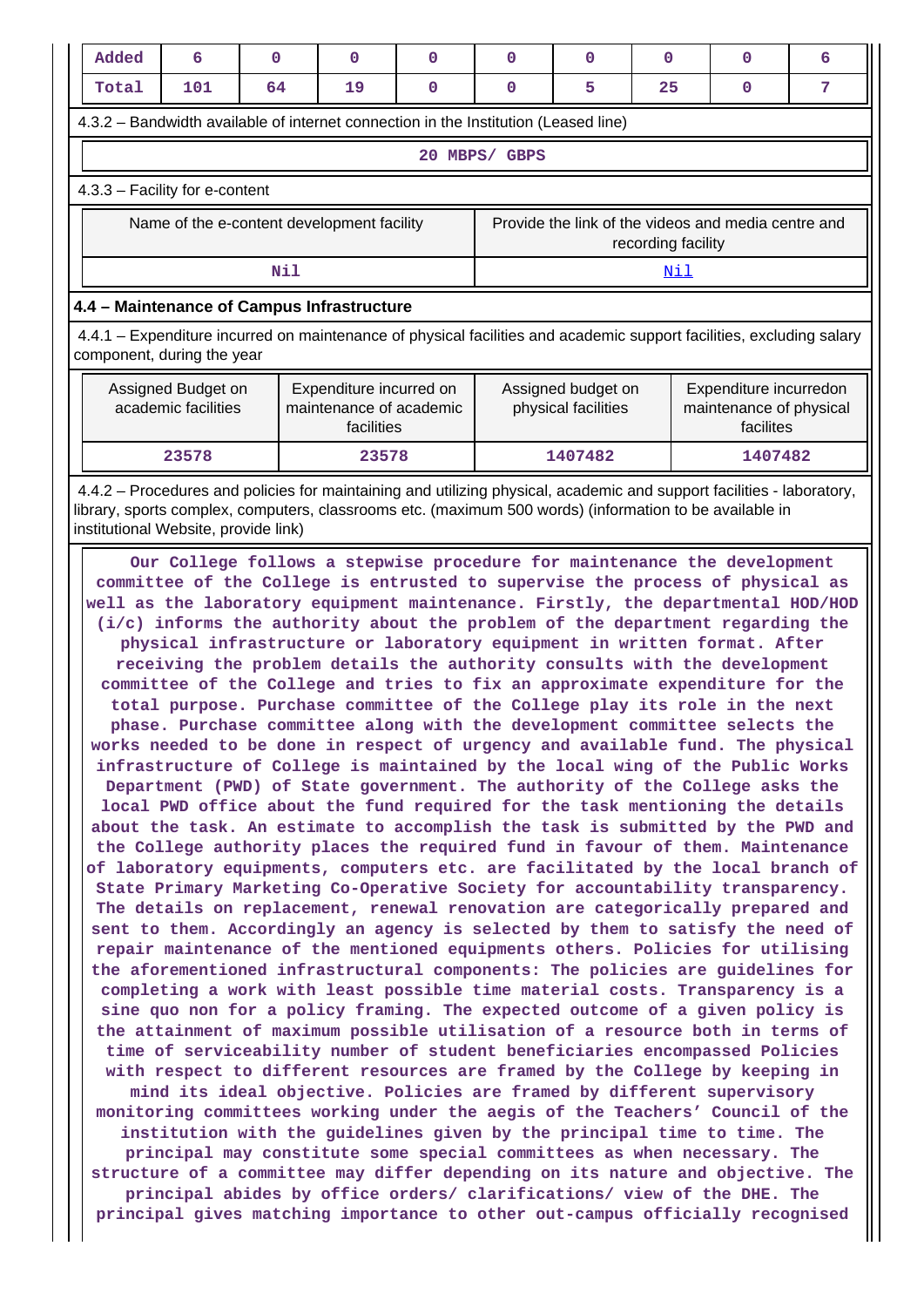[http://www.icvcollege.edu.in/sites/default/files/Procedures\\_Policies\\_IQAC.pdf](http://www.icvcollege.edu.in/sites/default/files/Procedures_Policies_IQAC.pdf)

# **CRITERION V – STUDENT SUPPORT AND PROGRESSION**

### **5.1 – Student Support**

# 5.1.1 – Scholarships and Financial Support

|                                         | Name/Title of the scheme                                            | Number of students | Amount in Rupees |
|-----------------------------------------|---------------------------------------------------------------------|--------------------|------------------|
| Financial Support<br>from institution   | Admission of<br>Economically<br>Backward Students<br>from Poor Fund | 14                 | 8050             |
| Financial Support<br>from Other Sources |                                                                     |                    |                  |
| a) National                             | Nill                                                                | N <sub>i</sub> 11  | Nill             |
| b) International                        | Nill                                                                | Nill               | Nill             |
|                                         |                                                                     | View File          |                  |

 5.1.2 – Number of capability enhancement and development schemes such as Soft skill development, Remedial coaching, Language lab, Bridge courses, Yoga, Meditation, Personal Counselling and Mentoring etc.,

| Name of the capability<br>enhancement scheme | Date of implemetation | Number of students<br>enrolled | Agencies involved                    |  |  |  |
|----------------------------------------------|-----------------------|--------------------------------|--------------------------------------|--|--|--|
| Basic Computer<br>Training                   | 06/11/2018            | 35                             | Department of<br>Computer Science    |  |  |  |
| Yoga Club                                    | 11/06/2018            | 150                            | Department of<br>Physical Education  |  |  |  |
| Mentor-Mentee<br>Programme                   | 13/07/2018            | 1436                           | All Departments                      |  |  |  |
| Opening of<br>Language Laboratory            | 16/08/2018            | 200                            | Department of<br>Bengali and English |  |  |  |
|                                              | View File             |                                |                                      |  |  |  |

 5.1.3 – Students benefited by guidance for competitive examinations and career counselling offered by the institution during the year

| Year | Name of the<br>scheme                                                      | Number of<br>benefited<br>students for<br>competitive<br>examination | Number of<br>benefited<br>students by<br>career<br>counseling<br>activities | Number of<br>students who<br>have passedin<br>the comp. exam | Number of<br>studentsp placed |
|------|----------------------------------------------------------------------------|----------------------------------------------------------------------|-----------------------------------------------------------------------------|--------------------------------------------------------------|-------------------------------|
| 2019 | Coaching<br>for SSC/Rail<br>/Bank Exam                                     | 30                                                                   | 30                                                                          | 1                                                            | 1                             |
| 2018 | Pre-<br>recruitment<br><b>Awareness</b><br>Camp for<br>Defence<br>Services | 150                                                                  | 150                                                                         | 6                                                            | 6                             |
| 2018 | Coaching                                                                   | 25                                                                   | 25                                                                          | 3                                                            | 3                             |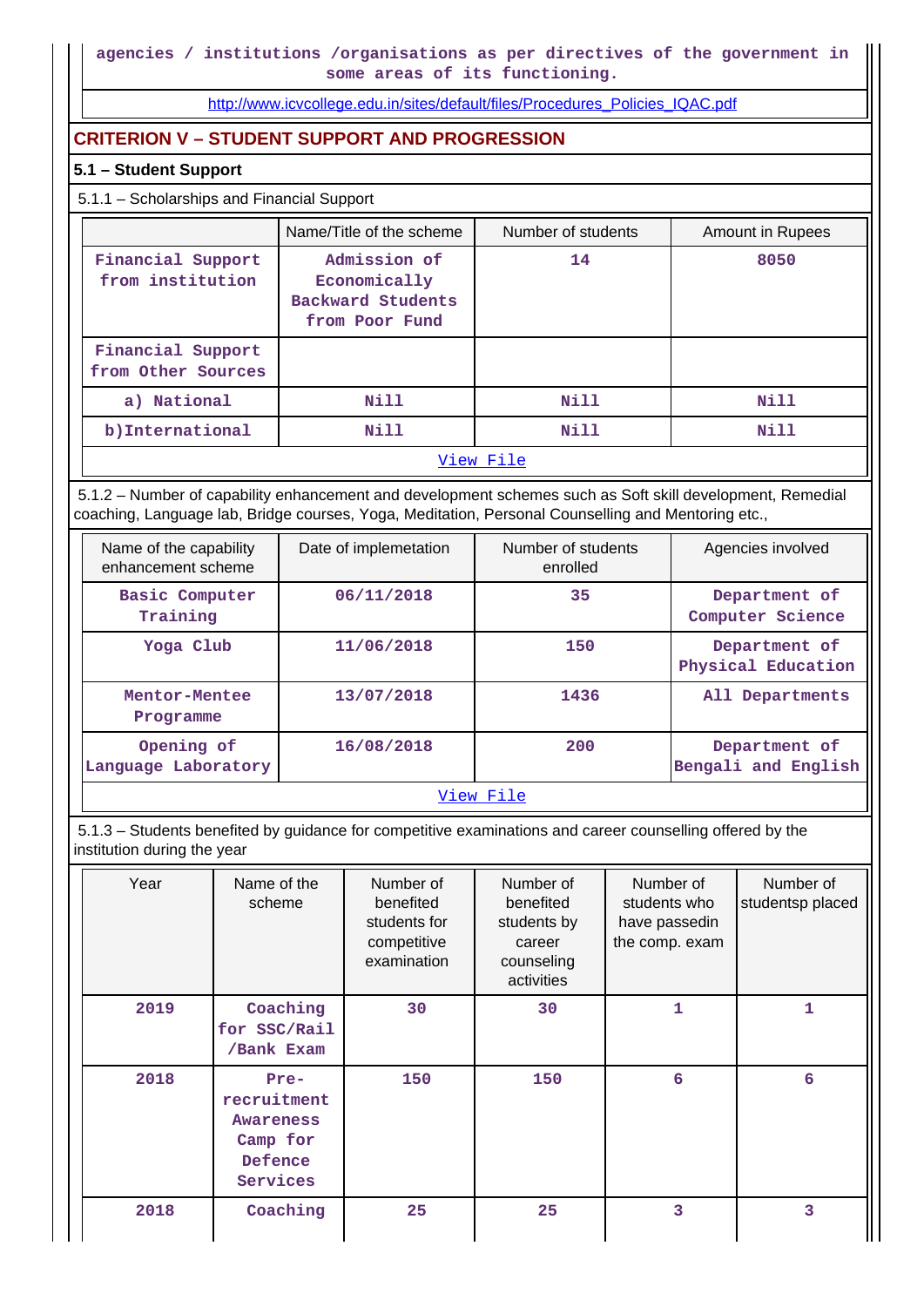|                                                                               | for TET Exam                                                                                                                                                   |                             |                                                                           |                                                |                                                          |  |  |
|-------------------------------------------------------------------------------|----------------------------------------------------------------------------------------------------------------------------------------------------------------|-----------------------------|---------------------------------------------------------------------------|------------------------------------------------|----------------------------------------------------------|--|--|
|                                                                               |                                                                                                                                                                |                             | View File                                                                 |                                                |                                                          |  |  |
|                                                                               | 5.1.4 – Institutional mechanism for transparency, timely redressal of student grievances, Prevention of sexual<br>harassment and ragging cases during the year |                             |                                                                           |                                                |                                                          |  |  |
| Total grievances received                                                     |                                                                                                                                                                |                             | Number of grievances redressed                                            | Avg. number of days for grievance<br>redressal |                                                          |  |  |
|                                                                               | 3                                                                                                                                                              |                             | 3                                                                         |                                                | 3                                                        |  |  |
| 5.2 - Student Progression                                                     |                                                                                                                                                                |                             |                                                                           |                                                |                                                          |  |  |
|                                                                               | 5.2.1 - Details of campus placement during the year                                                                                                            |                             |                                                                           |                                                |                                                          |  |  |
|                                                                               | On campus                                                                                                                                                      |                             |                                                                           | Off campus                                     |                                                          |  |  |
| Nameof<br>organizations<br>visited                                            | Number of<br>Number of<br>students<br>stduents placed<br>participated                                                                                          |                             | Nameof<br>organizations<br>visited                                        | Number of<br>students<br>participated          | Number of<br>stduents placed                             |  |  |
| Nil                                                                           | <b>Nill</b>                                                                                                                                                    | Nill                        | Nil                                                                       | Nill                                           | Nill                                                     |  |  |
|                                                                               |                                                                                                                                                                |                             | No file uploaded.                                                         |                                                |                                                          |  |  |
| 5.2.2 - Student progression to higher education in percentage during the year |                                                                                                                                                                |                             |                                                                           |                                                |                                                          |  |  |
| Year                                                                          | Number of<br>students<br>enrolling into<br>higher education                                                                                                    | Programme<br>graduated from | Depratment<br>graduated from                                              | Name of<br>institution joined                  | Name of<br>programme<br>admitted to                      |  |  |
| 2019                                                                          | 19                                                                                                                                                             | B.A.<br>(Bengali)           | Department<br>of Bengali,<br>ICV College,<br>Belonia                      | Tripura<br>University                          | M.A.<br>(Bengali)                                        |  |  |
| 2019                                                                          | 3                                                                                                                                                              | B.A.<br>(Economics)         | Department<br>of<br>Economics,<br>ICV College,<br><b>Belonia</b>          | Tripura<br>University                          | M.A.<br>(Economics)                                      |  |  |
| 2019                                                                          | 10                                                                                                                                                             | B.A.<br>(Education)         | Department<br>of<br>Education,<br>ICV College,<br><b>Belonia</b>          | Tripura<br>University                          | M.A.<br>(Education)                                      |  |  |
| 2019                                                                          | 15                                                                                                                                                             | <b>B.A.</b><br>(English)    | Department<br>of English,<br>ICV College,<br>Belonia                      | Tripura<br>University,<br><b>IGNOU</b>         | M.A.<br>(English)                                        |  |  |
| 2019                                                                          | $\mathbf{1}$                                                                                                                                                   | B.Sc.<br>(Pass)             | Department<br>of Environme<br>ntal<br>Science, ICV<br>College,<br>Belonia | Tripura<br>University                          | Enrolled<br>for Ph.D. in<br>Forestry and<br>Biodiversity |  |  |
| 2019                                                                          | $\overline{4}$                                                                                                                                                 | B.A.<br>(Geography)         | Department<br>of<br>Geography,<br>ICV College,<br>Belonia                 | Tripura<br>University                          | M.A.<br>(Education)                                      |  |  |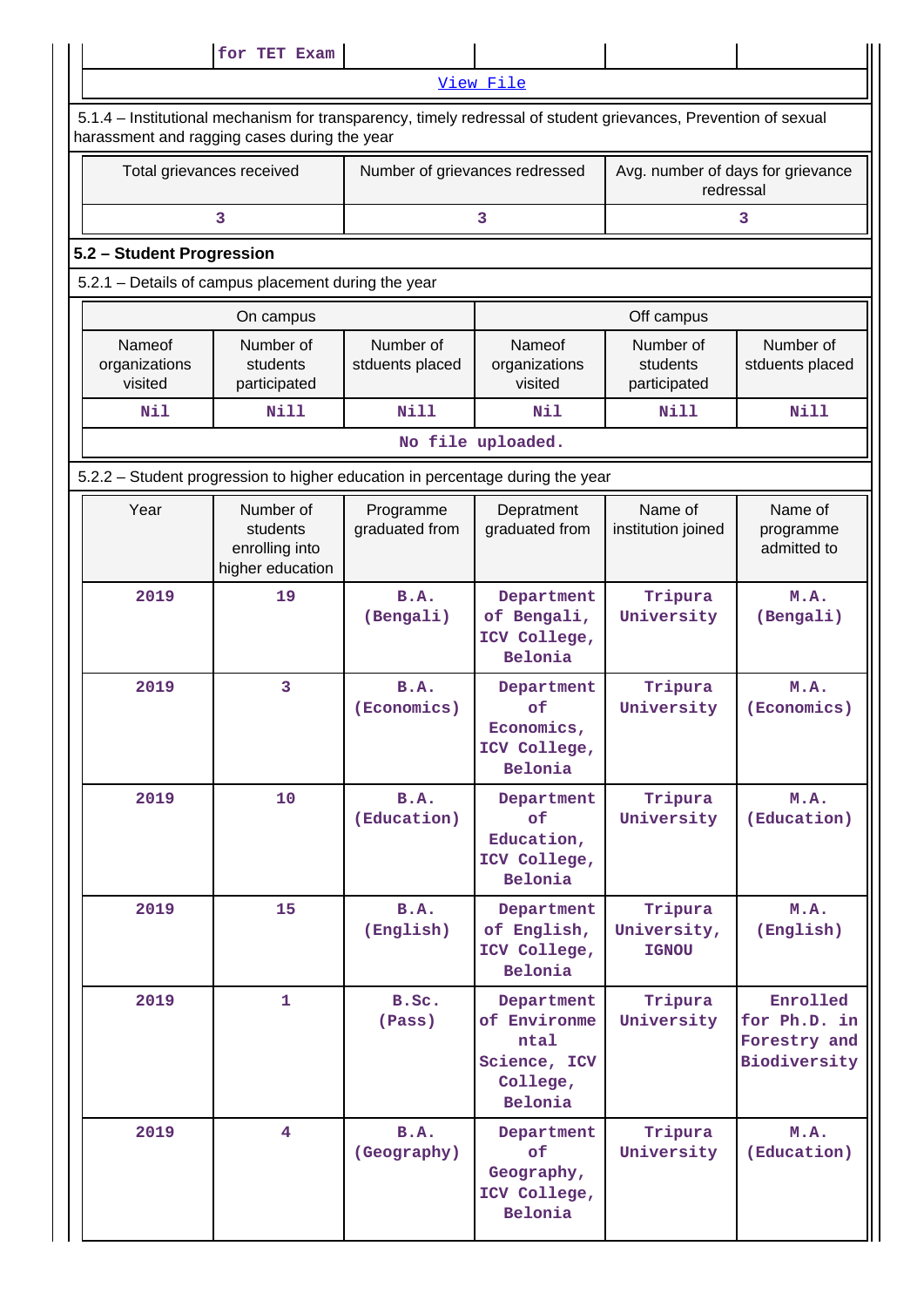| 2019                                                                                                                                                                                   | 8                                 | B.A.<br>(Philosophy)                  | Department<br>оf<br>Philosophy,<br>ICV College,<br>Belonia        | Tripura<br>University                   | M.A.<br>(Philosophy)           |  |
|----------------------------------------------------------------------------------------------------------------------------------------------------------------------------------------|-----------------------------------|---------------------------------------|-------------------------------------------------------------------|-----------------------------------------|--------------------------------|--|
| 2019                                                                                                                                                                                   | 6                                 | <b>B.A.</b><br>(Political<br>Science) | Department<br>of Political<br>Science, ICV<br>College,<br>Belonia | Tripura<br>University                   | M.A.<br>(Political<br>Science) |  |
| 2019                                                                                                                                                                                   | $\overline{\mathbf{2}}$           | B.Com.                                | Department<br>of Commerce,<br>ICV College,<br>Belonia             | Tripura<br>University                   | M.Com.                         |  |
| 2019                                                                                                                                                                                   | $\mathbf{1}$                      | B.Sc.<br>(Botany)                     | Department<br>of Botany,<br>ICV College,<br>Belonia               | Tripura<br>University                   | M.Sc.<br>(Botany)              |  |
|                                                                                                                                                                                        |                                   |                                       | View File                                                         |                                         |                                |  |
| 5.2.3 - Students qualifying in state/ national/ international level examinations during the year<br>(eg:NET/SET/SLET/GATE/GMAT/CAT/GRE/TOFEL/Civil Services/State Government Services) |                                   |                                       |                                                                   |                                         |                                |  |
|                                                                                                                                                                                        | Items                             |                                       |                                                                   | Number of students selected/ qualifying |                                |  |
|                                                                                                                                                                                        | <b>SLET</b>                       |                                       |                                                                   | 3                                       |                                |  |
|                                                                                                                                                                                        |                                   |                                       |                                                                   |                                         |                                |  |
|                                                                                                                                                                                        | Any Other                         |                                       |                                                                   | 1                                       |                                |  |
|                                                                                                                                                                                        |                                   |                                       | View File                                                         |                                         |                                |  |
| 5.2.4 - Sports and cultural activities / competitions organised at the institution level during the year                                                                               |                                   |                                       |                                                                   |                                         |                                |  |
|                                                                                                                                                                                        | Activity                          | Level                                 |                                                                   |                                         | Number of Participants         |  |
|                                                                                                                                                                                        | Javelin Throw<br>(Male/Female)    | Sports)                               | Intra College (Annual                                             |                                         | 14                             |  |
|                                                                                                                                                                                        | Shot Put Throw<br>(Male/Female)   | Sports)                               | Intra College (Annual                                             |                                         | 25                             |  |
|                                                                                                                                                                                        | 1500 meter Run (Male)             | Sports)                               | Intra College (Annual                                             |                                         | 15                             |  |
|                                                                                                                                                                                        | 400-meter Sprint<br>(Male/Female) | Sports)                               | Intra College (Annual                                             |                                         | 22                             |  |
|                                                                                                                                                                                        | 100-meter Sprint<br>(Male/Female) | Sports)                               | Intra College (Annual                                             |                                         | 42                             |  |
|                                                                                                                                                                                        | Athletics                         | Sports)                               | Intra College (Annual                                             |                                         | 4                              |  |
|                                                                                                                                                                                        | Kho-Kho (Men)                     | (Organised by TU)                     | Inter College                                                     |                                         | 13                             |  |
|                                                                                                                                                                                        | Kho-Kho (Women)                   |                                       | Inter College<br>(Organised by TU)                                |                                         | 11                             |  |
|                                                                                                                                                                                        | Volleyball (Men)                  |                                       | Inter College<br>(Organised by TU)                                |                                         | 8                              |  |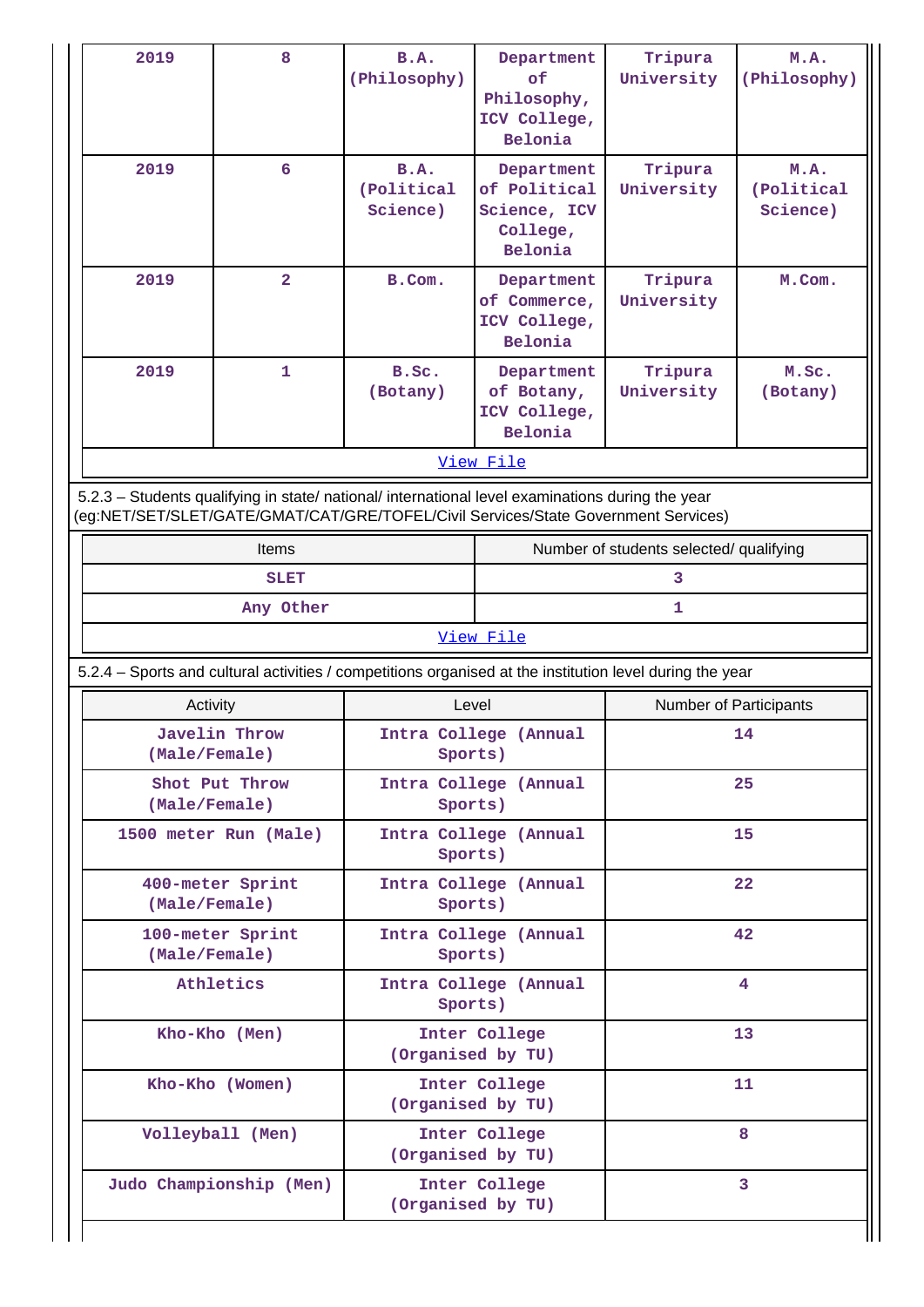#### **5.3 – Student Participation and Activities**

 5.3.1 – Number of awards/medals for outstanding performance in sports/cultural activities at national/international level (award for a team event should be counted as one)

| Year | Name of the<br>award/medal             | National/<br>Internaional | Number of<br>awards for<br>Sports | Number of<br>awards for<br>Cultural | Student ID<br>number | Name of the<br>student |
|------|----------------------------------------|---------------------------|-----------------------------------|-------------------------------------|----------------------|------------------------|
| 2019 | <b>Bronze</b><br>Medal in<br>Kho Kho   | <b>Nill</b>               | 1                                 | Nill                                | Nill                 | Ajoy<br>Nath           |
| 2019 | <b>Bronze</b><br>Medal in<br>Kabadi    | <b>Nill</b>               | 1                                 | <b>Nill</b>                         | <b>Nill</b>          | Ajoy<br>Nath           |
| 2018 | Gold<br>Medal in<br>Athletics          | <b>Nill</b>               | 1                                 | Nill                                | Nill                 | Balaram<br>Dhar        |
| 2018 | Silver<br>Medal in<br>Athletics        | <b>Nill</b>               | 1                                 | Nill                                | Nill                 | Anupam<br>Baidya       |
| 2019 | <b>Bronze</b><br>Medal in<br>Athletics | <b>Nill</b>               | 1                                 | Nill                                | Nill                 | Anupam<br>Baidya       |
|      |                                        |                           | View File                         |                                     |                      |                        |

 5.3.2 – Activity of Student Council & representation of students on academic & administrative bodies/committees of the institution (maximum 500 words)

 **The members of Student Council are involved in academic and administrative activities of our College. Though Student Council election could not be held for the past 5 years, we have selected Council members to charge responsibility in different activities organised at institutional levels. • Admission Process: The members of Students Council assist the students regarding course distribution, subject choice, seat capacity, hostel facility campus location etc. during admission of 1st semester. • Discipline Committee: The council members associated with Discipline Committee of our college. This Committee is largely involved in maintain discipline in campus. The members keep close watch over any ragging practices during new session of college. • Placement Cell: • Career Counselling Cell: • Induction Programme: The Student Council conducted Induction Programme with 1st semester students at beginning of academic session in the college. They brief rules and regulation of this institution. • Sports Activities: Sports events organised with active involvement of council members. Physical Education Department along with volunteer from council well managed outdoor and indoor events. • Cultural Activities: Involvement of student council in cultural activities of institution is appreciable. They organised Nabinbaran, Kakbarak Day, Basanta Utsav,Yuva Divas, Rabindra Janma Jayanti, Sarswati Puja along with other special cultural programme programme . • Development Committee: Two members from the Student Council opted for Development Committee of College. This Committee is largely involved in various Development activities related with academic, cultural, infrastructure of the institution. students put their demands through two representatives in development committee meeting. • Swachata Abhiyan: Swachata Abhiyan is one of habit adopted by our Student Council proving effective result in our campus. 2nd October 2018 celebrated as swachta day on the eve of Gandhiji Birth anniversary with mega swachta abhiyan in campus as well as neigbouring market and roads. • Deworming Campaign: The members of student council actively**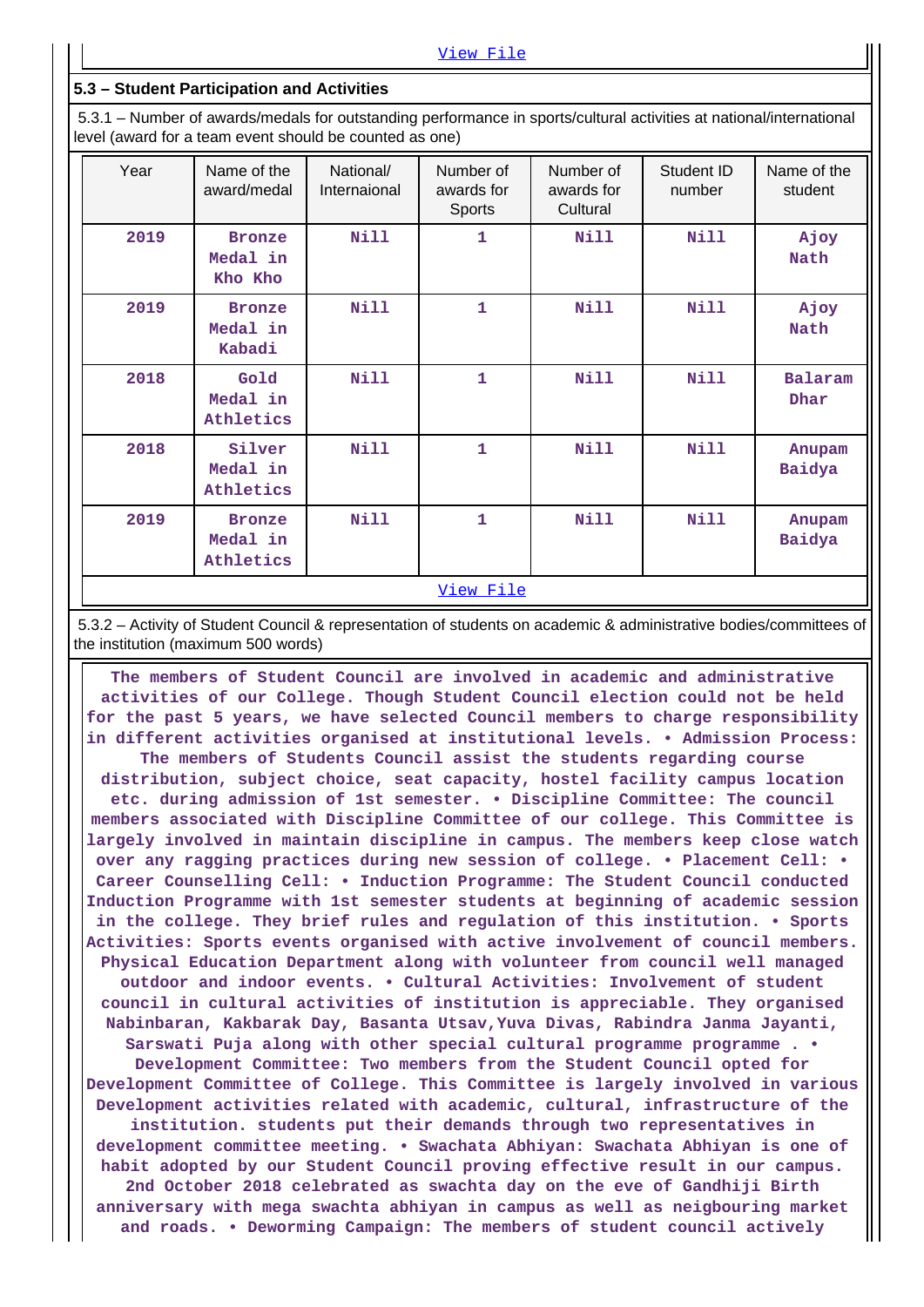**participated in Deworming campaign organised by Belonia Hospital. Health workers of Belonia Hospital distributed Deworming tablet among students with assistance from Council members.**

#### **5.4 – Alumni Engagement**

5.4.1 – Whether the institution has registered Alumni Association?

 **Yes**

 **Name of the agency: Belonia College Alumni Association (BCAA) Affiliation agency: Iswar Chandra Vidyasagar College (ICVC) Year of inception: 04-01-2004 Membership rules: Any pass out of the College with positive motive and regularity of participation in works planned by the Association. Chief objective: To provide ancillary services to the campus in alliance with administrative and Alumni Association Registration status: Registered under the Registration of Societies Government of Tripura (Registration No. 4459 of 2004, dated- 07-06-2004). Obligation of meetings: Conduction of general meeting annually and at least one executive committee meeting every two months under normal circumstances. Size of executive committee: At least 9 members with 5 office bearers Port folio distribution of : President, Vice-President, Secretary, Assistant Secretary, Treasurer. Office Bearers: First President of BCAA: Mr. Basudev Majumder, First secretary of BCAA: Mr. Prabir Bhowmik Nature of the organization: Nor profit organization with gender neutral, caste neutral and religion neutral status. Source of funding: Subscription from members and other well-wishers of the locality. Brief history of the Association Dated back to 2004 some of alumni have felt the necessity of establishing an Alumni Association in the ICVC campus for facilitating and promoting the College to sustain the development process and inter-generational bondage of different generation or batches of students. This is a noble vision which has developed into an Alumni Association of ICVC named as Belonia College Alumni Association registered under the Registration of Societies, Government of Tripura. Its worth mentioning that first meeting of some of the distinguished alumni of the College was held on 04-01-2004 to shape the official inception of the Alumni Association. In that meeting only 17 alumni have been presented. That meeting was presided by Mr. Basudev Majumder. The meeting ended up with the resolution to facilitate the official process to actualize the long-awaited vision of an Alumni Association. Encouragingly enough the Registrar of Society, Government of Tripura has endorsed approval of BCAA on 07-06-2004. No wonder the final official approval has come to its maturity with several pragmatic meetings and persuasion in between these two date lives. Following the inception of BCAA, several meetings have been conducted and the alumni have participated in different programmes those are cost effective and labour intensive. However, the spirit of the BCAA has come to a grinding halt for a couple of years. This was due to the fact that the vibrant and active alumni who largely have led the organization, have been migrated to capital city of Agartala in search of gainful employment. Some of them have lost the spirit and vision due to unemployment and subsequent economic stress. A couple of years back the BCAA has been revived and reorganized by some visionary alumni. They felt the need of Alumni Association as an integral component of the College which can play an increasingly important role in transforming the College as a hub of education in the South Tripura District. At present the BCAA has became tangibly active. New alumni have registered themselves under the association.**

5.4.2 – No. of enrolled Alumni:

**252**<br>252

5.4.3 – Alumni contribution during the year (in Rupees) :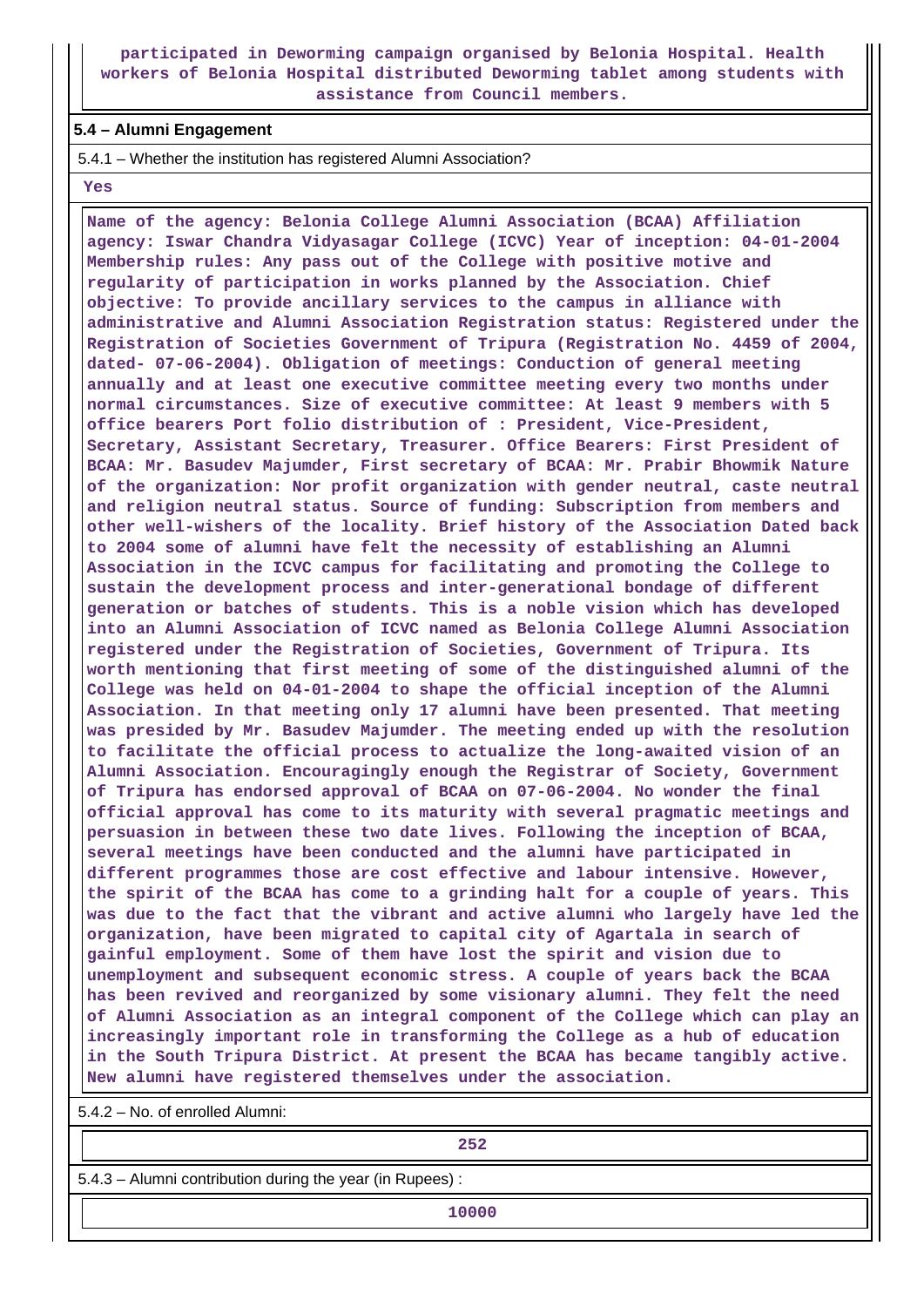5.4.4 – Meetings/activities organized by Alumni Association :

 **02 (Annually) 1. Organised Plantation Programme within the College campus 2. Organised Swach Bharat Programme**

## **CRITERION VI – GOVERNANCE, LEADERSHIP AND MANAGEMENT**

#### **6.1 – Institutional Vision and Leadership**

 6.1.1 – Mention two practices of decentralization and participative management during the last year (maximum 500 words)

 **The institution follows the decentralization process in the administrative functioning. It has incorporated a broad concept of participatory management as well. A) Practice of decentralized administration: The principal of the institution acts as the functioning head of the campus. Service conduct rules of the State govt. are executed and monitored chiefly by the Principal and his office. The Principal implements all administrative process by initiating the formation of few core cells such as, IQAC, RUSA, and UGC etc. The Principal issues notices, convenes meetings for its effective implementation. The role of**

**the Principal becomes somewhere different in academic management. For administrative management the Principal gets facilitated by the administrative staffs and HODs of different departments. In certain situation the Teachers' Council comes in a big way to supplement the administrative process. Conversely for academic management the Teachers' council with almost a dozen of committees and HODs of different departments have key importance in shaping as smooth and vibrant academic practice. For students' management the students' union council if any of senior students of the College are taken into confidence. In this way the Principal, administers the campus in a truly decentralised passion. B) Practice of Participatory management: The overall management practice of the institution is participatory in character. The Principal is not authoritative in administration. The HODs of different departments formulate the departmental policy guidelines in running the departmental administration. Faculty members of a department enjoy equal opportunity to suggest any pro students and pro development policy. In departmental meetings key resolution are passed with consensus. Teachers' day and felicitation programme etc. at the departmental level are organised chiefly by the policy and planning of the departmental students'. At the campus level programmes such as conduction of seminars and awareness campaign etc. all the stakeholder of the campus work with coordination. Similarly in the campus cleaning drive or blood donation programme with joint spirit. Well before the admission process, the felicitation programme and examination process etc the Principal seek suggestion and guidelines from different stakeholders in a regular way. Thus it is evident that the management practice of the institution is propelled with the slogan of "Participate all, Practice all and promote all" mantra of fruitful participation.**

6.1.2 – Does the institution have a Management Information System (MIS)?

**No. 2. In the case of the case of the case of the case of the case of the case of the case of the case of the case of the case of the case of the case of the case of the case of the case of the case of the case of the cas** 

#### **6.2 – Strategy Development and Deployment**

6.2.1 – Quality improvement strategies adopted by the institution for each of the following (with in 100 words each):

| <b>Strategy Type</b>   | Details                                                                                                                                                                                                                              |
|------------------------|--------------------------------------------------------------------------------------------------------------------------------------------------------------------------------------------------------------------------------------|
| Curriculum Development | The College follows UGC prescribed<br>syllabus of Tripura University.<br>Delivery of Course Curriculum and<br>regular monitoring is done by the<br>Academic Committee and the IQAC unit of<br>the College. For better implementation |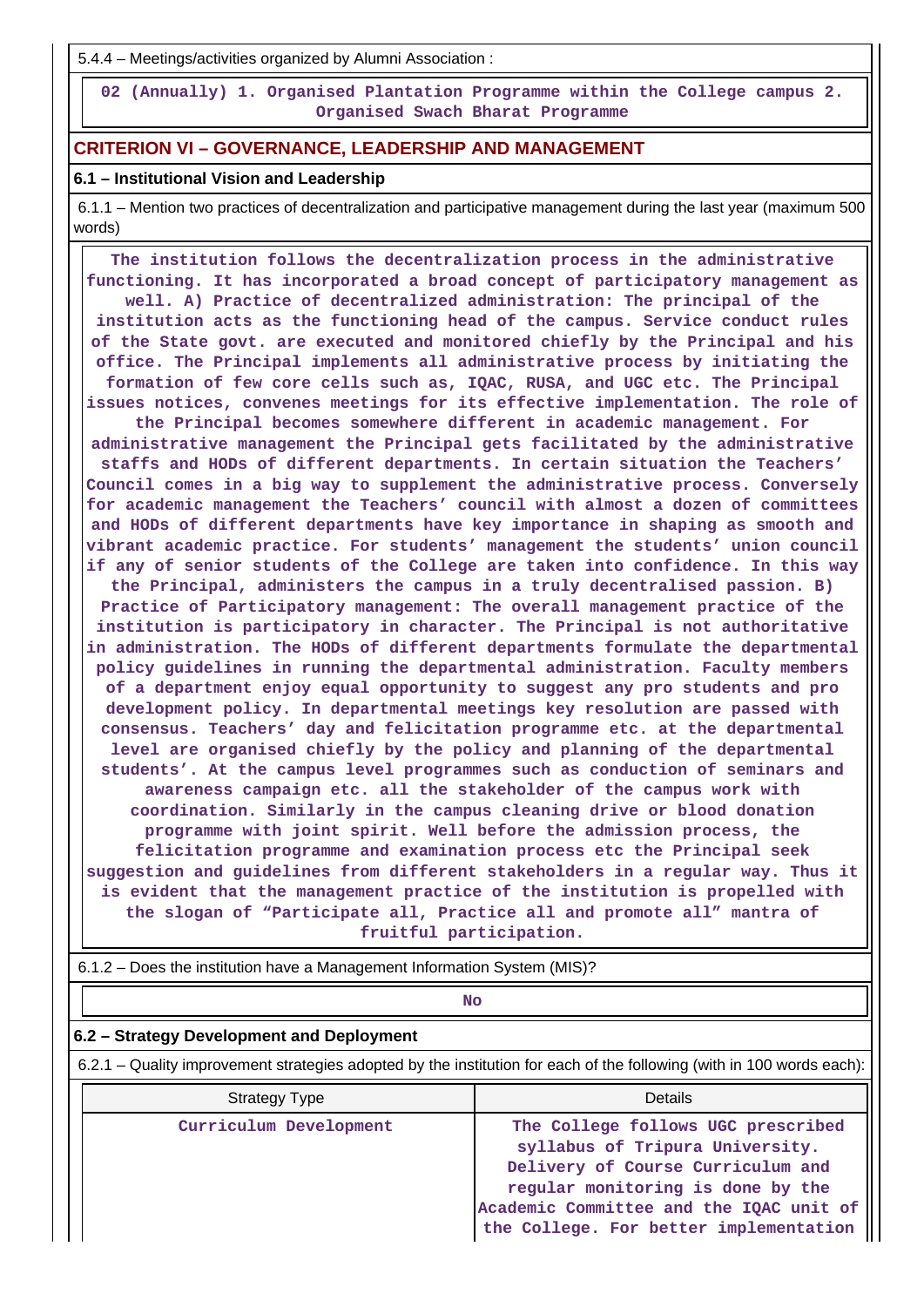|                            | of Course Curriculum, ICT tools and<br>various teaching aids are used<br>effectively. Most of the department of<br>the College organises seminar, popular<br>lectures, group discussion, workshop,<br>practical demonstration and provides<br>assignments to the students on regular<br>basis.                                                                                                                                                                                                                                                                                                                                                                                                                                                                                                                                                                                                                                                                         |
|----------------------------|------------------------------------------------------------------------------------------------------------------------------------------------------------------------------------------------------------------------------------------------------------------------------------------------------------------------------------------------------------------------------------------------------------------------------------------------------------------------------------------------------------------------------------------------------------------------------------------------------------------------------------------------------------------------------------------------------------------------------------------------------------------------------------------------------------------------------------------------------------------------------------------------------------------------------------------------------------------------|
| Teaching and Learning      | The College emphasises largely upon<br>effective teaching, learning and<br>evaluation process and ensures its<br>quality upgradation following the<br>feedback received from the<br>stakeholders. This year few initiatives<br>like ICT Based classes using modern<br>teaching aids field excursions and<br>educational survey for practical based<br>subjects interdepartmental faculty<br>exchange programmes use of mobile<br>applications like Tinybasic and C-<br>compiler for practicing programming<br>languages in mobile phones open book<br>examination supply of E-contents etc<br>were taken up as per as feasible.                                                                                                                                                                                                                                                                                                                                        |
| Examination and Evaluation | Examination is followed by proper<br>evaluation on specific time frame. Both<br>are complementary in the sense that<br>they can jointly generate and enhance<br>knowledge output of learners in a<br>significant way. However, the mode of<br>examination is different depending upon<br>the key objective of itself. There have<br>been unit tests, surprise test etc.<br>which are very significant in<br>developing area or issues specific<br>knowledge of particular subjects.<br>Project work at the semester end of the<br>programme is encouraged as a necessary<br>component of the prescribed University<br>Curriculum to develop research aptitude<br>and working skill of learners in a<br>given subject. Apart from these<br>sessional examinations that are held<br>twice in each semester, viva-voce,<br>assignments and term end semester<br>examinations are also conducted for<br>making the system of examinations more<br>accountable and vibrant. |
| Research and Development   | Before the onset of mandatory Project<br>Course Work of final semester students<br>of all Degree Courses, students attend<br>Orientation Programs organised by the<br>IQAC Unit. Students are then provided<br>with research projects on their<br>respective subject related issues. The<br>Faculty from the respective Departments<br>guide the students during the entire                                                                                                                                                                                                                                                                                                                                                                                                                                                                                                                                                                                            |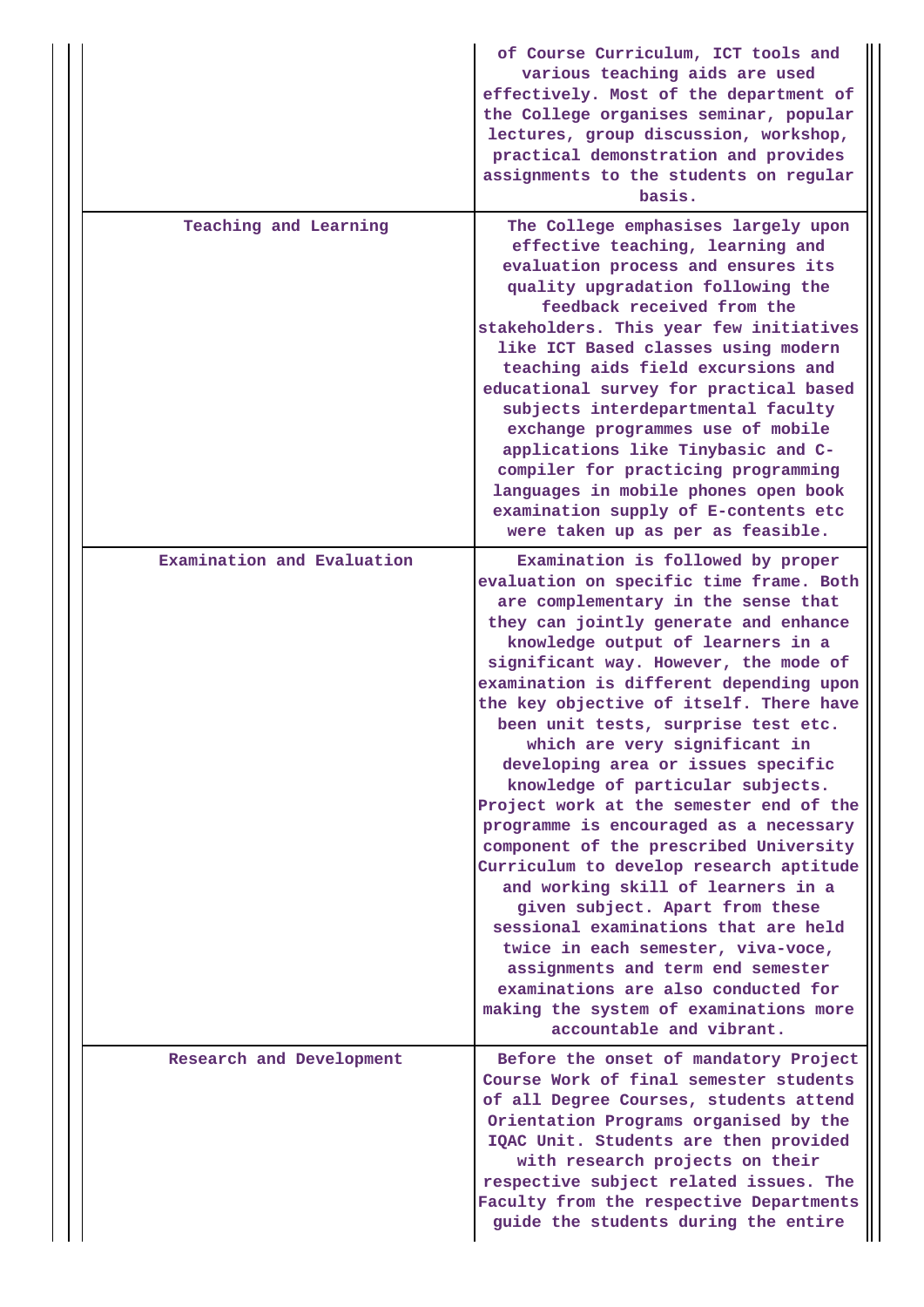|                                                               | project period. Faculty alongwith the<br>students do visit different Seminars<br>and Workshops across the state to<br>apprise them of the recent research and<br>development and motivate them for<br>pursuing the same in near future.<br>Enthusiastic faculties of this College<br>have completed many research projects<br>and do publish their research work in<br>reputed books and journals.                                                                                                                                                                                                                                                                                                                                                                                                                                                                                                                                                                                           |
|---------------------------------------------------------------|----------------------------------------------------------------------------------------------------------------------------------------------------------------------------------------------------------------------------------------------------------------------------------------------------------------------------------------------------------------------------------------------------------------------------------------------------------------------------------------------------------------------------------------------------------------------------------------------------------------------------------------------------------------------------------------------------------------------------------------------------------------------------------------------------------------------------------------------------------------------------------------------------------------------------------------------------------------------------------------------|
| Library, ICT and Physical<br>Infrastructure / Instrumentation | ? Library is equipped with huge stock<br>of diverse Books and Journals (almost<br>43,000 nos) it is further featured by<br>Library Management Software (e -<br>Granthalaya version 4), OPAC for online<br>searching of library resources, one<br>reading room with CCTV surveillance. ?<br>All departments are equipped with<br>laptops, Projectors as ICT tools. Few<br>class rooms are also facilitated by of<br>Audio - Visual system. ? The physical<br>infrastructure of the campus is<br>encouraging. The Institution is<br>facilitated by one Administrative<br>building, three Academic buildings, one<br>Library, Boys' and Girls' hostel,<br>Students' Common rooms, Canteen,<br>Parking space and Quarter complex etc.<br>? For better research and development<br>of faculties and students' various<br>instrumental facilities are available<br>in all Science departments and College<br>also has a Central Instrumentation<br>Centre with various instrumental<br>facilities. |
| Human Resource Management                                     | As the key components of HRM the<br>following courses of actions are<br>initiated: ? Proposal for introducing<br>Biometric attendance system. ? Exposure<br>to IT training programme for teaching<br>and non teaching staff. ? Exposure to<br>awareness programmes on different<br>issues such as Environmental<br>degradation, Gender degradation, AIDs<br>etc. ? Conduction of programmes of<br>social importance like Blood donation,<br>Plantation, Swachh Bharat Abhiyan, Anti<br>Plastic campaign. ? Facilitation to<br>teachers for participating in<br>Orientation/ Refresher Programme. ?<br>Encouragement to students' for<br>participating in NCC, NSS, Sports and<br>different Cultural activity.                                                                                                                                                                                                                                                                                |
| Industry Interaction / Collaboration                          | Conduction of Seminar in<br>collaboration with OTPC (ONGC Tripura<br>Power Company) and others industry were<br>done. Similar programmes are expected                                                                                                                                                                                                                                                                                                                                                                                                                                                                                                                                                                                                                                                                                                                                                                                                                                        |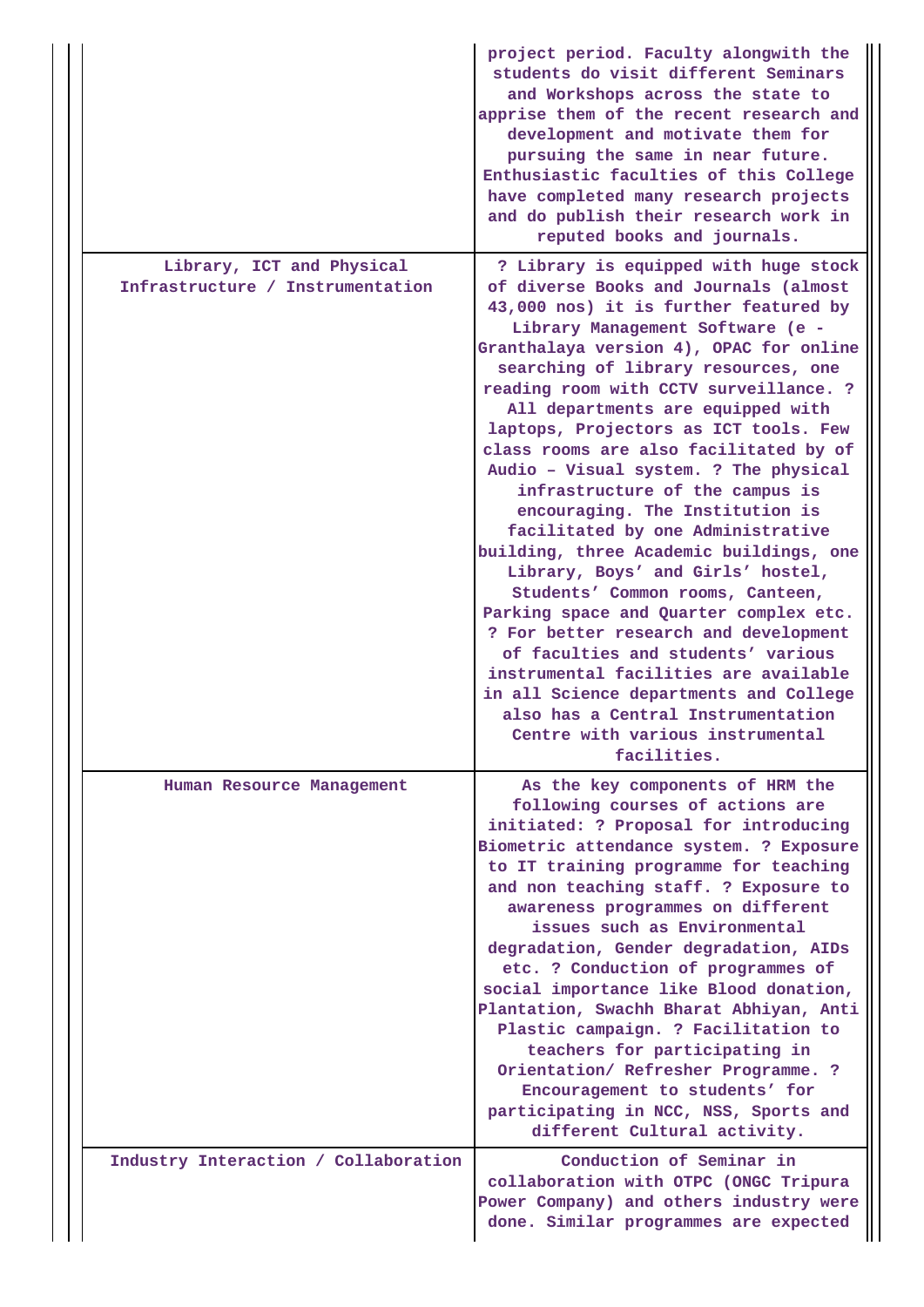|                       | to be conducted in the years to come.                                                                                                                                                                                                                                                                                                                                                                                                                                                                                                                                                                                                                                                                                                                           |
|-----------------------|-----------------------------------------------------------------------------------------------------------------------------------------------------------------------------------------------------------------------------------------------------------------------------------------------------------------------------------------------------------------------------------------------------------------------------------------------------------------------------------------------------------------------------------------------------------------------------------------------------------------------------------------------------------------------------------------------------------------------------------------------------------------|
| Admission of Students | ? The college ensures wide publicity<br>to the admission process by advertising<br>in media and also by uploading<br>information brochures in the college<br>website and by sale/issue of admission<br>prospectus. ? The college follows a<br>transparent admission procedure. The<br>students are selected for admission to<br>UG (Honours/General) Programmes in<br>Arts, Commerce and Science following<br>the cut-off marks / percentage as per<br>affiliating university norms.<br>Admissions to the offered courses are<br>made on the basis of merit and<br>reservation policy of the state Govt. ?<br>College offers a total of 06 UG<br>programmes (TDPH TDPG). ? College<br>provides admission to a total of 2260<br>seats across three streams in 19 |
|                       | Subjects (Honours/General) and 01<br>Certificate Course in Kokborok. ?                                                                                                                                                                                                                                                                                                                                                                                                                                                                                                                                                                                                                                                                                          |
|                       | 2018-19 academic session: No of                                                                                                                                                                                                                                                                                                                                                                                                                                                                                                                                                                                                                                                                                                                                 |
|                       | applicants were 3746 and no of enrolled<br>students are 1539.                                                                                                                                                                                                                                                                                                                                                                                                                                                                                                                                                                                                                                                                                                   |

6.2.2 – Implementation of e-governance in areas of operations:

| E-governace area              | Details                                                                                                                                                                                                                                                                        |
|-------------------------------|--------------------------------------------------------------------------------------------------------------------------------------------------------------------------------------------------------------------------------------------------------------------------------|
| Planning and Development      | E tendering process is on the way to<br>be adopted for any kind of official<br>procurement of office materials,<br>laboratory equipments etc. This will<br>made the procurement process efficient<br>and transparent.                                                          |
| Administration                | Creation of database of students and<br>faculty members makes the initial phase<br>of computer application in this<br>dimension. Biometric system is proposed<br>both at the College governmental levels<br>so far for recording attendance of<br>teaching non teaching staff. |
| Finance and Accounts          | This section of the College is fully<br>computerised. Finance and Accounts use<br>HRMS, PFMS Computerised Treasury<br>Operating System. This is the<br>vindication of much acclaimed financial<br>transparency of the institution.                                             |
| Student Admission and Support | Student admission procedure is<br>facilitated by computerised process.<br>Online system of stipend disbursement<br>prevails. ICT based classes are<br>initiated as maximum as feasible.<br>Library has the facility of online<br>catalogue searching.                          |
| Examination                   | Online Tripura University (TU)                                                                                                                                                                                                                                                 |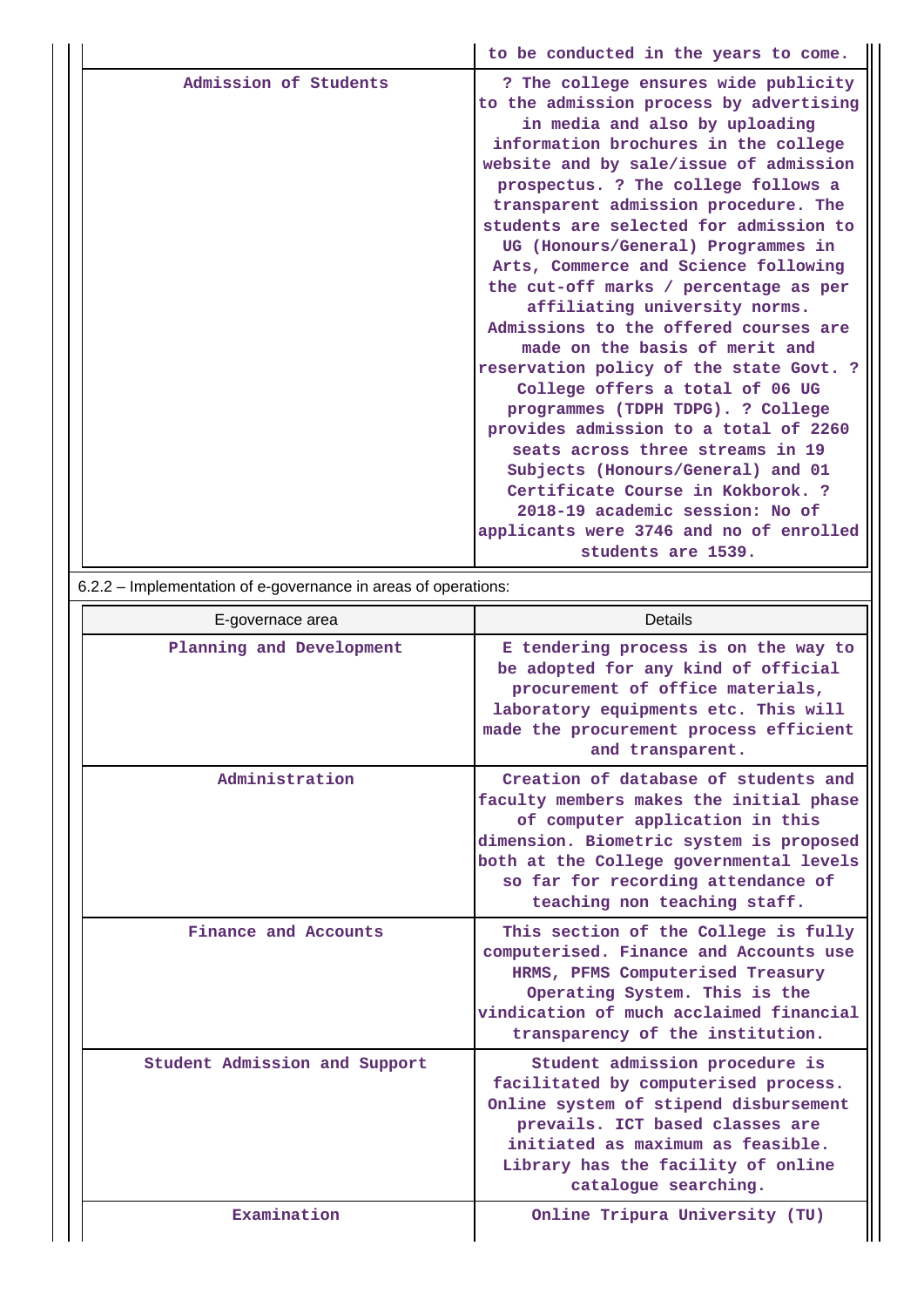**examination forms are made filled up. Admit cards are collected online by the examinees by visiting the portal of TU website. The internal marks obtained by students' across different programmes are uploaded by the faculty members on Tripura University website.**

# **6.3 – Faculty Empowerment Strategies**

 6.3.1 – Teachers provided with financial support to attend conferences / workshops and towards membership fee of professional bodies during the year

| Year              | Name of Teacher | Name of conference/<br>workshop attended<br>for which financial<br>support provided | Name of the<br>professional body for<br>which membership<br>fee is provided | Amount of support |  |  |  |
|-------------------|-----------------|-------------------------------------------------------------------------------------|-----------------------------------------------------------------------------|-------------------|--|--|--|
| Nill              | Nil             |                                                                                     | Nil                                                                         | Nill              |  |  |  |
| No file uploaded. |                 |                                                                                     |                                                                             |                   |  |  |  |

 6.3.2 – Number of professional development / administrative training programmes organized by the College for teaching and non teaching staff during the year

| Year | Title of the<br>professional<br>development<br>programme<br>organised for<br>teaching staff                              | Title of the<br>administrative<br>training<br>programme<br>organised for<br>non-teaching<br>staff                 | From date  | To Date    | Number of<br>participants<br>(Teaching<br>staff) | Number of<br>participants<br>(non-teaching<br>staff) |
|------|--------------------------------------------------------------------------------------------------------------------------|-------------------------------------------------------------------------------------------------------------------|------------|------------|--------------------------------------------------|------------------------------------------------------|
| 2018 | 17 days<br>Computer<br>Training<br>Programme<br>on Informa<br>tion and<br>Digital<br>Services<br>including<br><b>GST</b> | 17 days<br>Computer<br>Training<br>Programme<br>on Informa<br>tion and<br>Digital<br>Services<br>including<br>GST | 12/11/2018 | 29/11/2019 | 37                                               | 3                                                    |

**No file uploaded.**

 6.3.3 – No. of teachers attending professional development programmes, viz., Orientation Programme, Refresher Course, Short Term Course, Faculty Development Programmes during the year

| Title of the<br>professional<br>development<br>programme | Number of teachers<br>who attended | From Date  | To date    | Duration |  |  |  |
|----------------------------------------------------------|------------------------------------|------------|------------|----------|--|--|--|
| Summer/Winter<br>School,<br>Workshops                    | 41                                 | 01/07/2018 | 30/06/2019 | 410      |  |  |  |
| Orientation<br>Course                                    | $\overline{a}$                     | 01/07/2018 | 30/06/2019 | 28       |  |  |  |
| Refresher<br>Courses                                     | 8                                  | 01/07/2018 | 30/06/2019 | 112      |  |  |  |
| View File                                                |                                    |            |            |          |  |  |  |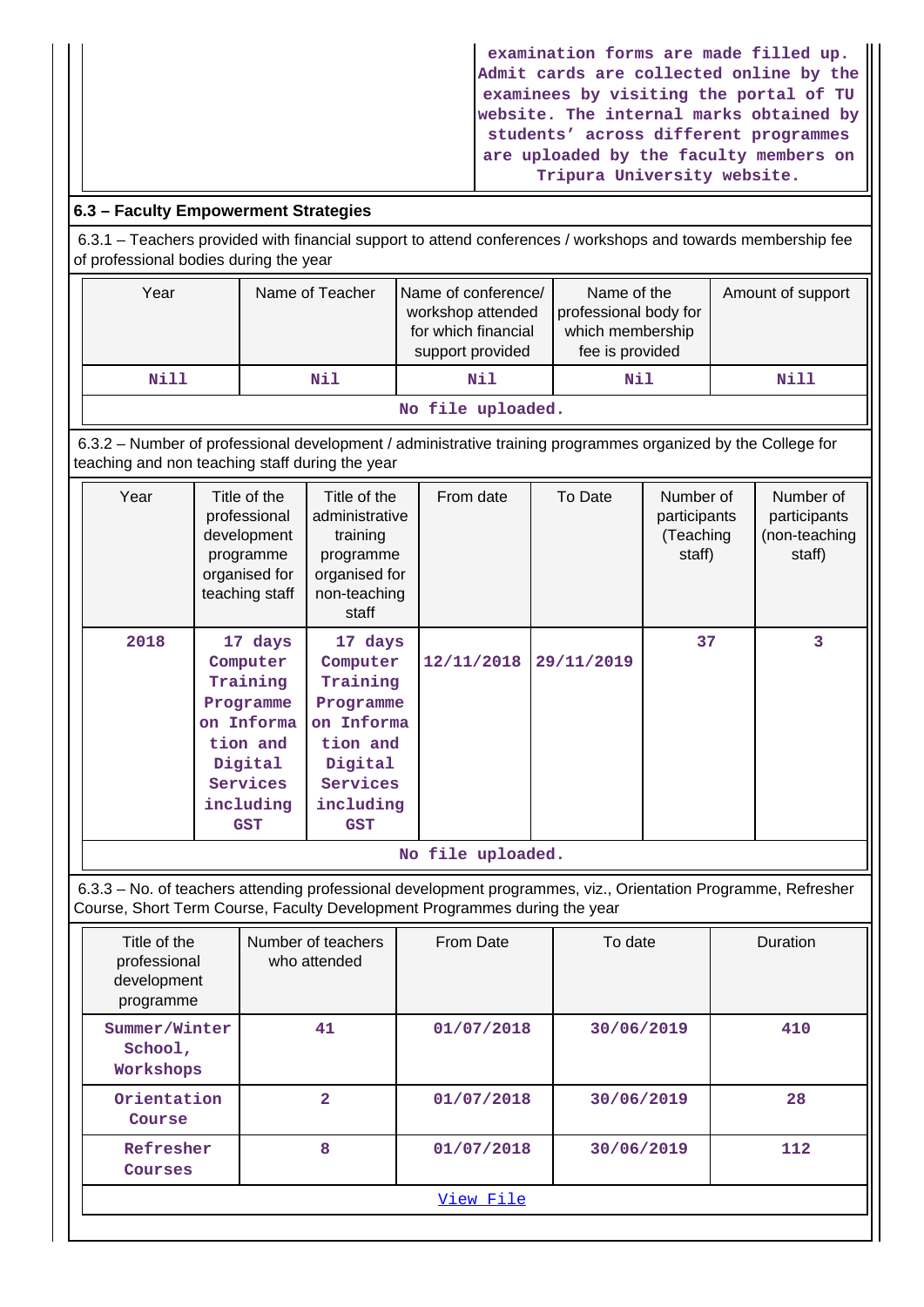| 6.3.4 – Faculty and Staff recruitment (no. for permanent recruitment):                                                                                                                                                                                                                                                                                                                                                                                                                                                                                                                                                                                                                                                                                                                                                                                                                                                                                                                                                                                                                                                                                                                                                                                                                                                                                                                                                                                                                                                |                                                       |              |  |                  |  |  |  |
|-----------------------------------------------------------------------------------------------------------------------------------------------------------------------------------------------------------------------------------------------------------------------------------------------------------------------------------------------------------------------------------------------------------------------------------------------------------------------------------------------------------------------------------------------------------------------------------------------------------------------------------------------------------------------------------------------------------------------------------------------------------------------------------------------------------------------------------------------------------------------------------------------------------------------------------------------------------------------------------------------------------------------------------------------------------------------------------------------------------------------------------------------------------------------------------------------------------------------------------------------------------------------------------------------------------------------------------------------------------------------------------------------------------------------------------------------------------------------------------------------------------------------|-------------------------------------------------------|--------------|--|------------------|--|--|--|
| Teaching                                                                                                                                                                                                                                                                                                                                                                                                                                                                                                                                                                                                                                                                                                                                                                                                                                                                                                                                                                                                                                                                                                                                                                                                                                                                                                                                                                                                                                                                                                              |                                                       | Non-teaching |  |                  |  |  |  |
| Permanent                                                                                                                                                                                                                                                                                                                                                                                                                                                                                                                                                                                                                                                                                                                                                                                                                                                                                                                                                                                                                                                                                                                                                                                                                                                                                                                                                                                                                                                                                                             | <b>Full Time</b>                                      | Permanent    |  | <b>Full Time</b> |  |  |  |
| 52                                                                                                                                                                                                                                                                                                                                                                                                                                                                                                                                                                                                                                                                                                                                                                                                                                                                                                                                                                                                                                                                                                                                                                                                                                                                                                                                                                                                                                                                                                                    | 52                                                    | 27           |  | 27               |  |  |  |
| $6.3.5$ – Welfare schemes for                                                                                                                                                                                                                                                                                                                                                                                                                                                                                                                                                                                                                                                                                                                                                                                                                                                                                                                                                                                                                                                                                                                                                                                                                                                                                                                                                                                                                                                                                         |                                                       |              |  |                  |  |  |  |
| Teaching                                                                                                                                                                                                                                                                                                                                                                                                                                                                                                                                                                                                                                                                                                                                                                                                                                                                                                                                                                                                                                                                                                                                                                                                                                                                                                                                                                                                                                                                                                              | Non-teaching                                          |              |  | <b>Students</b>  |  |  |  |
| 2                                                                                                                                                                                                                                                                                                                                                                                                                                                                                                                                                                                                                                                                                                                                                                                                                                                                                                                                                                                                                                                                                                                                                                                                                                                                                                                                                                                                                                                                                                                     |                                                       | 2            |  | 12               |  |  |  |
| 6.4 - Financial Management and Resource Mobilization                                                                                                                                                                                                                                                                                                                                                                                                                                                                                                                                                                                                                                                                                                                                                                                                                                                                                                                                                                                                                                                                                                                                                                                                                                                                                                                                                                                                                                                                  |                                                       |              |  |                  |  |  |  |
| 6.4.1 – Institution conducts internal and external financial audits regularly (with in 100 words each)                                                                                                                                                                                                                                                                                                                                                                                                                                                                                                                                                                                                                                                                                                                                                                                                                                                                                                                                                                                                                                                                                                                                                                                                                                                                                                                                                                                                                |                                                       |              |  |                  |  |  |  |
| selected Faculties of the College. The Audit Committee thoroughly verifies the<br>income and expenditure details and the compliance report of internal audit is<br>submitted to the Principal. All vouchers are audited by the Audit Committee on<br>yearly basis. The expenses incurred under different heads are thoroughly<br>checked by verifying the bills and vouchers. If any discrepancy is found, the<br>same is brought to the notice of the Principal. External Audit: Periodically,<br>an Audit Team from Director of Higher Education, Government of Tripura as well<br>as the officials from the Accountant General Office in Agartala do visit our<br>College. The Audit Team ensures that all payments made are duly authorized and<br>after the completion of the audit, the Final Audit Report is sent to the<br>Principal of the College for review. Grants received for research<br>projects/seminars etc. are however separately audited by the Chartered<br>Accountant. Any queries, in the process of audit are attended immediately along<br>with the supporting documents within the prescribed time limits. Our College<br>however did not come across with any major audit objection during the preceding<br>years. All these mechanisms exhibit the transparency being maintained in<br>financial matters and adherence to financial discipline to avoid defalcation of<br>6.4.2 – Funds / Grants received from management, non-government bodies, individuals, philanthropies during the | funds or properties of the institution at all levels. |              |  |                  |  |  |  |

year(not covered in Criterion III)

| Name of the non government<br>funding agencies /individuals | Funds/ Grnats received in Rs. | Purpose                                                                                      |
|-------------------------------------------------------------|-------------------------------|----------------------------------------------------------------------------------------------|
| OTPC, Palatana                                              | 50000                         | For conducting National<br>Seminar on Environmental<br>Issues and Sustainable<br>Development |
|                                                             | No file uploaded.             |                                                                                              |

6.4.3 – Total corpus fund generated

**50000**

# **6.5 – Internal Quality Assurance System**

6.5.1 – Whether Academic and Administrative Audit (AAA) has been done?

| Audit Type | External         |      | Internal |                                                         |  |
|------------|------------------|------|----------|---------------------------------------------------------|--|
|            | Yes/No<br>Agency |      | Yes/No   | Authority                                               |  |
| Academic   | Nill             | Nill | Yes      | Internal<br>Quality<br>Assurance Cell,<br>Iswar Chandra |  |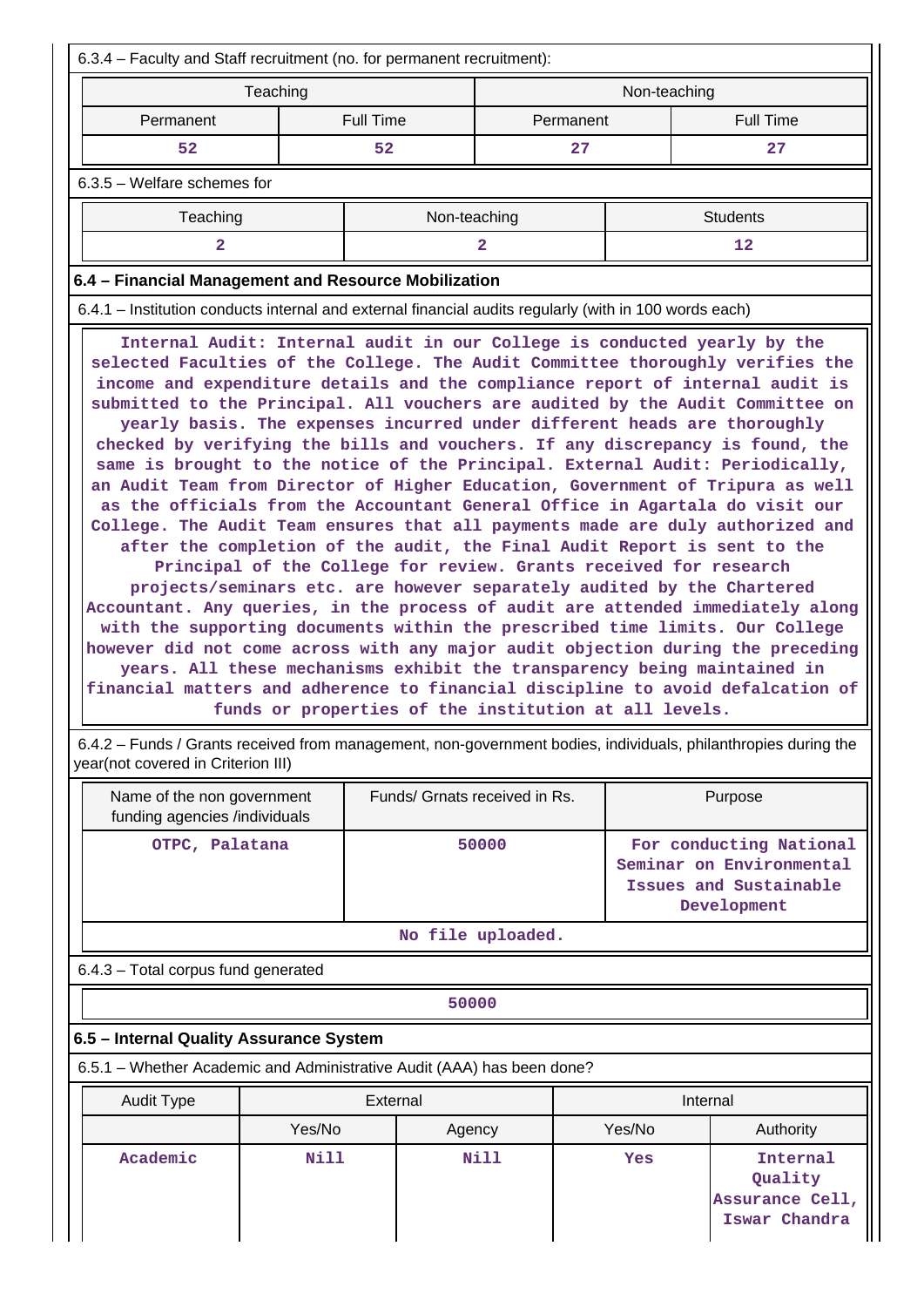|                                                                                                                                                                                                                                                                                                                                                                                                    |                                                                                       |                                                                  |                      |                                                                         | Vidyasagar<br>College,<br>Belonia |  |  |  |
|----------------------------------------------------------------------------------------------------------------------------------------------------------------------------------------------------------------------------------------------------------------------------------------------------------------------------------------------------------------------------------------------------|---------------------------------------------------------------------------------------|------------------------------------------------------------------|----------------------|-------------------------------------------------------------------------|-----------------------------------|--|--|--|
| Administrative<br><b>Yes</b><br>Agartala                                                                                                                                                                                                                                                                                                                                                           |                                                                                       | Nill<br>Accountants<br>General,<br>Tripura,                      |                      | Nill                                                                    |                                   |  |  |  |
|                                                                                                                                                                                                                                                                                                                                                                                                    | 6.5.2 - Activities and support from the Parent - Teacher Association (at least three) |                                                                  |                      |                                                                         |                                   |  |  |  |
|                                                                                                                                                                                                                                                                                                                                                                                                    |                                                                                       |                                                                  |                      | There is no Parent -Teacher Association in the College at present.      |                                   |  |  |  |
|                                                                                                                                                                                                                                                                                                                                                                                                    | 6.5.3 – Development programmes for support staff (at least three)                     |                                                                  |                      |                                                                         |                                   |  |  |  |
|                                                                                                                                                                                                                                                                                                                                                                                                    |                                                                                       |                                                                  |                      | 17 days Computer Training Programme on Information and Digital Services |                                   |  |  |  |
| 6.5.4 – Post Accreditation initiative(s) (mention at least three)                                                                                                                                                                                                                                                                                                                                  |                                                                                       |                                                                  |                      |                                                                         |                                   |  |  |  |
| 1. The College library has been totally restructured and learning resources<br>have been upgraded further. 2. ICTs thrust in teaching/learning has been<br>further expanded to other Departments within the College. 3. Career counselling<br>and Guidance Cell has been instituted. 4. IQAC has been made more functional<br>much for enhancing the congenial academic atmosphere of the College. |                                                                                       |                                                                  |                      |                                                                         |                                   |  |  |  |
| 6.5.5 - Internal Quality Assurance System Details                                                                                                                                                                                                                                                                                                                                                  |                                                                                       |                                                                  |                      |                                                                         |                                   |  |  |  |
|                                                                                                                                                                                                                                                                                                                                                                                                    | a) Submission of Data for AISHE portal                                                |                                                                  |                      | Yes                                                                     |                                   |  |  |  |
|                                                                                                                                                                                                                                                                                                                                                                                                    | b) Participation in NIRF                                                              |                                                                  | Yes                  |                                                                         |                                   |  |  |  |
|                                                                                                                                                                                                                                                                                                                                                                                                    | c)ISO certification                                                                   |                                                                  | <b>No</b>            |                                                                         |                                   |  |  |  |
|                                                                                                                                                                                                                                                                                                                                                                                                    | d)NBA or any other quality audit                                                      |                                                                  | No                   |                                                                         |                                   |  |  |  |
|                                                                                                                                                                                                                                                                                                                                                                                                    |                                                                                       |                                                                  |                      |                                                                         |                                   |  |  |  |
|                                                                                                                                                                                                                                                                                                                                                                                                    |                                                                                       | 6.5.6 - Number of Quality Initiatives undertaken during the year |                      |                                                                         |                                   |  |  |  |
| Year                                                                                                                                                                                                                                                                                                                                                                                               | Name of quality<br>initiative by IQAC   conducting IQAC                               | Date of                                                          | <b>Duration From</b> | <b>Duration To</b>                                                      | Number of<br>participants         |  |  |  |
| 2018                                                                                                                                                                                                                                                                                                                                                                                               | Providing<br>Mentorship<br>to Honours<br>students of<br>a11<br>Programmes             | 10/07/2018                                                       | 10/07/2018           | 13/07/2018                                                              | 1436                              |  |  |  |
| 2018                                                                                                                                                                                                                                                                                                                                                                                               | Awareness<br>Programmes<br>for<br>promoting<br>Online Certi<br>fication<br>Courses    | 20/07/2018                                                       | 20/07/2018           | 24/07/2018                                                              | 152                               |  |  |  |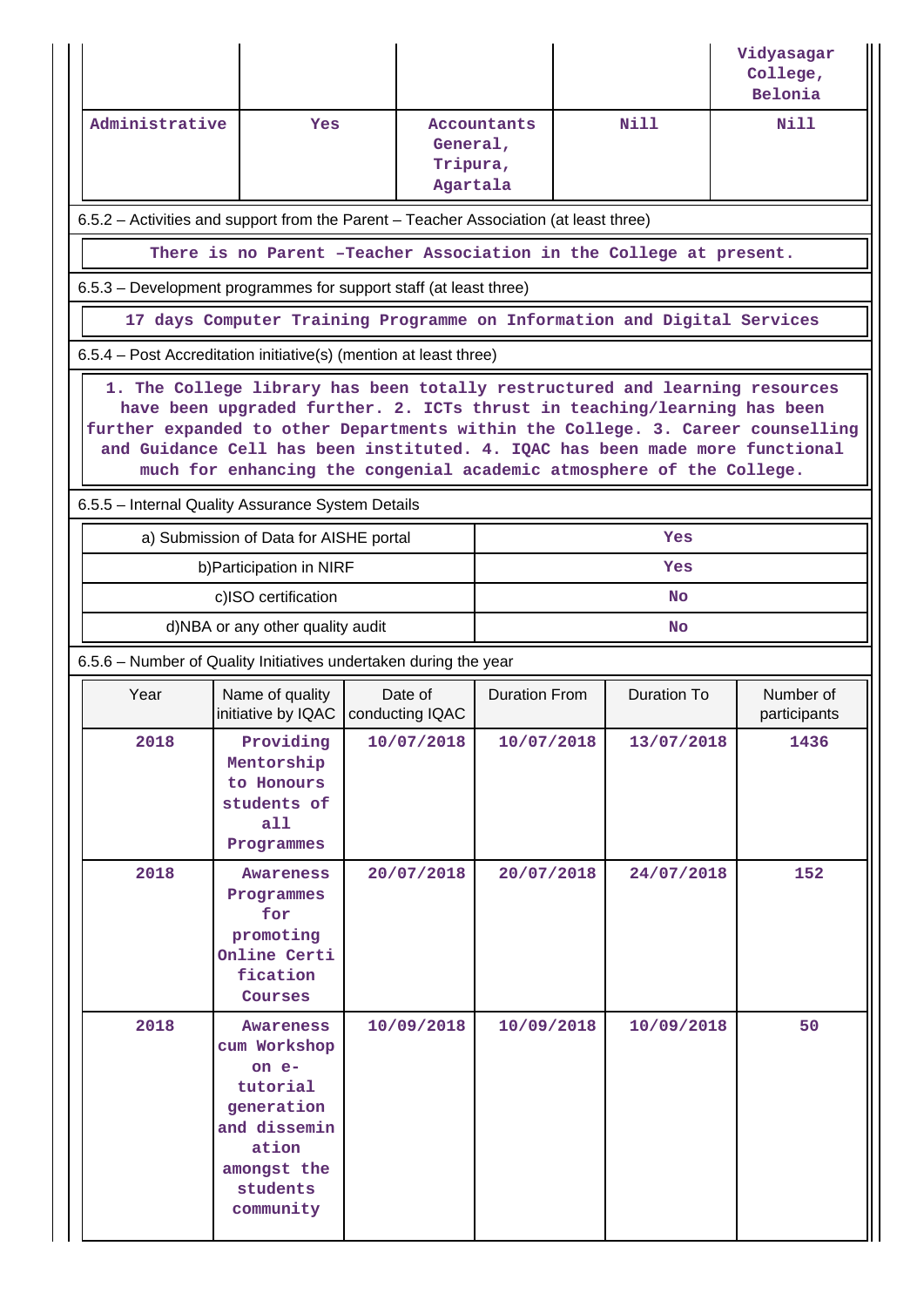| 2018                      | Conducting<br>National<br>Seminar on E<br>nvironmental<br>Issues and<br>Sustainable<br>Development                                                                    | 19/11/2018               | 19/11/2018 |    | 20/11/2018             | 160  |  |
|---------------------------|-----------------------------------------------------------------------------------------------------------------------------------------------------------------------|--------------------------|------------|----|------------------------|------|--|
| 2019                      | Conducting<br>Students and<br>Alumni<br>Satisfaction<br>Survey                                                                                                        | 16/04/2019               | 16/04/2019 |    | 20/04/2019             | 550  |  |
| 2019                      | Conducting<br>Parents/Guar<br>dians<br>Teachers<br>Meeting<br>Department<br>and Stream<br>wise                                                                        | 22/04/2019<br>22/04/2019 |            |    | 25/04/2019             | 115  |  |
| 2019                      | Organizing<br>Workshops<br>for better<br>utilization<br>of ICT tools                                                                                                  | 06/05/2019               | 06/05/2019 |    | 06/05/2019             | 50   |  |
| 2019                      | Conducting<br>Plantation<br>Programmes<br>on the<br>Occasion of<br>World<br>Environment<br>Day                                                                        | 05/06/2019               | 05/06/2019 |    | 05/06/2019             | 45   |  |
| 2019                      | Encouraging<br>students to<br>enroll for<br><b>NPTEL</b><br>courses<br>under SWAYAM<br>for July-<br>December<br>session.                                              | 10/06/2019               | 10/06/2019 |    | 10/06/2019             | 83   |  |
|                           |                                                                                                                                                                       |                          | View File  |    |                        |      |  |
|                           | <b>CRITERION VII - INSTITUTIONAL VALUES AND BEST PRACTICES</b>                                                                                                        |                          |            |    |                        |      |  |
|                           | 7.1 - Institutional Values and Social Responsibilities<br>7.1.1 - Gender Equity (Number of gender equity promotion programmes organized by the institution during the |                          |            |    |                        |      |  |
| year)                     |                                                                                                                                                                       |                          |            |    |                        |      |  |
| Title of the<br>programme | Period from                                                                                                                                                           | Period To                |            |    | Number of Participants |      |  |
|                           |                                                                                                                                                                       |                          |            |    | Female                 | Male |  |
| Gender                    | 08/03/2019                                                                                                                                                            |                          | 08/03/2019 | 59 |                        | 40   |  |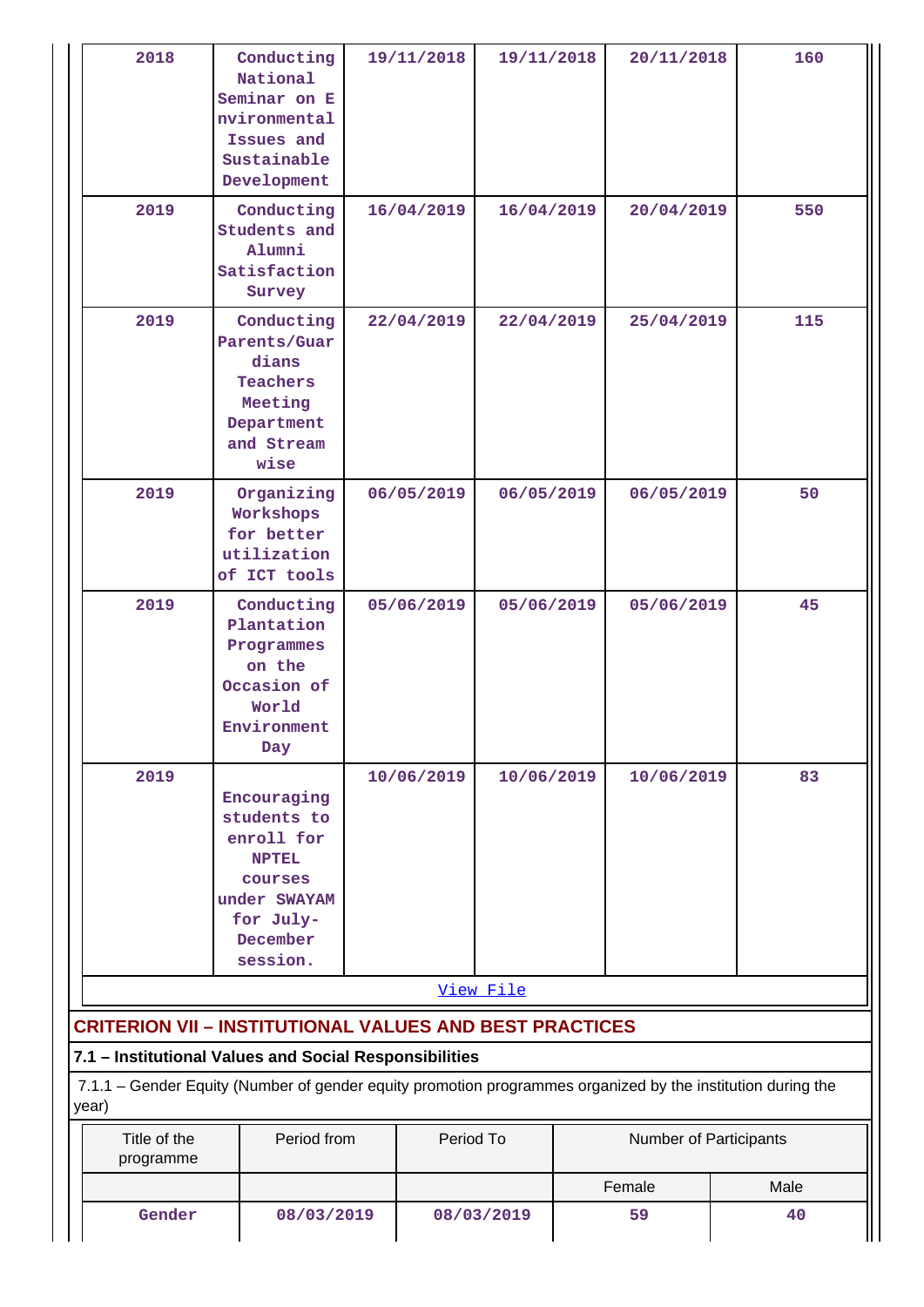| Sensitisation |                                                                                                               |                                                                                  |           |                |           |             |                                                                                                                   |                                                                                                                                |                                                     |
|---------------|---------------------------------------------------------------------------------------------------------------|----------------------------------------------------------------------------------|-----------|----------------|-----------|-------------|-------------------------------------------------------------------------------------------------------------------|--------------------------------------------------------------------------------------------------------------------------------|-----------------------------------------------------|
|               | 7.1.2 - Environmental Consciousness and Sustainability/Alternate Energy initiatives such as:                  |                                                                                  |           |                |           |             |                                                                                                                   |                                                                                                                                |                                                     |
|               | Percentage of power requirement of the University met by the renewable energy sources                         |                                                                                  |           |                |           |             |                                                                                                                   |                                                                                                                                |                                                     |
|               |                                                                                                               |                                                                                  |           | Nil            |           |             |                                                                                                                   |                                                                                                                                |                                                     |
|               | 7.1.3 - Differently abled (Divyangjan) friendliness                                                           |                                                                                  |           |                |           |             |                                                                                                                   |                                                                                                                                |                                                     |
|               | Item facilities                                                                                               |                                                                                  |           | Yes/No         |           |             |                                                                                                                   | Number of beneficiaries                                                                                                        |                                                     |
|               | Physical facilities                                                                                           |                                                                                  |           |                | Yes       |             |                                                                                                                   | 8                                                                                                                              |                                                     |
|               | Provision for lift                                                                                            |                                                                                  |           |                | <b>No</b> |             |                                                                                                                   | <b>Nill</b>                                                                                                                    |                                                     |
|               | Ramp/Rails                                                                                                    |                                                                                  |           |                | Yes       |             |                                                                                                                   | 8                                                                                                                              |                                                     |
|               | <b>Braille</b><br>Software/facilities                                                                         |                                                                                  |           |                | Yes       |             |                                                                                                                   | $\overline{\mathbf{2}}$                                                                                                        |                                                     |
|               | <b>Rest Rooms</b>                                                                                             |                                                                                  |           |                | Yes       |             |                                                                                                                   | 8                                                                                                                              |                                                     |
|               | Scribes for examination                                                                                       |                                                                                  |           |                | Yes       |             |                                                                                                                   | $\overline{2}$                                                                                                                 |                                                     |
|               | Special skill<br>development for<br>differently abled<br>students                                             |                                                                                  |           |                | <b>No</b> |             |                                                                                                                   | <b>Nill</b>                                                                                                                    |                                                     |
|               | Any other similar<br>facility                                                                                 |                                                                                  | <b>No</b> |                |           | <b>Nill</b> |                                                                                                                   |                                                                                                                                |                                                     |
|               | 7.1.4 – Inclusion and Situatedness                                                                            |                                                                                  |           |                |           |             |                                                                                                                   |                                                                                                                                |                                                     |
| Year          | Number of<br>initiatives to<br>address<br>locational<br>advantages<br>and disadva $ $ contribute to<br>ntages | Number of<br>initiatives<br>taken to<br>engage with<br>and<br>local<br>community |           | Date           | Duration  |             | Name of<br>initiative                                                                                             | <b>Issues</b><br>addressed                                                                                                     | Number of<br>participating<br>students<br>and staff |
| 2018          | $\mathbf{1}$                                                                                                  | $\mathbf{1}$                                                                     |           | 01/12/2<br>018 | 01        |             | Observa<br>nce of<br>World<br>AIDS Day<br>by Distri<br>buting<br>Red<br>Ribbons<br>amongst<br>the local<br>people | <b>Awareness</b><br>among<br>local<br>people<br>about HIV-<br><b>AIDS</b>                                                      | 55                                                  |
| 2018          | $\mathbf{1}$                                                                                                  | $\mathbf{1}$                                                                     |           | 07/12/2<br>018 | 01        |             | Observa<br>nce of<br>Armed<br>Forces<br>Flag Day                                                                  | Distrib<br>uting<br>Armed<br><b>Forces</b><br>Flag Day<br>Stickers<br>amongst<br>the local<br>shopkeepe<br>rs and<br>collected | 50                                                  |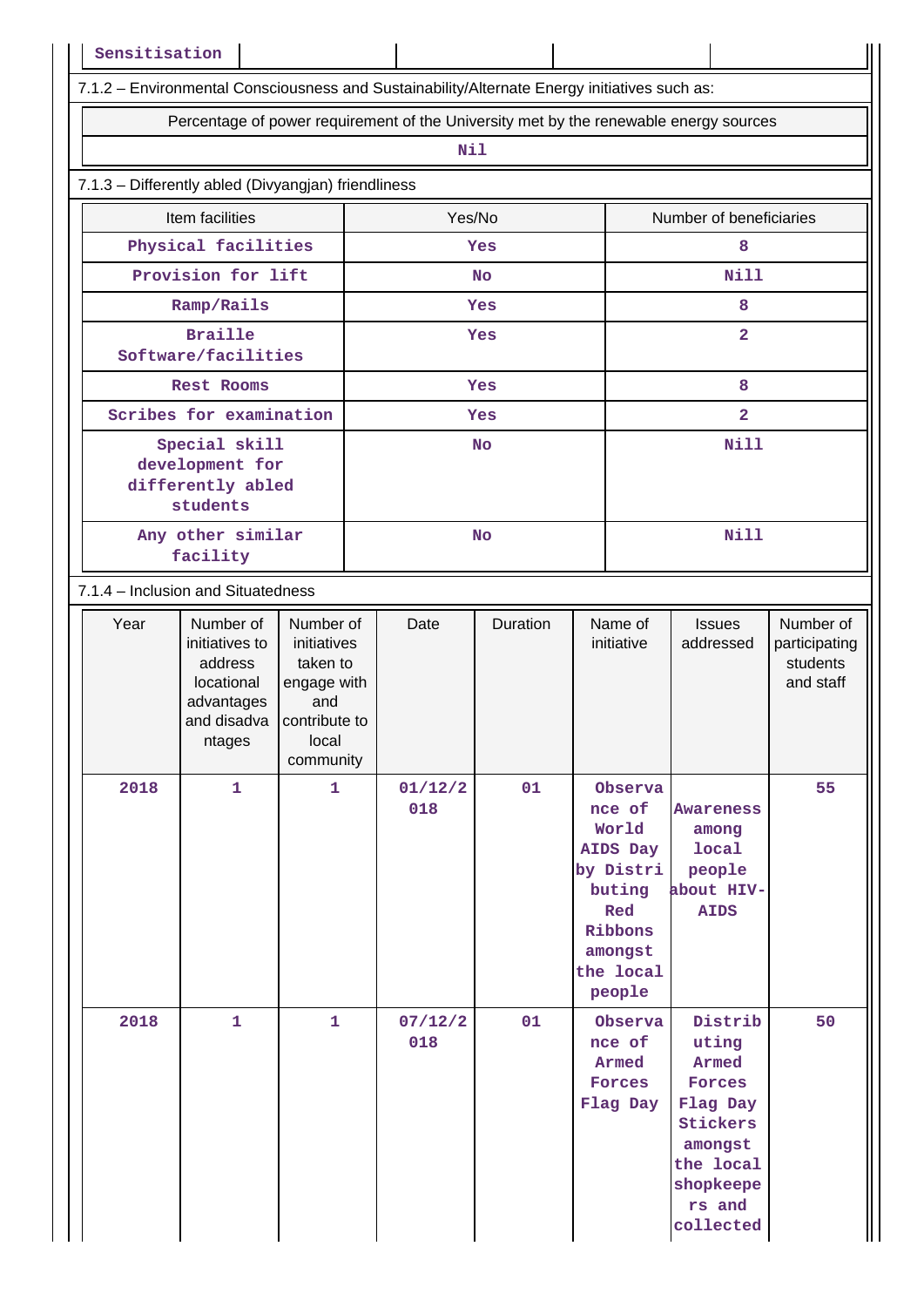|                                                                                                   |                                                                        |                      |                                                                                                                                                                                                                                                                                                                                                                                                                                                                                                                                                                                                                                                                                                                                                                                                                                                                                                                                                                                                                                                                                                                                                                                                                                                                                                                                                                                                  |             |                                                                                           |                        | their<br>voluntary<br>contribut<br>ion                                                                                    |    |
|---------------------------------------------------------------------------------------------------|------------------------------------------------------------------------|----------------------|--------------------------------------------------------------------------------------------------------------------------------------------------------------------------------------------------------------------------------------------------------------------------------------------------------------------------------------------------------------------------------------------------------------------------------------------------------------------------------------------------------------------------------------------------------------------------------------------------------------------------------------------------------------------------------------------------------------------------------------------------------------------------------------------------------------------------------------------------------------------------------------------------------------------------------------------------------------------------------------------------------------------------------------------------------------------------------------------------------------------------------------------------------------------------------------------------------------------------------------------------------------------------------------------------------------------------------------------------------------------------------------------------|-------------|-------------------------------------------------------------------------------------------|------------------------|---------------------------------------------------------------------------------------------------------------------------|----|
| 2019                                                                                              | 1                                                                      | 1                    | 05/04/2<br>019                                                                                                                                                                                                                                                                                                                                                                                                                                                                                                                                                                                                                                                                                                                                                                                                                                                                                                                                                                                                                                                                                                                                                                                                                                                                                                                                                                                   | 01          | Distrib<br>uting<br>free<br>paper<br>made<br>thonga<br>among the<br>local sho<br>pkeepers |                        | Awareness<br>among sho<br>pkeepers<br>to avoid<br>plastic<br>bags and<br>use eco-<br>friendly<br>paper<br>made<br>thonga. | 30 |
|                                                                                                   |                                                                        |                      |                                                                                                                                                                                                                                                                                                                                                                                                                                                                                                                                                                                                                                                                                                                                                                                                                                                                                                                                                                                                                                                                                                                                                                                                                                                                                                                                                                                                  | View File   |                                                                                           |                        |                                                                                                                           |    |
| 7.1.5 - Human Values and Professional Ethics Code of conduct (handbooks) for various stakeholders |                                                                        |                      |                                                                                                                                                                                                                                                                                                                                                                                                                                                                                                                                                                                                                                                                                                                                                                                                                                                                                                                                                                                                                                                                                                                                                                                                                                                                                                                                                                                                  |             |                                                                                           |                        |                                                                                                                           |    |
| Title                                                                                             |                                                                        | Date of publication  |                                                                                                                                                                                                                                                                                                                                                                                                                                                                                                                                                                                                                                                                                                                                                                                                                                                                                                                                                                                                                                                                                                                                                                                                                                                                                                                                                                                                  |             |                                                                                           |                        | Follow up(max 100 words)                                                                                                  |    |
|                                                                                                   | Nil                                                                    |                      | Nill                                                                                                                                                                                                                                                                                                                                                                                                                                                                                                                                                                                                                                                                                                                                                                                                                                                                                                                                                                                                                                                                                                                                                                                                                                                                                                                                                                                             |             |                                                                                           | Nil                    |                                                                                                                           |    |
| 7.1.6 – Activities conducted for promotion of universal Values and Ethics                         |                                                                        |                      |                                                                                                                                                                                                                                                                                                                                                                                                                                                                                                                                                                                                                                                                                                                                                                                                                                                                                                                                                                                                                                                                                                                                                                                                                                                                                                                                                                                                  |             |                                                                                           |                        |                                                                                                                           |    |
| Activity                                                                                          |                                                                        | <b>Duration From</b> |                                                                                                                                                                                                                                                                                                                                                                                                                                                                                                                                                                                                                                                                                                                                                                                                                                                                                                                                                                                                                                                                                                                                                                                                                                                                                                                                                                                                  | Duration To |                                                                                           | Number of participants |                                                                                                                           |    |
| Nil<br>Nil<br>Nil<br>Nil<br>No file uploaded.                                                     |                                                                        |                      |                                                                                                                                                                                                                                                                                                                                                                                                                                                                                                                                                                                                                                                                                                                                                                                                                                                                                                                                                                                                                                                                                                                                                                                                                                                                                                                                                                                                  |             |                                                                                           |                        |                                                                                                                           |    |
| 7.1.7 – Initiatives taken by the institution to make the campus eco-friendly (at least five)      |                                                                        |                      |                                                                                                                                                                                                                                                                                                                                                                                                                                                                                                                                                                                                                                                                                                                                                                                                                                                                                                                                                                                                                                                                                                                                                                                                                                                                                                                                                                                                  |             |                                                                                           |                        |                                                                                                                           |    |
| 7.2 - Best Practices                                                                              |                                                                        |                      | 1. Planting and caring of trees is done in and around the campus. 2. The<br>College has turned lush green with gardens, lawns, flowers, shrubs and age old<br>trees. 3. The College has been declared as 'No Plastic Zone'. 4. Disposal of<br>wastes are done in a systematic way. 5. Vermicomposting Unit has been set up<br>for reducing waste flow to landfills.                                                                                                                                                                                                                                                                                                                                                                                                                                                                                                                                                                                                                                                                                                                                                                                                                                                                                                                                                                                                                              |             |                                                                                           |                        |                                                                                                                           |    |
| 7.2.1 – Describe at least two institutional best practices                                        |                                                                        |                      |                                                                                                                                                                                                                                                                                                                                                                                                                                                                                                                                                                                                                                                                                                                                                                                                                                                                                                                                                                                                                                                                                                                                                                                                                                                                                                                                                                                                  |             |                                                                                           |                        |                                                                                                                           |    |
|                                                                                                   | (including Digital Payments and GST)" at the college IT Laboratory was |                      | Title of the Practice: E-Learning The Context: Education is a light that shows<br>the mankind the right direction to surge. The purpose of education is not just<br>making a student literate but to inculcate rationale thinking and develop self<br>sufficiency. E-learning holds particular relevance for the youth to gain<br>competitive advantage and there is no other way to take education to new<br>heights without the intervention of technology in 21st Century. E-Learning<br>includes all the forms of electronically supported learning and Technology<br>Enhanced Learning (TEL) aimed at providing socio-technical innovations,<br>improving efficiency and cost effectiveness for learning practices and does has<br>become an indispensible part for overall growth of an institution. Objective of<br>the Practice: Improve and enhance the quality of learning and teaching to be<br>more efficient and effective. Practice: Taking cognizance with respect to<br>significance of e-learning and reap benefits, the IQAC cell emphasised on<br>creating awareness amongst the students in general and faculties in particular.<br>E-Learning is seen as an integral promising way for improving the quality of<br>teaching and effectiveness of learning. Therefore, Seventeen (17) days faculty<br>training programme titled "Information Technology and Digital Services |             |                                                                                           |                        |                                                                                                                           |    |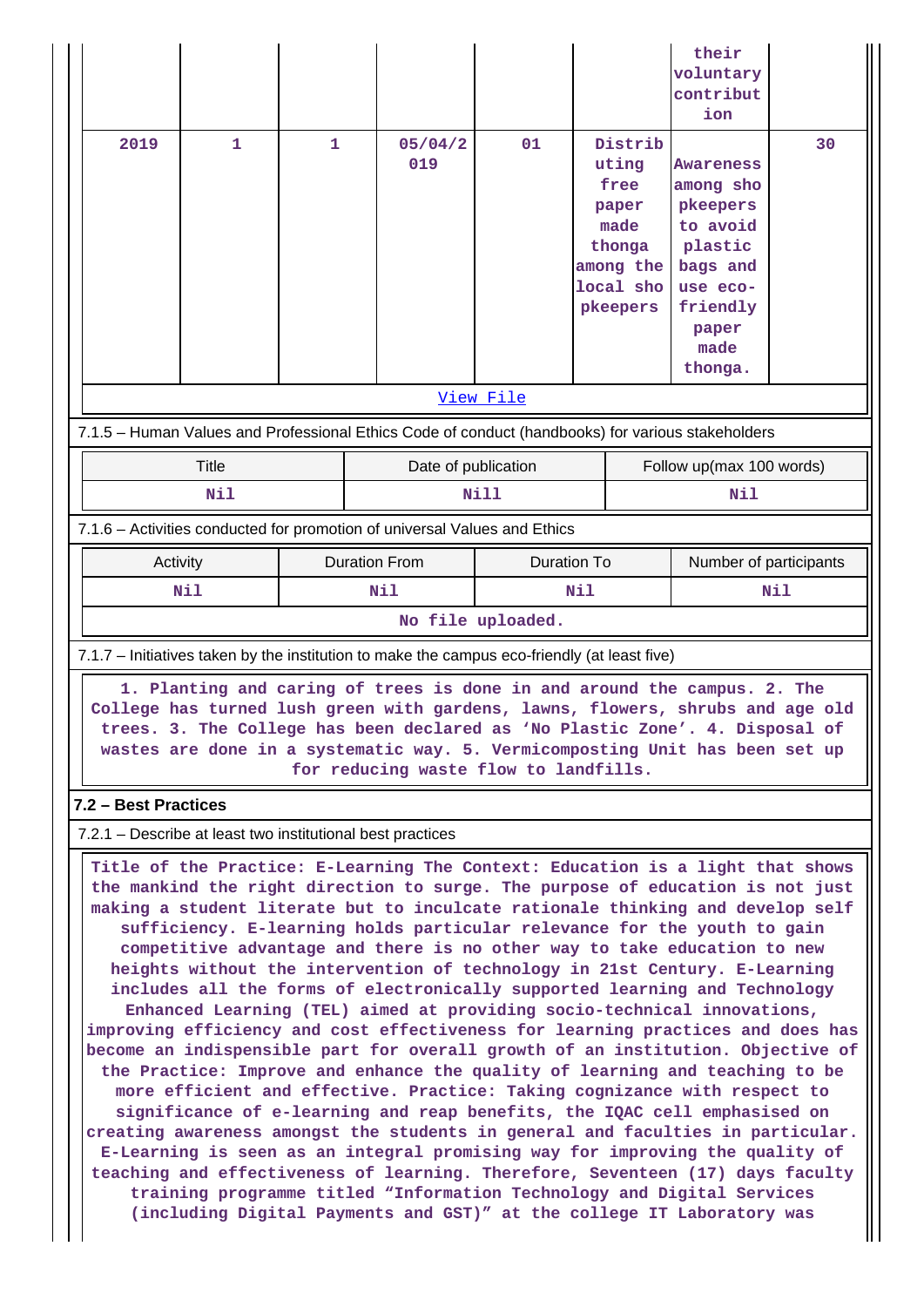**organised by National Institute of Electronics and Information Technology (NIELIT) in partnership with Ministry of Development of North Eastern Region (MDoNER), Govt. of India from 12/11/2018 to 29/11/2018. Use of android computing softwares like C Compiller and Tiny BASIC among physical science students in the college became a common affair that enhanced flexibility of learning experience. E-Learning also lead to the enhancement of quality in each department as faculties shared information and data through social media like whatsapp leading to innovative pedagogical methods, new ways of learning and interacting by easy sharing of ideas. Three faculties successfully completed online refresher programme under SWAYAM and students are encouraged to enrol themselves under various online certificate couses under NPTEL for overall academic development. Evidence of success: The College have achieved substantial success vividly evident from student-Teacher bonhomie especially at Departmental level. The accomplishments can be summed up as follows: ? Teaching learning or Student-Teacher interaction become a 24×7 affair outside of a traditional classroom as sharing of ideas through e-leaning method become effective at low marginal cost. ? E-knowledge opened up new vistas for the students as well as faculties giving flexibility of learning experience, enhanced access to information driving innovative and effective ways of learning reflected in preparation of Projects and Class assignments. ? Student's active participation in different workshops, Seminars, Debates etc. from the college became a regular phenomenon creating a new zeal to learn and share ideas among the student community. Problems encountered and resources required: The main problem in implementing this project is insufficient fund and shortage of trained officials thereby dream of making all the college students aware about the importance of e-learning is still incomplete. The college has a computer laboratory for teaching of University prescribed syllabus but limited infrastructure hinders in imparting e-knowledge among the students. So, maintenance of a sound computer laboratory is not possible as it has no allotted fund by the Govt. for this purpose. Title of the Practice: Green Campus The Context: Green campus drive is an initiative that contributes to protect the environment of a defined area. A clean and vigorous environment supports effective learning and provides a conducive learning environment. Various efforts do exist to address the different environmental education issues. Amongst them, green audit is the most efficient and ecological way to manage the environmental problems. It is a kind of professional care that forms the responsibility of each individual who form the part of economic, financial, social and environmental factor. Objective of the Practice: Maintain the Green Campus drive within the College campus and arouse social consciousness of the College students and the society. Practice: The ICV College campus is lush green with gardens, lawns, flowers, shrubs and age old trees.An initiative to maintain the Green Campus within the ICV College was taken up by the Faculties and College students of ICV College, Belonia.Department of Botany of the College has named all the flora of the campus. Important days like World Environment Day and World Ozone Day etc. are observed through plantation programmes, processions with placards, banners etc. to create awareness in environment protection and conservation. The College observed Swachh Bharat Abhiyan in which around 100 numbers of more saplings were planted within the College campus. The students initiated the process of protecting age old trees by tagging them and protecting the new saplings with Plant Guards. The Environmental Science Department of the College has declared the entire College as a 'No Plastic Zone'. Rain water is harvested and collected in a pond at the far end of the College playground. Non-biodegradable and electronic waste and toxic materials are regularly disposed of. Evidence of success: ? Planting and caring of trees is done in and around the campus. ? The College has turned lush green with gardens, lawns, flowers, shrubs and age old trees. ? The College has been declared as 'No Plastic Zone'. ? Disposal of wastes are done in a systematic way. Problems encountered and resources required: The main problem**